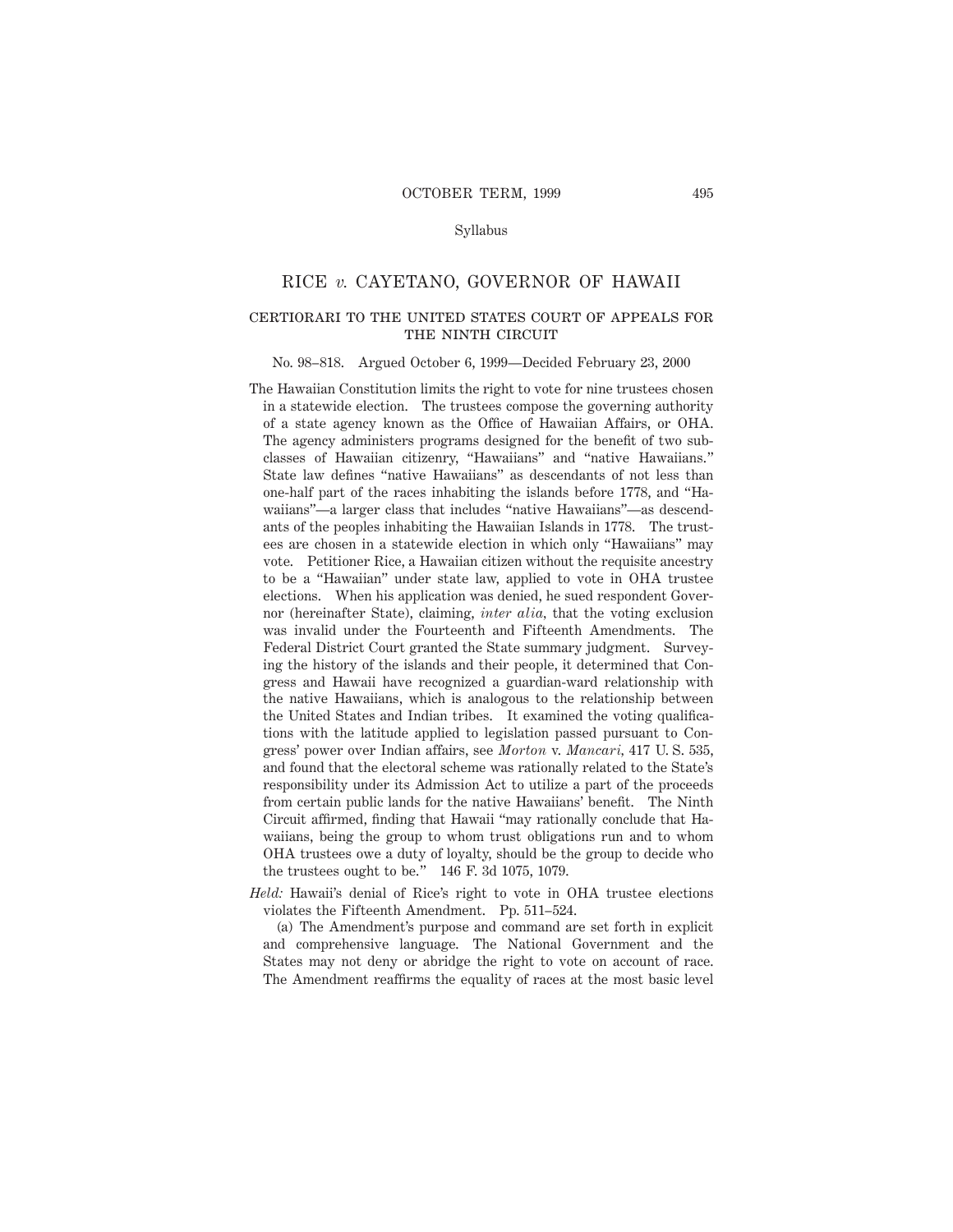### Syllabus

of the democratic process, the exercise of the voting franchise. It protects all persons, not just members of a particular race. Important precedents give instruction in the instant case. The Amendment was quite sufficient to invalidate a grandfather clause that did not mention race but instead used ancestry in an attempt to confine and restrict the voting franchise, *Guinn* v. *United States,* 238 U. S. 347, 364–365; and it sufficed to strike down the white primary systems designed to exclude one racial class (at least) from voting, see, *e. g., Terry* v. *Adams,* 345 U. S. 461, 469–470. The voting structure in this case is neither subtle nor indirect; it specifically grants the vote to persons of the defined ancestry and to no others. Ancestry can be a proxy for race. It is that proxy here. For centuries Hawaii was isolated from migration. The inhabitants shared common physical characteristics, and by 1778 they had a common culture. The provisions at issue reflect the State's effort to preserve that commonality to the present day. In interpreting the Reconstruction Era civil rights laws this Court has observed that racial discrimination is that which singles out "identifiable classes of persons . . . solely because of their ancestry or ethnic characteristics." *Saint Francis College* v. *Al-Khazraji,* 481 U. S. 604, 613. The very object of the statutory definition here is to treat the early Hawaiians as a distinct people, commanding their own recognition and respect. The history of the State's definition also demonstrates that the State has used ancestry as a racial definition and for a racial purpose. The drafters of the definitions of "Hawaiian" and "native Hawaiian" emphasized the explicit tie to race. The State's additional argument that the restriction is race neutral because it differentiates even among Polynesian people based on the date of an ancestor's residence in Hawaii is undermined by the classification's express racial purpose and its actual effects. The ancestral inquiry in this case implicates the same grave concerns as a classification specifying a particular race by name, for it demeans a person's dignity and worth to be judged by ancestry instead of by his or her own merit and essential qualities. The State's ancestral inquiry is forbidden by the Fifteenth Amendment for the further reason that using racial classifications is corruptive of the whole legal order democratic elections seek to preserve. The law itself may not become the instrument for generating the prejudice and hostility all too often directed against persons whose particular ancestry is disclosed by their ethnic characteristics and cultural traditions. The State's electoral restriction enacts a race-based voting qualification. Pp. 511–517.

(b) The State's three principal defenses of its voting law are rejected. It argues first that the exclusion of non-Hawaiians from voting is permitted under this Court's cases allowing the differential treatment of Indian tribes. However, even if Congress had the authority, delegated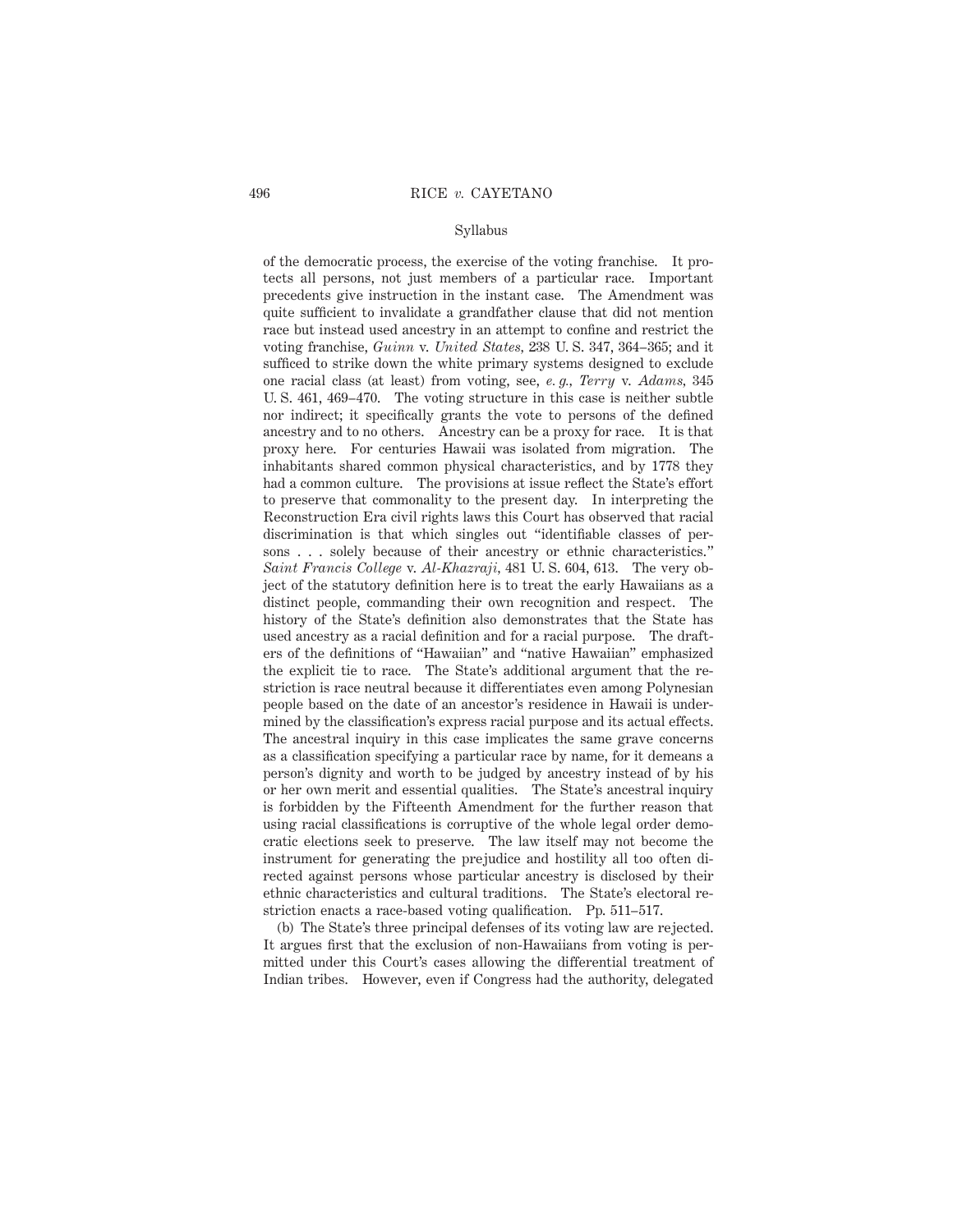### Syllabus

to the State, to treat Hawaiians or native Hawaiians as tribes, Congress may not authorize a State to create a voting scheme of the sort created here. Congress may not authorize a State to establish a voting scheme that limits the electorate for its public officials to a class of tribal Indians to the exclusion of all non-Indian citizens. The elections for OHA trustee are elections of the State, not of a separate quasi sovereign, and they are elections to which the Fifteenth Amendment applies. *Morton* v. *Mancari, supra,* distinguished. The State's further contention that the limited voting franchise is sustainable under this Court's cases holding that the one-person, one-vote rule does not pertain to certain special purpose districts such as water or irrigation districts also fails, for compliance with the one-person, one-vote rule of the Fourteenth Amendment does not excuse compliance with the Fifteenth Amendment. Hawaii's final argument that the voting restriction does no more than ensure an alignment of interests between the fiduciaries and the beneficiaries of a trust founders on its own terms, for it is not clear that the voting classification is symmetric with the beneficiaries of the programs OHA administers. While the bulk of the funds appears to be earmarked for the benefit of "native Hawaiians," the State permits both "native Hawaiians" and "Hawaiians" to vote for trustees. The argument fails on more essential grounds; it rests on the demeaning premise that citizens of a particular race are somehow more qualified than others to vote on certain matters. There is no room under the Amendment for the concept that the right to vote in a particular election can be allocated based on race. Pp. 517–524.

146 F. 3d 1075, reversed.

KENNEDY, J., delivered the opinion of the Court, in which REHNQUIST, C. J., and O'Connor, Scalia, and Thomas, JJ., joined. Breyer, J., filed an opinion concurring in the result, in which SOUTER, J., joined, *post*, p. 524. Stevens, J., filed a dissenting opinion, in which Ginsburg, J., joined as to Part II, *post*, p. 527. GINSBURG, J., filed a dissenting opinion, *post,* p. 547.

*Theodore B. Olson* argued the cause for petitioner. With him on the briefs were *Douglas R. Cox* and *Thomas G. Hungar.*

*John G. Roberts, Jr.,* argued the cause for respondent. With him on the brief were *Earl I. Anzai,* Attorney General of Hawaii, *Girard D. Lau, Dorothy Sellers,* and *Charleen M. Aina,* Deputy Attorneys General, and *Gregory G. Garre.*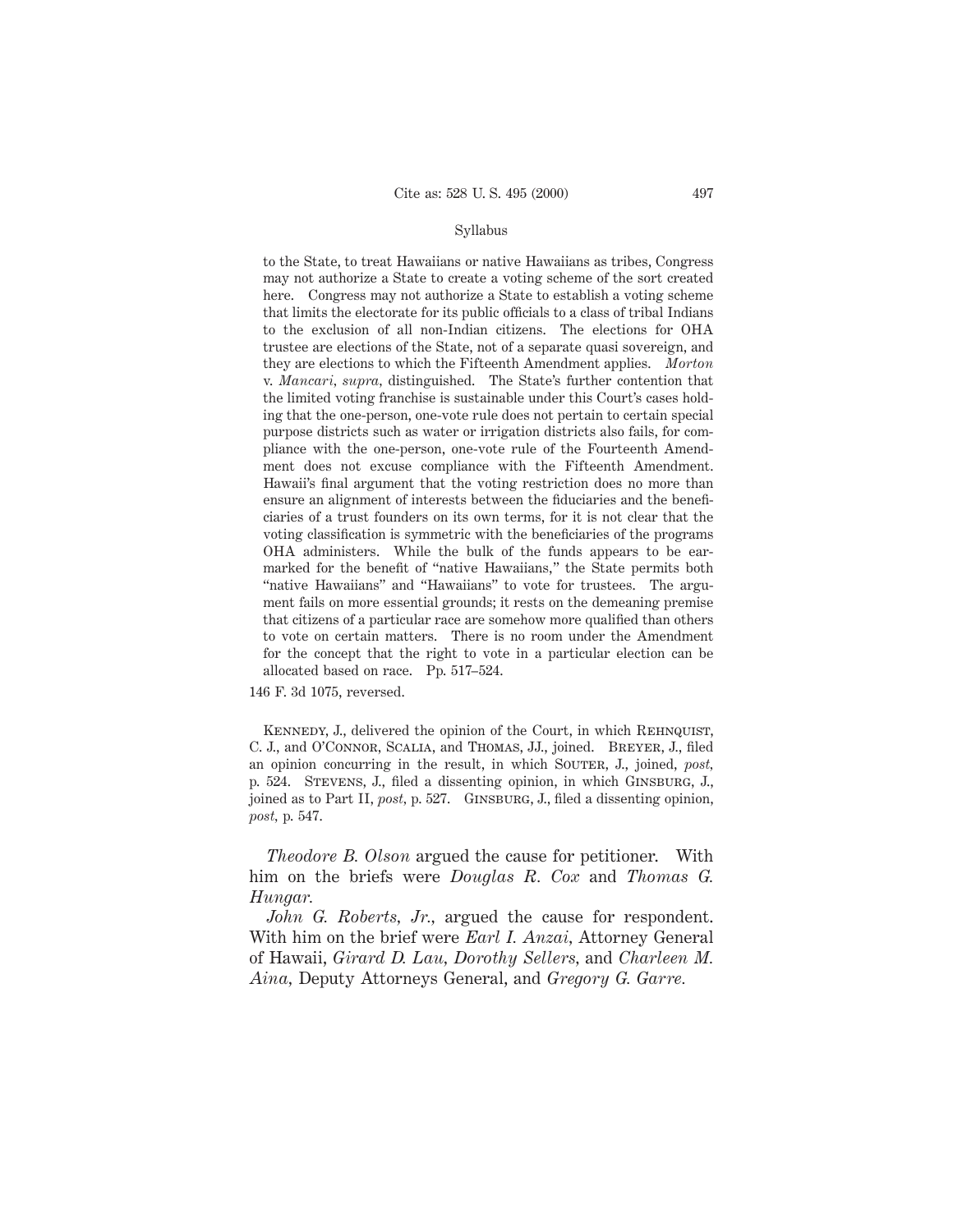*Deputy Solicitor General Kneedler* argued the cause for the United States as *amicus curiae* urging affirmance. With him on the brief were *Solicitor General Waxman, Assistant Attorney General Schiffer, Deputy Solicitor General Underwood, Irving L. Gornstein,* and *Elizabeth Ann Peterson.*\*

# JUSTICE KENNEDY delivered the opinion of the Court.

A citizen of Hawaii comes before us claiming that an explicit, race-based voting qualification has barred him from voting in a statewide election. The Fifteenth Amendment to the Constitution of the United States, binding on the National Government, the States, and their political subdivisions, controls the case.

The Hawaiian Constitution limits the right to vote for nine trustees chosen in a statewide election. The trustees com-

Briefs of *amici curiae* were filed for the Hawai'i Congressional Delegations by *Patricia M. Zell, Jennifer M. L. Chock,* and *Janet Erickson;* for the Hou Hawaiians et al. by *Walter R. Schoettle;* and for the Pacific Legal Foundation by *John H. Findley* and *Sharon L. Browne.*

<sup>\*</sup>Briefs of *amici curiae* urging reversal were filed for the Campaign for a Color-Blind America et al. by *Richard K. Willard* and *Shannen W. Coffin;* and for the Center for Equal Opportunity et al. by *Brett M. Kavanaugh, Robert H. Bork,* and *Roger Clegg.*

Briefs of *amici curiae* urging affirmance were filed for the State of California et al. by *Bill Lockyer,* Attorney General of California, and *Thomas F. Gede,* Special Assistant Attorney General, and by the Attorneys General for their respective jurisdictions as follows: *Bill Pryor* of Alabama, *John F. Tarantino* of Guam, *Frankie Sue Del Papa* of Nevada, *Patricia A. Madrid* of New Mexico, *Maya B. Kara* of the Northern Mariana Islands, *W. A. Drew Edmondson* of Oklahoma, and *Hardy Myers* of Oregon; for the Alaska Federation of Natives et al. by *Jeffrey L. Bleich;* for the Kamehameha Schools Bishop Estate Trust by *Carter G. Phillips, Virginia A. Seitz,* and *C. Michael Hare;* for the National Congress of American Indians by *Kim Jerome Gottschalk* and *Steven C. Moore;* for the State Council of Hawaiian Homestead Associations et al. by *Paul Alston, William M. Tam, Lea Hong,* and *David M. Forman;* and for the Office of Hawaiian Affairs et al. by *Harry R. Sachse, Reid Peyton Chambers, Arthur Lazarus, Jr., Sherry P. Broder,* and *Jon M. Van Dyke.*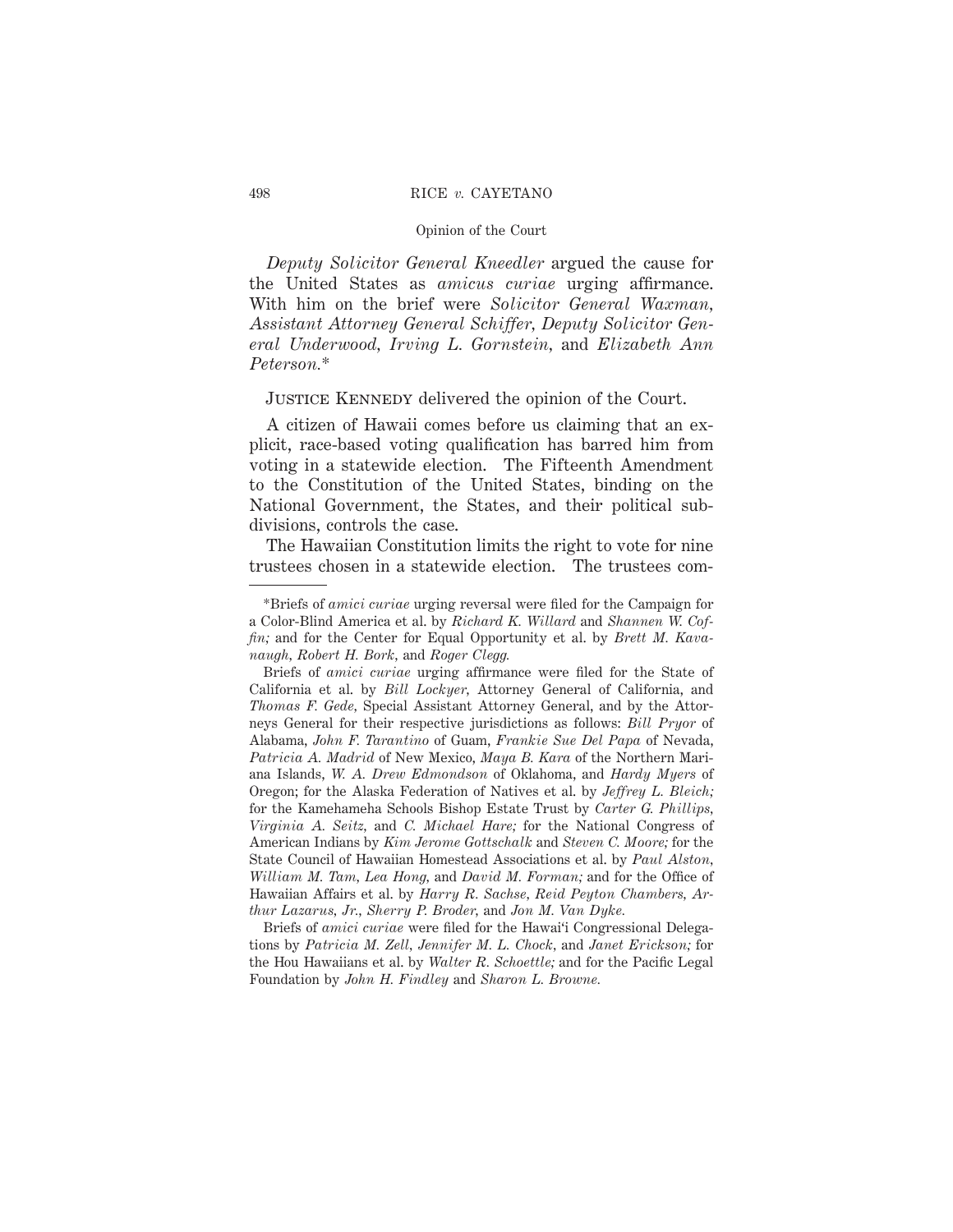pose the governing authority of a state agency known as the Office of Hawaiian Affairs, or OHA. Haw. Const., Art. XII, § 5. The agency administers programs designed for the benefit of two subclasses of the Hawaiian citizenry. The smaller class comprises those designated as "native Hawaiians," defined by statute, with certain supplementary language later set out in full, as descendants of not less than one-half part of the races inhabiting the Hawaiian Islands prior to 1778. Haw. Rev. Stat. § 10–2 (1993). The second, larger class of persons benefited by OHA programs is "Hawaiians," defined to be, with refinements contained in the statute we later quote, those persons who are descendants of people inhabiting the Hawaiian Islands in 1778. *Ibid.* The right to vote for trustees is limited to "Hawaiians," the second, larger class of persons, which of course includes the smaller class of "native Hawaiians." Haw. Const., Art. XII, § 5.

Petitioner Rice, a citizen of Hawaii and thus himself a Hawaiian in a well-accepted sense of the term, does not have the requisite ancestry even for the larger class. He is not, then, a "Hawaiian" in terms of the statute; so he may not vote in the trustee election. The issue presented by this case is whether Rice may be so barred. Rejecting the State's arguments that the classification in question is not racial or that, if it is, it is nevertheless valid for other reasons, we hold Hawaii's denial of petitioner's right to vote to be a clear violation of the Fifteenth Amendment.

I

When Congress and the State of Hawaii enacted the laws we are about to discuss and review, they made their own assessments of the events which intertwine Hawaii's history with the history of America itself. We will begin with a very brief account of that historical background. Historians and other scholars who write of Hawaii will have a different purpose and more latitude than do we. They may draw judgments either more laudatory or more harsh than the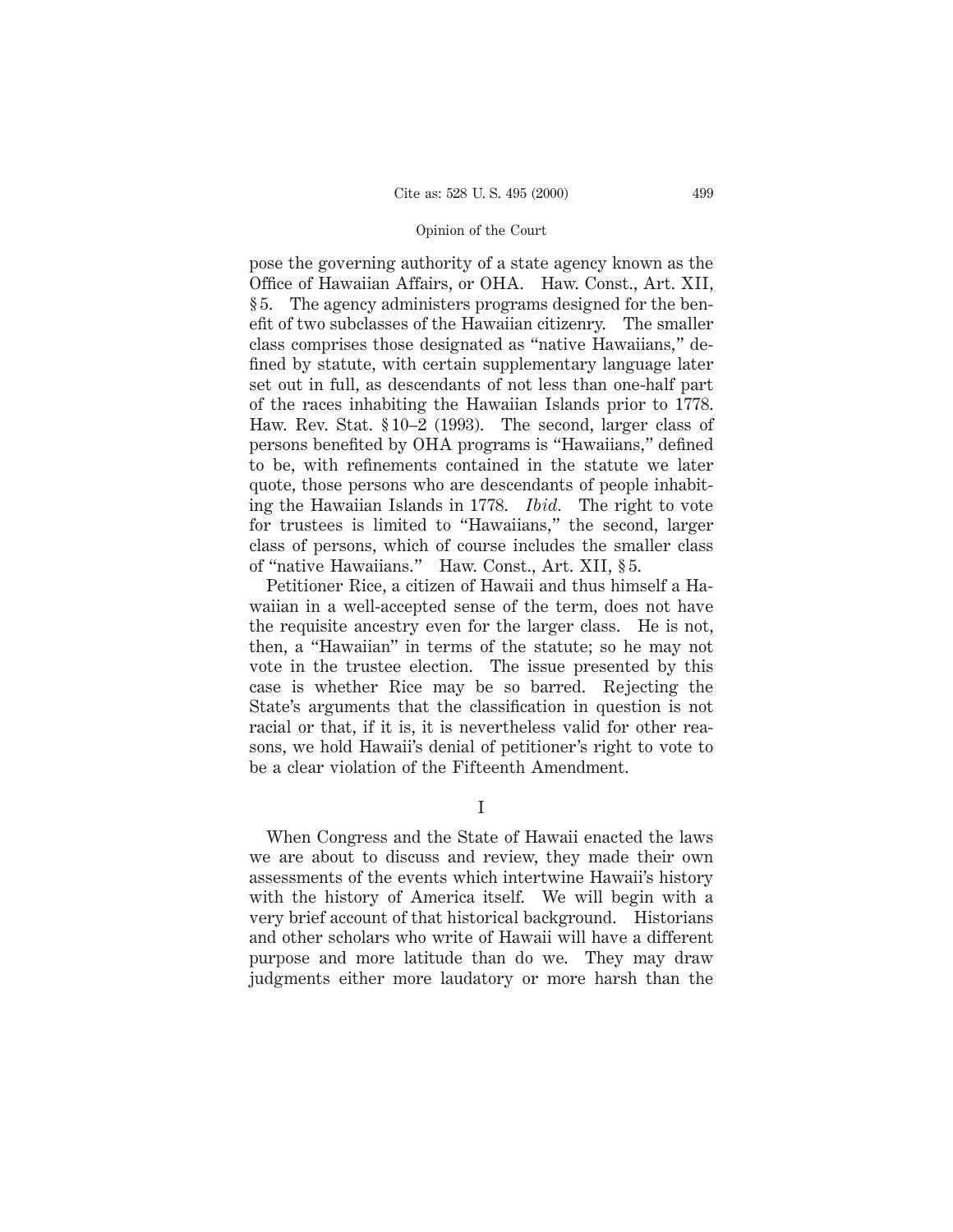ones to which we refer. Our more limited role, in the posture of this particular case, is to recount events as understood by the lawmakers, thus ensuring that we accord proper appreciation to their purposes in adopting the policies and laws at issue. The litigants seem to agree that two works in particular are appropriate for our consideration, and we rely in part on those sources. See L. Fuchs, Hawaii Pono: An Ethnic and Political History (1961) (hereinafter Fuchs); 1–3 R. Kuykendall, The Hawaiian Kingdom (1938); (1953); (1967) (hereinafter Kuykendall).

The origins of the first Hawaiian people and the date they reached the islands are not established with certainty, but the usual assumption is that they were Polynesians who voyaged from Tahiti and began to settle the islands around A. D. 750. Fuchs 4; 1 Kuykendall 3; see also G. Daws, Shoal of Time: A History of the Hawaiian Islands xii–xiii (1968) (Marquesas Islands and Tahiti). When England's Captain Cook made landfall in Hawaii on his expedition in 1778, the Hawaiian people had developed, over the preceding 1,000 years or so, a cultural and political structure of their own. They had well-established traditions and customs and practiced a polytheistic religion. Agriculture and fishing sustained the people, and, though population estimates vary, some modern historians conclude that the population in 1778 was about 200,000–300,000. See Fuchs 4; R. Schmitt, Historical Statistics of Hawaii 7 (1977) (hereinafter Schmitt). The accounts of Hawaiian life often remark upon the people's capacity to find beauty and pleasure in their island existence, but life was not altogether idyllic. In Cook's time the islands were ruled by four different kings, and intra-Hawaiian wars could inflict great loss and suffering. Kings or principal chieftains, as well as high priests, could order the death or sacrifice of any subject. The society was one, however, with its own identity, its own cohesive forces, its own history.

In the years after Cook's voyage many expeditions would follow. A few members of the ships' companies remained on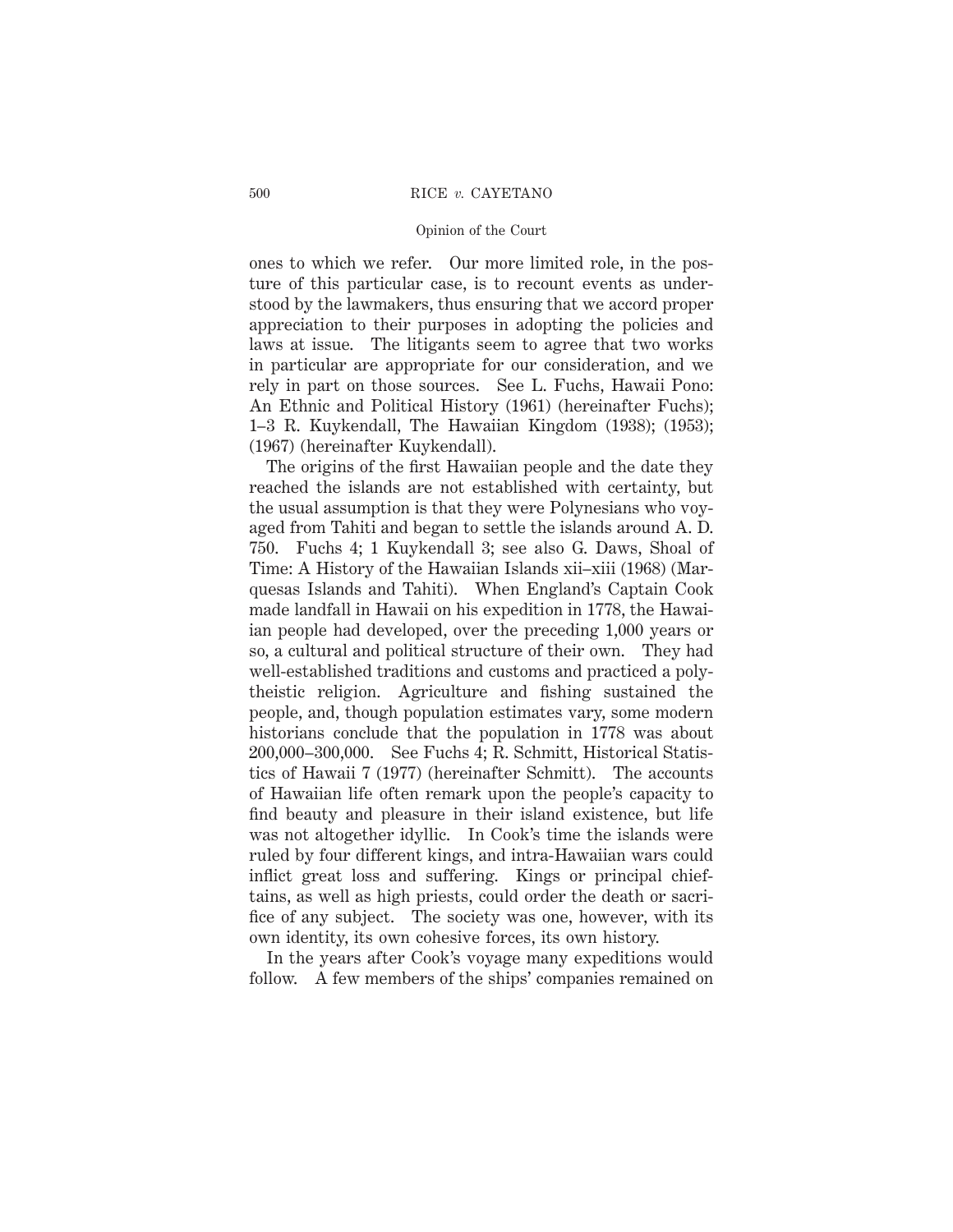the islands, some as authorized advisers, others as deserters. Their intermarriage with the inhabitants of Hawaii was not infrequent.

In 1810, the islands were united as one kingdom under the leadership of an admired figure in Hawaiian history, Kamehameha I. It is difficult to say how many settlers from Europe and America were in Hawaii when the King consolidated his power. One historian estimates there were no more than 60 or so settlers at that time. 1 Kuykendall 27. An influx was soon to follow. Beginning about 1820, missionaries arrived, of whom Congregationalists from New England were dominant in the early years. They sought to teach Hawaiians to abandon religious beliefs and customs that were contrary to Christian teachings and practices.

The 1800's are a story of increasing involvement of westerners in the economic and political affairs of the Kingdom. Rights to land became a principal concern, and there was unremitting pressure to allow non-Hawaiians to use and to own land and to be secure in their title. Westerners were not the only ones with pressing concerns, however, for the disposition and ownership of land came to be an unsettled matter among the Hawaiians themselves.

The status of Hawaiian lands has presented issues of complexity and controversy from at least the rule of Kamehameha I to the present day. We do not attempt to interpret that history, lest our comments be thought to bear upon issues not before us. It suffices to refer to various of the historical conclusions that appear to have been persuasive to Congress and to the State when they enacted the laws soon to be discussed.

When Kamehameha I came to power, he reasserted suzerainty over all lands and provided for control of parts of them by a system described in our own cases as "feudal." *Hawaii Housing Authority* v. *Midkiff,* 467 U. S. 229, 232 (1984); *Kaiser Aetna* v. *United States,* 444 U. S. 164, 166 (1979). A well-known description of the King's early decrees is con-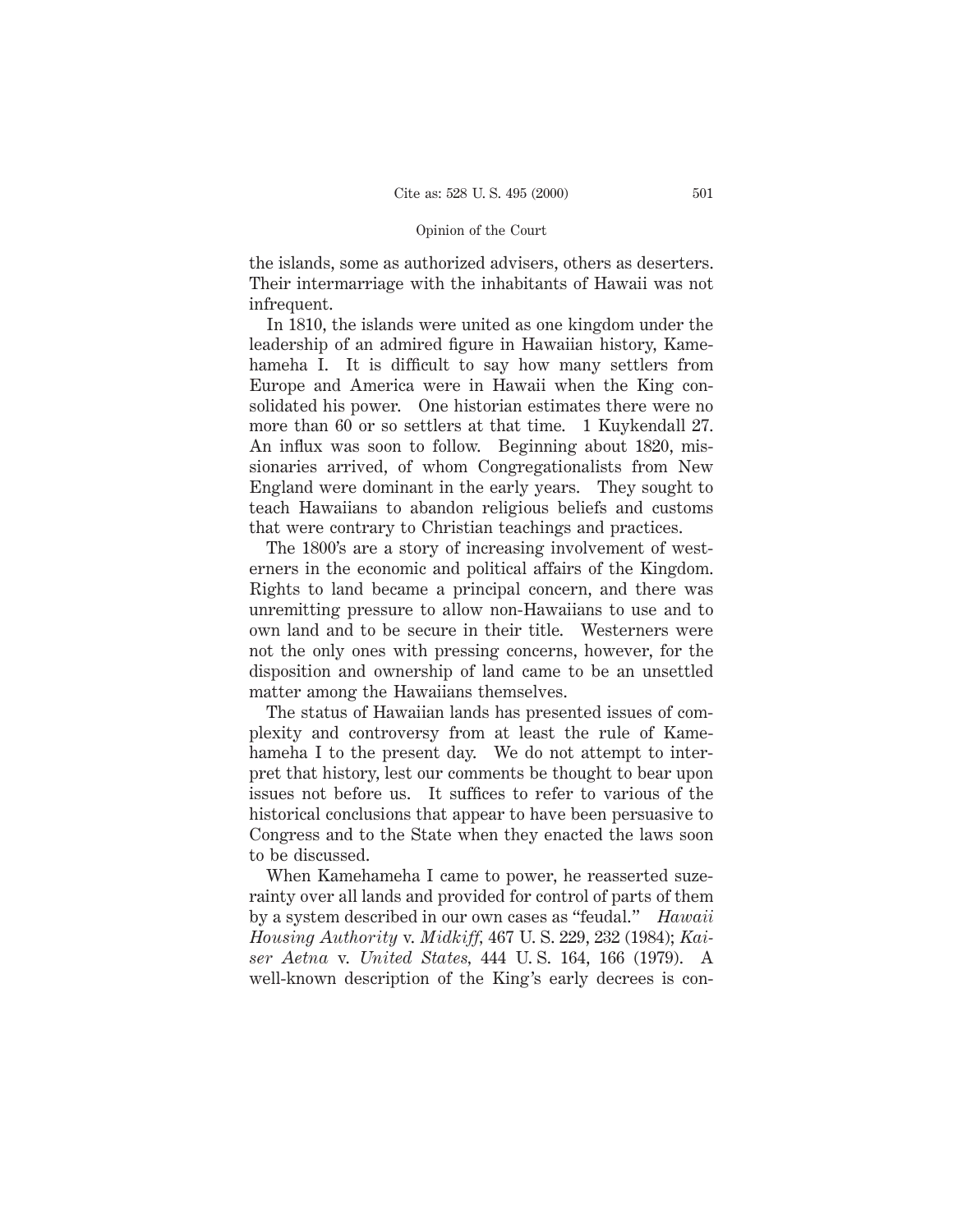tained in an 1864 opinion of the Supreme Court of the Kingdom of Hawaii. The court, in turn, drew extensively upon an earlier report which recited, in part, as follows:

" 'When the islands were conquered by Kamehameha I., he followed the example of his predecessors, and divided out the lands among his principal warrior chiefs, retaining, however, a portion in his own hands to be cultivated or managed by his own immediate servants or attendants. Each principal chief divided his lands anew and gave them out to an inferior order of chiefs or persons of rank, by whom they were subdivided again and again after (often) passing through the hands of four, five or six persons from the King down to the lowest class of tenants. All these persons were considered to have rights in the lands, or the productions of them, the proportions of which rights were not clearly defined, although universally acknowledged. . . . The same rights which the King possessed over the superior landlords and all under them, the several grades of landlords possessed over their inferiors, so that there was a joint ownership of the land, the King really owning the allodium, and the person in whose hands he placed the land, holding it in trust.'" In re Estate of His Majesty Ka*mehameha IV,* 2 Haw. 715, 718–719 (quoting Principles Adopted by the Board of Commissioners to Quiet Land Titles, 2 Stat. Laws 81–82 (Haw. Kingdom 1847)).

Beginning in 1839 and through the next decade, a successive ruler, Kamehameha III, approved a series of decrees and laws designed to accommodate demands for ownership and security of title. In the words of the Hawaiian Supreme Court, "[t]he subject of rights in land was one of daily increasing importance to the newly formed Government, for it was obvious that the internal resources of the country could not be developed until the system of undivided and undefined ownership in land should be abolished." 2 Haw., at 721.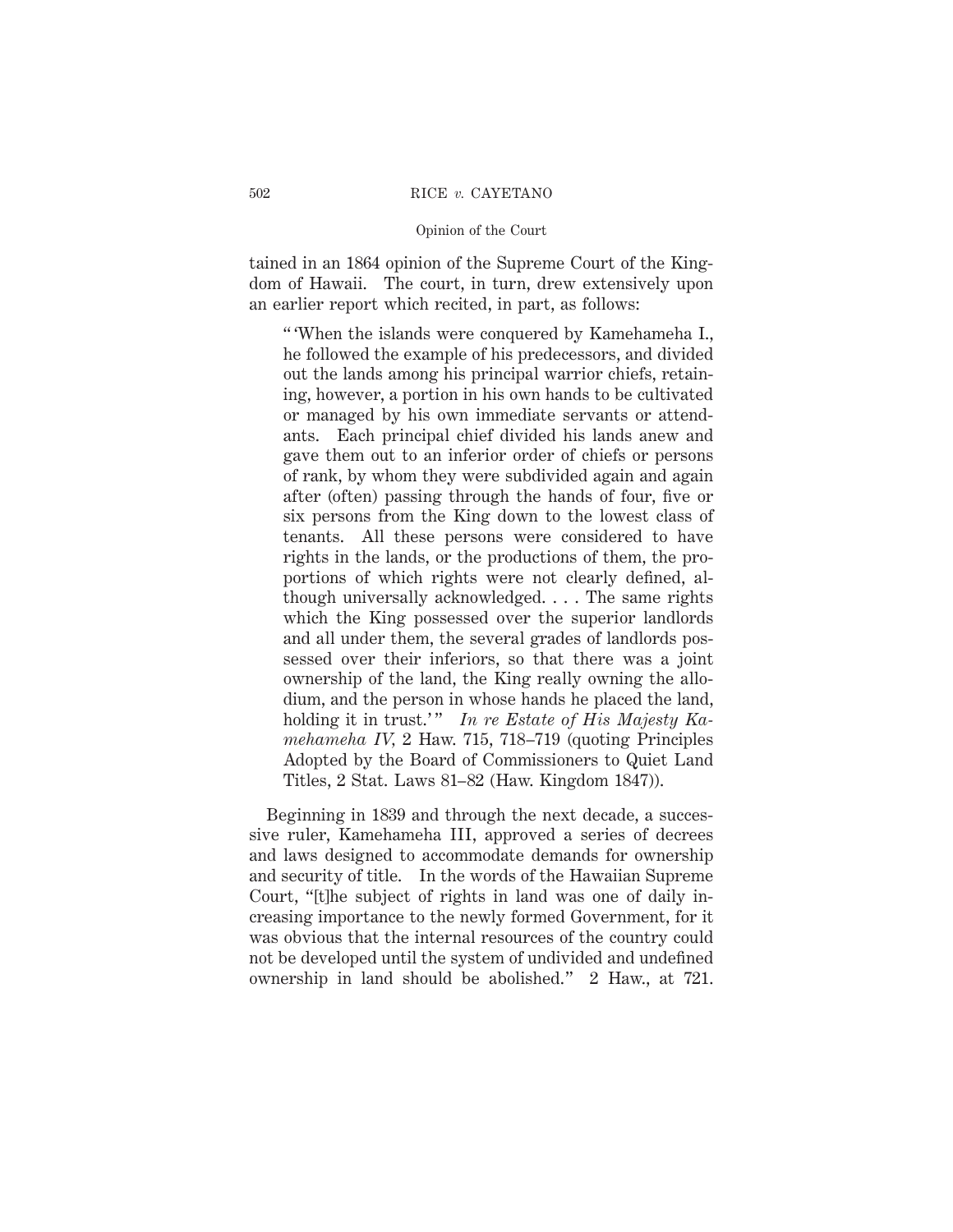Arrangements were made to confer freehold title in some lands to certain chiefs and other individuals. The King retained vast lands for himself, and directed that other extensive lands be held by the government, which by 1840 had adopted the first Constitution of the islands. Thus was effected a fundamental and historic division, known as the Great Mahele. In 1850, foreigners, in turn, were given the right of land ownership.

The new policies did not result in wide dispersal of ownership. Though some provisions had been attempted by which tenants could claim lands, these proved ineffective in many instances, and ownership became concentrated. In 1920, the Congress of the United States, in a Report on the bill establishing the Hawaiian Homes Commission, made an assessment of Hawaiian land policy in the following terms:

"Your committee thus finds that since the institution of private ownership of lands in Hawaii the native Hawaiians, outside of the King and the chiefs, were granted and have held but a very small portion of the lands of the Islands. Under the homestead laws somewhat more than a majority of the lands were homesteaded to Hawaiians, but a great many of these lands have been lost through improvidence and inability to finance farming operations. Most frequently, however, the native Hawaiian, with no thought of the future, has obtained the land for a nominal sum, only to turn about and sell it to wealthy interests for a sum more nearly approaching its real value. The Hawaiians are not business men and have shown themselves unable to meet competitive conditions unaided. In the end the speculators are the real beneficiaries of the homestead laws. Thus the tax returns for 1919 show that only 6.23 per centum of the property of the Islands is held by native Hawaiians and this for the most part is lands in the possession of approximately a thousand wealthy Hawaiians, the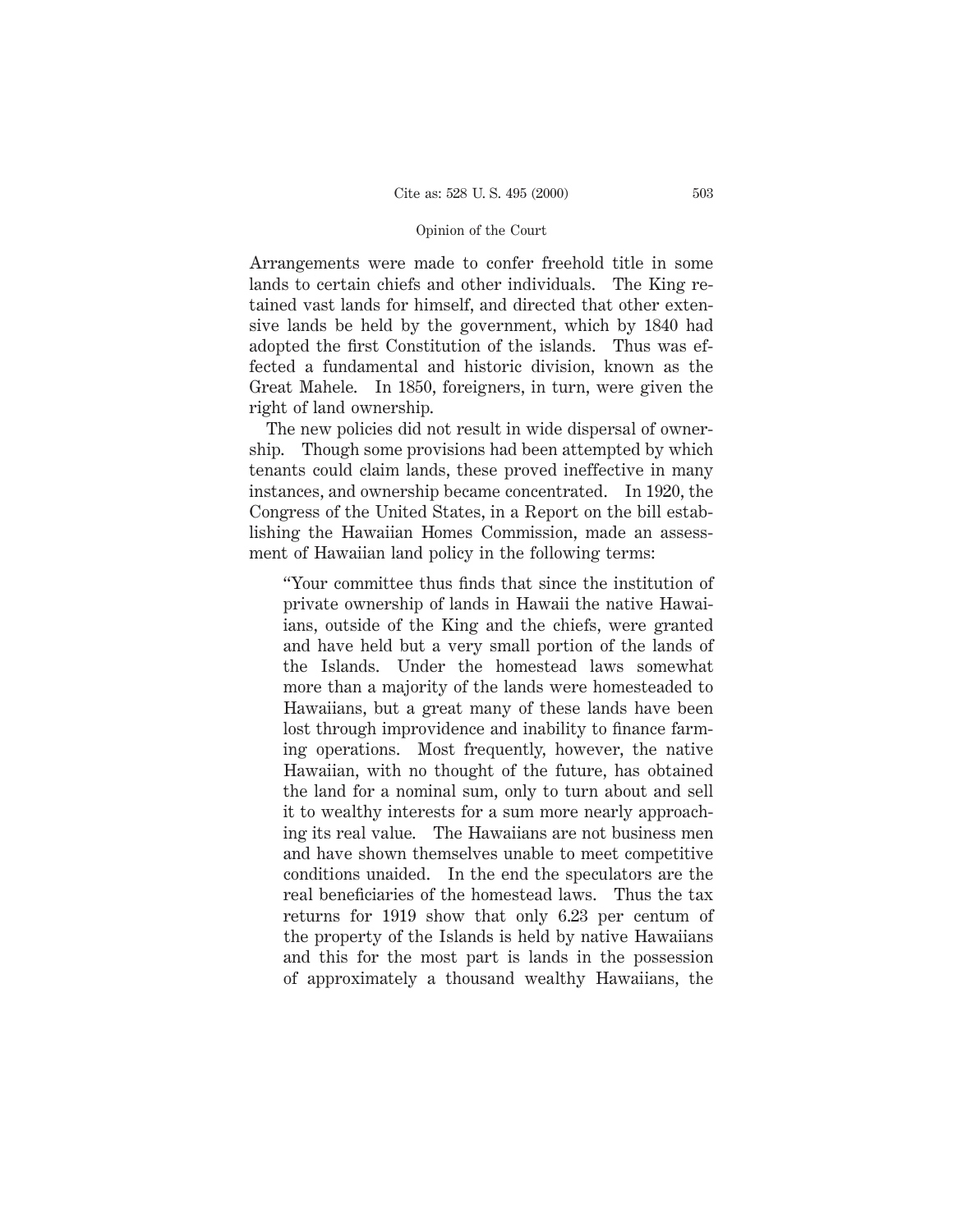descendents of the chiefs." H. R. Rep. No. 839, 66th Cong., 2d Sess., 6 (1920).

While these developments were unfolding, the United States and European powers made constant efforts to protect their interests and to influence Hawaiian political and economic affairs in general. The first "articles of arrangement" between the United States and the Kingdom of Hawaii were signed in 1826, 8 Department of State, Treaties and Other International Agreements of the United States of America 1776–1949, p. 861 (C. Bevans comp. 1968), and additional treaties and conventions between the two countries were signed in 1849, 1875, and 1887, see Treaty with the Hawaiian Islands, 9 Stat. 977 (1849) (friendship, commerce, and navigation); Convention between the United States of America and His Majesty the King of the Hawaiian Islands, 19 Stat. 625 (1875) (commercial reciprocity); Supplementary Convention between the United States of America and His Majesty the King of the Hawaiian Islands, 25 Stat. 1399 (1887) (same). The United States was not the only country interested in Hawaii and its affairs, but by the later part of the century the reality of American dominance in trade, settlement, economic expansion, and political influence became apparent.

Tensions intensified between an anti-Western, pro-native bloc in the government on the one hand and western business interests and property owners on the other. The conflicts came to the fore in 1887. Westerners forced the resignation of the Prime Minister of the Kingdom of Hawaii and the adoption of a new Constitution, which, among other things, reduced the power of the monarchy and extended the right to vote to non-Hawaiians. 3 Kuykendall 344–372.

Tensions continued through 1893, when they again peaked, this time in response to an attempt by the then-Hawaiian monarch, Queen Liliuokalani, to promulgate a new constitution restoring monarchical control over the House of Nobles and limiting the franchise to Hawaiian subjects. A so-called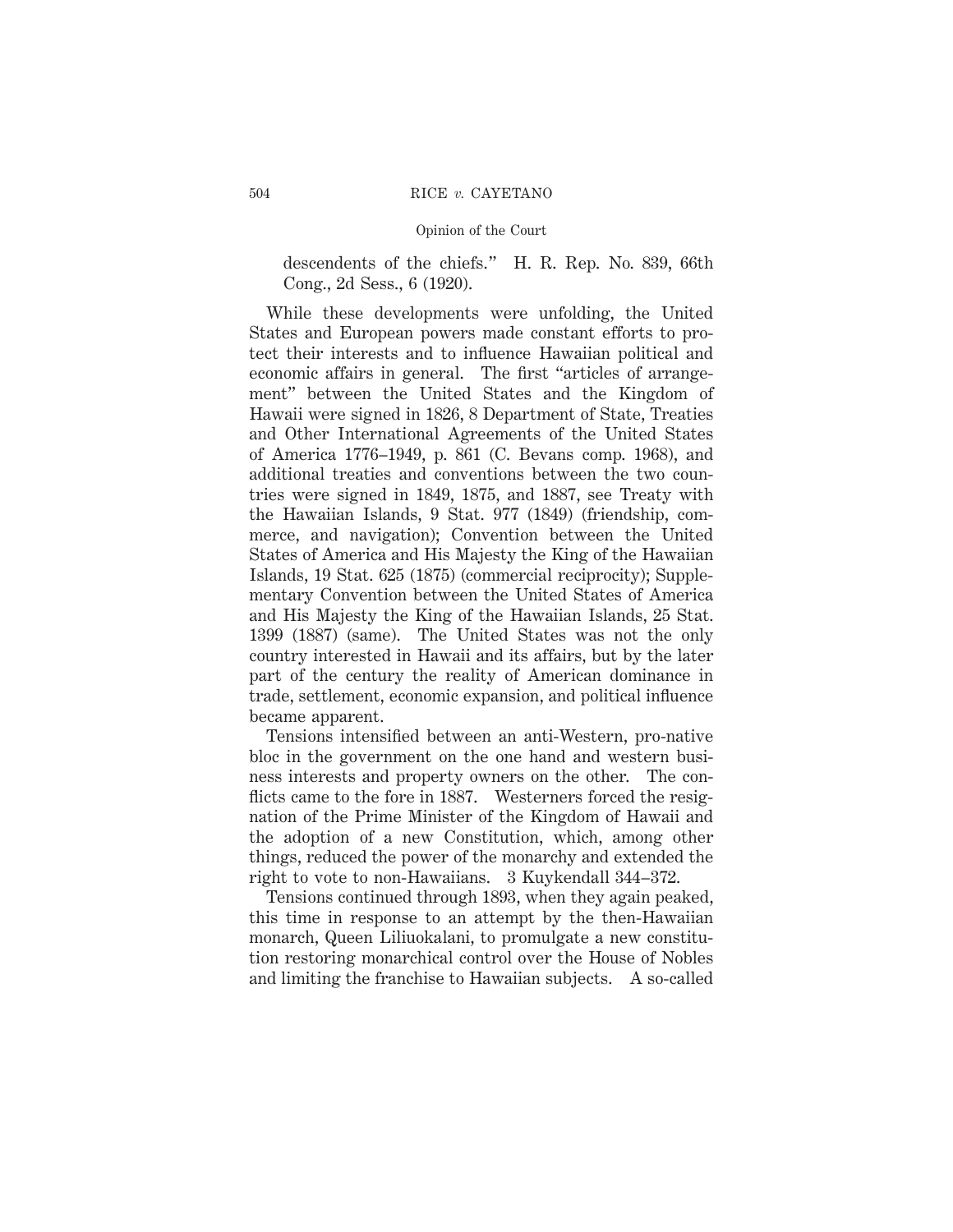Committee of Safety, a group of professionals and businessmen, with the active assistance of John Stevens, the United States Minister to Hawaii, acting with United States Armed Forces, replaced the monarchy with a provisional government. That government sought annexation by the United States. On December 18 of the same year, President Cleveland, unimpressed and indeed offended by the actions of the American Minister, denounced the role of the American forces and called for restoration of the Hawaiian monarchy. Message of the President to the Senate and House of Representatives, reprinted in H. R. Rep. No. 243, 53d Cong., 2d Sess., 3–15 (1893). The Queen could not resume her former place, however, and, in 1894, the provisional government established the Republic of Hawaii. The Queen abdicated her throne a year later.

In 1898, President McKinley signed a Joint Resolution, sometimes called the Newlands Resolution, to annex the Hawaiian Islands as territory of the United States. 30 Stat. 750. According to the Joint Resolution, the Republic of Hawaii ceded all former Crown, government, and public lands to the United States. *Ibid.* The resolution further provided that revenues from the public lands were to be "used solely for the benefit of the inhabitants of the Hawaiian Islands for educational and other public purposes." *Ibid.* Two years later the Hawaiian Organic Act established the Territory of Hawaii, asserted United States control over the ceded lands, and put those lands "in the possession, use, and control of the government of the Territory of Hawaii . . . until otherwise provided for by Congress." Act of Apr. 30, 1900, ch. 339, § 91, 31 Stat. 159.

In 1993, a century after the intervention by the Committee of Safety, the Congress of the United States reviewed this history, and in particular the role of Minister Stevens. Congress passed a Joint Resolution recounting the events in some detail and offering an apology to the native Hawaiian people. 107 Stat. 1510.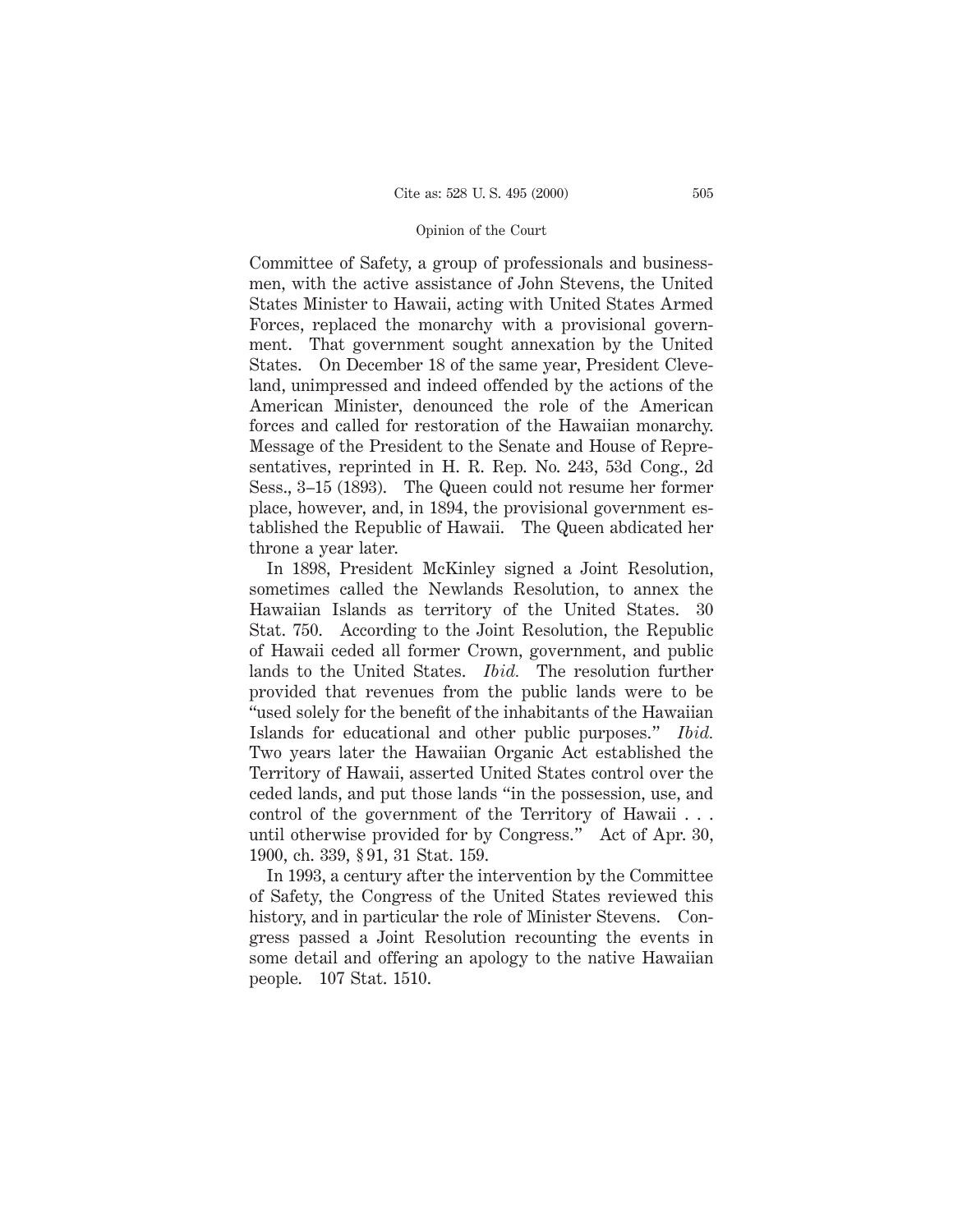Before we turn to the relevant provisions two other important matters, which affected the demographics of Hawaii, must be recounted. The first is the tragedy inflicted on the early Hawaiian people by the introduction of western diseases and infectious agents. As early as the establishment of the rule of Kamehameha I, it was becoming apparent that the native population had serious vulnerability to diseases borne to the islands by settlers. High mortality figures were experienced in infancy and adulthood, even from common illnesses such as diarrhea, colds, and measles. Fuchs 13; see Schmitt 58. More serious diseases took even greater tolls. In the smallpox epidemic of 1853, thousands of lives were lost. *Ibid.* By 1878, 100 years after Cook's arrival, the native population had been reduced to about 47,500 people. *Id.,* at 25. These mortal illnesses no doubt were an initial cause of the despair, disenchantment, and despondency some commentators later noted in descendents of the early Hawaiian people. See Fuchs 13.

The other important feature of Hawaiian demographics to be noted is the immigration to the islands by people of many different races and cultures. Mostly in response to the demand of the sugar industry for arduous labor in the cane fields, successive immigration waves brought Chinese, Portuguese, Japanese, and Filipinos to Hawaii. Beginning with the immigration of 293 Chinese in 1852, the plantations alone drew to Hawaii, in one estimate, something over 400,000 men, women, and children over the next century. *Id.,* at 24; A. Lind, Hawaii's People 6–7 (4th ed. 1980). Each of these ethnic and national groups has had its own history in Hawaii, its own struggles with societal and official discrimination, its own successes, and its own role in creating the present society of the islands. See E. Nordyke, The Peopling of Hawai'i 28–98 (2d ed. 1989). The 1990 census figures show the resulting ethnic diversity of the Hawaiian population. U. S. Dept. of Commerce, Bureau of Census, 1990 Census of Popu-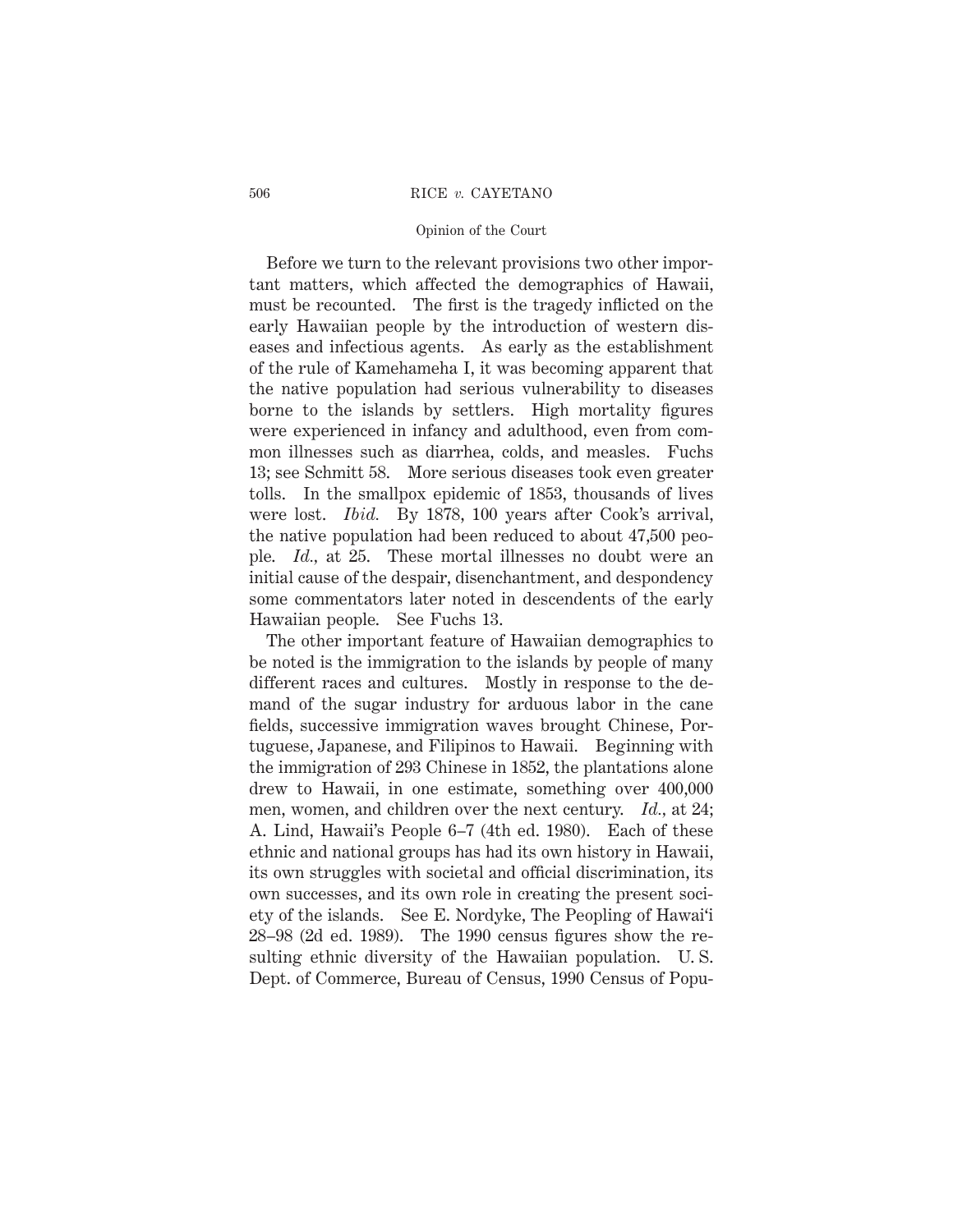lation, Supplementary Reports, Detailed Ancestry Groups for States (Oct. 1992).

With this background we turn to the legislative enactments of direct relevance to the case before us.

II

Not long after the creation of the new Territory, Congress became concerned with the condition of the native Hawaiian people. See H. R. Rep. No. 839, at 2–6; Hearings on the Rehabilitation and Colonization of Hawaiians and Other Proposed Amendments to the Organic Act of the Territory of Hawaii before the House Committee on the Territories, 66th Cong., 2d Sess. (1920). Reciting its purpose to rehabilitate the native Hawaiian population, see H. R. Rep. No. 839, at 1–2, Congress enacted the Hawaiian Homes Commission Act, which set aside about 200,000 acres of the ceded public lands and created a program of loans and long-term leases for the benefit of native Hawaiians. Act of July 9, 1921, ch. 42, 42 Stat. 108. The Act defined "native Hawaiian[s]" to include "any descendant of not less than one-half part of the blood of the races inhabiting the Hawaiian Islands previous to 1778." *Ibid.*

Hawaii was admitted as the 50th State of the Union in 1959. With admission, the new State agreed to adopt the Hawaiian Homes Commission Act as part of its own Constitution. Pub. L. 86–3, §§ 4, 7, 73 Stat. 5, 7 (Admission Act); see Haw. Const., Art. XII, §§ 1–3. In addition, the United States granted Hawaii title to all public lands and public property within the boundaries of the State, save those which the Federal Government retained for its own use. Admission Act §§ 5(b)–(d), 73 Stat. 5. This grant included the 200,000 acres set aside under the Hawaiian Homes Commission Act and almost 1.2 million additional acres of land. Brief for United States as *Amicus Curiae* 4.

The legislation authorizing the grant recited that these lands, and the proceeds and income they generated, were to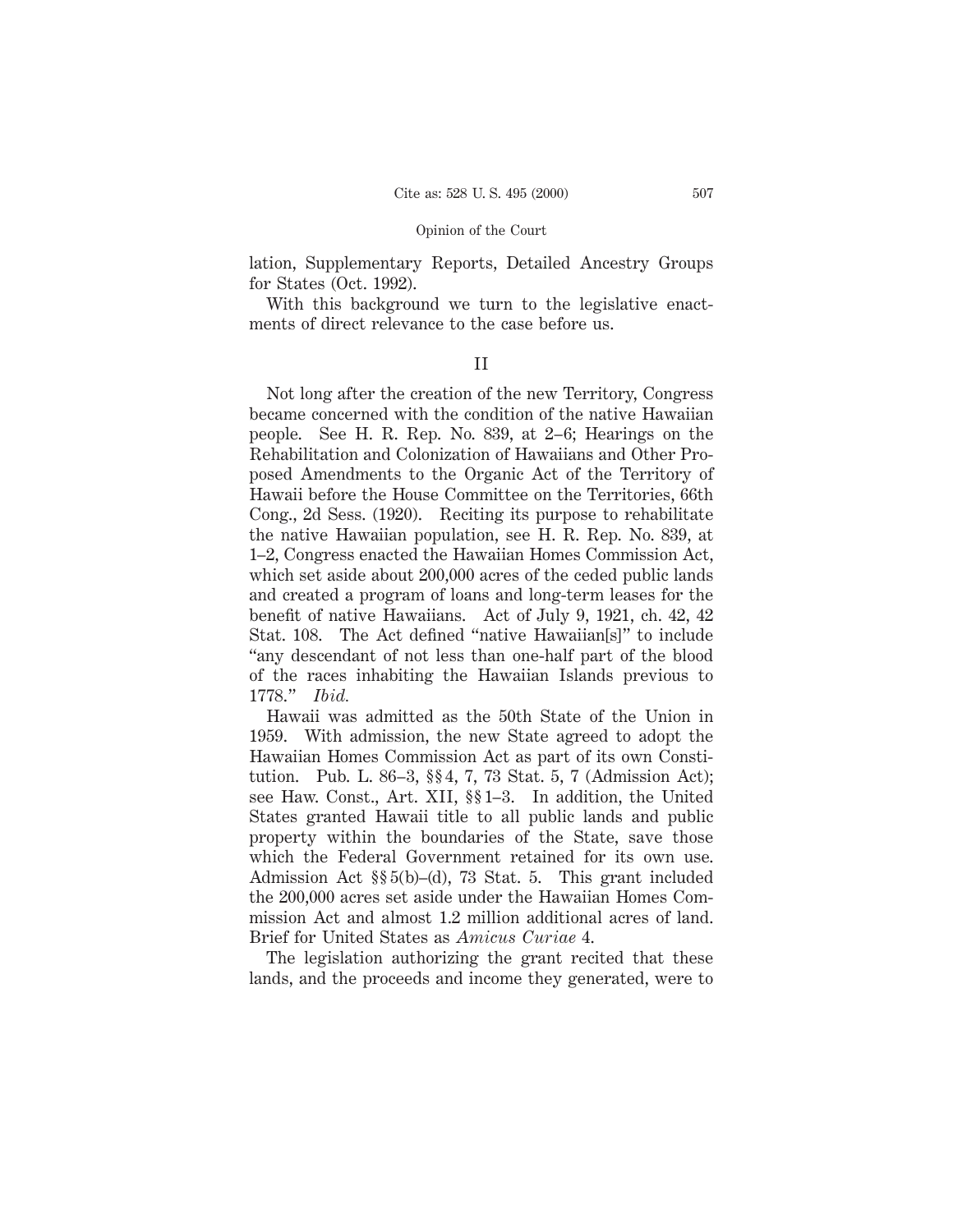be held "as a public trust" to be "managed and disposed of for one or more of" five purposes:

"[1] for the support of the public schools and other public educational institutions, [2] for the betterment of the conditions of native Hawaiians, as defined in the Hawaiian Homes Commission Act, 1920, as amended, [3] for the development of farm and home ownership on as widespread a basis as possible[,] [4] for the making of public improvements, and [5] for the provision of lands for public use." Admission Act § 5(f), 73 Stat. 6.

In the first decades following admission, the State apparently continued to administer the lands that had been set aside under the Hawaiian Homes Commission Act for the benefit of native Hawaiians. The income from the balance of the public lands is said to have "by and large flowed to the department of education." Hawaii Senate Journal, Standing Committee Rep. No. 784, pp. 1350, 1351 (1979).

In 1978 Hawaii amended its Constitution to establish the Office of Hawaiian Affairs, Haw. Const., Art. XII, § 5, which has as its mission "[t]he betterment of conditions of native Hawaiians...[and] Hawaiians," Haw. Rev. Stat. § 10–3 (1993). Members of the 1978 constitutional convention, at which the new amendments were drafted and proposed, set forth the purpose of the proposed agency:

"Members [of the Committee of the Whole] were impressed by the concept of the Office of Hawaiian Affairs which establishes a public trust entity for the benefit of the people of Hawaiian ancestry. Members foresaw that it will provide Hawaiians the right to determine the priorities which will effectuate the betterment of their condition and welfare and promote the protection and preservation of the Hawaiian race, and that it will unite Hawaiians as a people." 1 Proceedings of the Constitutional Convention of Hawaii of 1978, Committee of the Whole Rep. No. 13, p. 1018 (1980).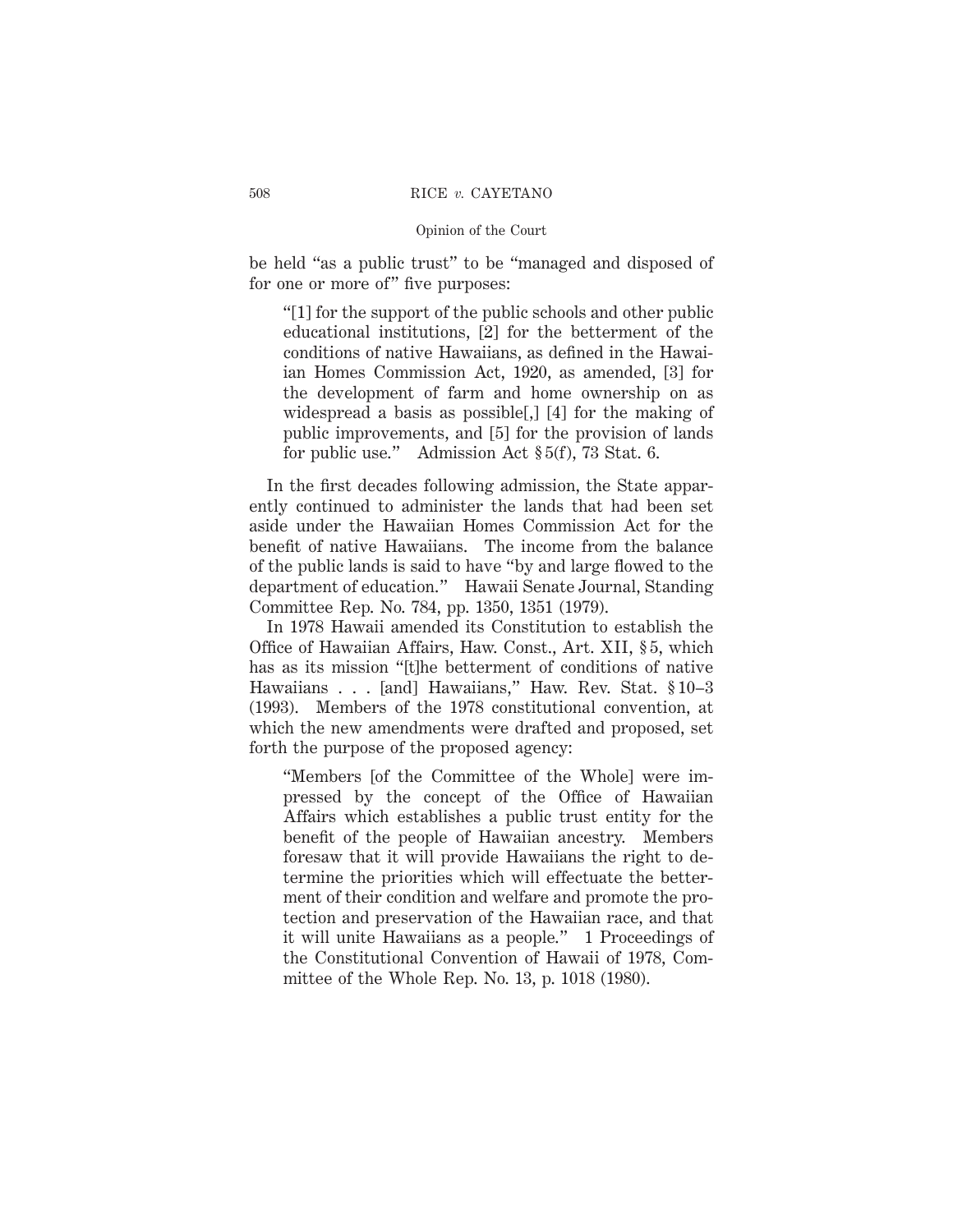Implementing statutes and their later amendments vested OHA with broad authority to administer two categories of funds: a 20 percent share of the revenue from the 1.2 million acres of lands granted to the State pursuant to § 5(b) of the Admission Act, which OHA is to administer "for the betterment of the conditions of native Hawaiians," Haw. Rev. Stat. § 10–13.5 (1993), and any state or federal appropriations or private donations that may be made for the benefit of "native Hawaiians" and/or "Hawaiians," Haw. Const., Art. XII, § 6. See generally Haw. Rev. Stat. §§ 10–1 to 10–16. (The 200,000 acres set aside under the Hawaiian Homes Commission Act are administered by a separate agency. See Haw. Rev. Stat. § 26–17 (1993).) The Hawaiian Legislature has charged OHA with the mission of "[s]erving as the principal public agency . . . responsible for the performance, development, and coordination of programs and activities relating to native Hawaiians and Hawaiians," "[a]ssessing the policies and practices of other agencies impacting on native Hawaiians and Hawaiians," "conducting advocacy efforts for native Hawaiians and Hawaiians," "[a]pplying for, receiving, and disbursing, grants and donations from all sources for native Hawaiian and Hawaiian programs and services," and "[s]erving as a receptacle for reparations." § 10–3.

OHA is overseen by a nine-member board of trustees, the members of which "shall be Hawaiians" and—presenting the precise issue in this case—shall be "elected by qualified voters who are Hawaiians, as provided by law." Haw. Const., Art. XII, § 5; see Haw. Rev. Stat. §§ 13D–1, 13D–3(b)(1) (1993). The term "Hawaiian" is defined by statute:

" 'Hawaiian' means any descendant of the aboriginal peoples inhabiting the Hawaiian Islands which exercised sovereignty and subsisted in the Hawaiian Islands in 1778, and which peoples thereafter have continued to reside in Hawaii." § 10–2.

The statute defines "native Hawaiian" as follows: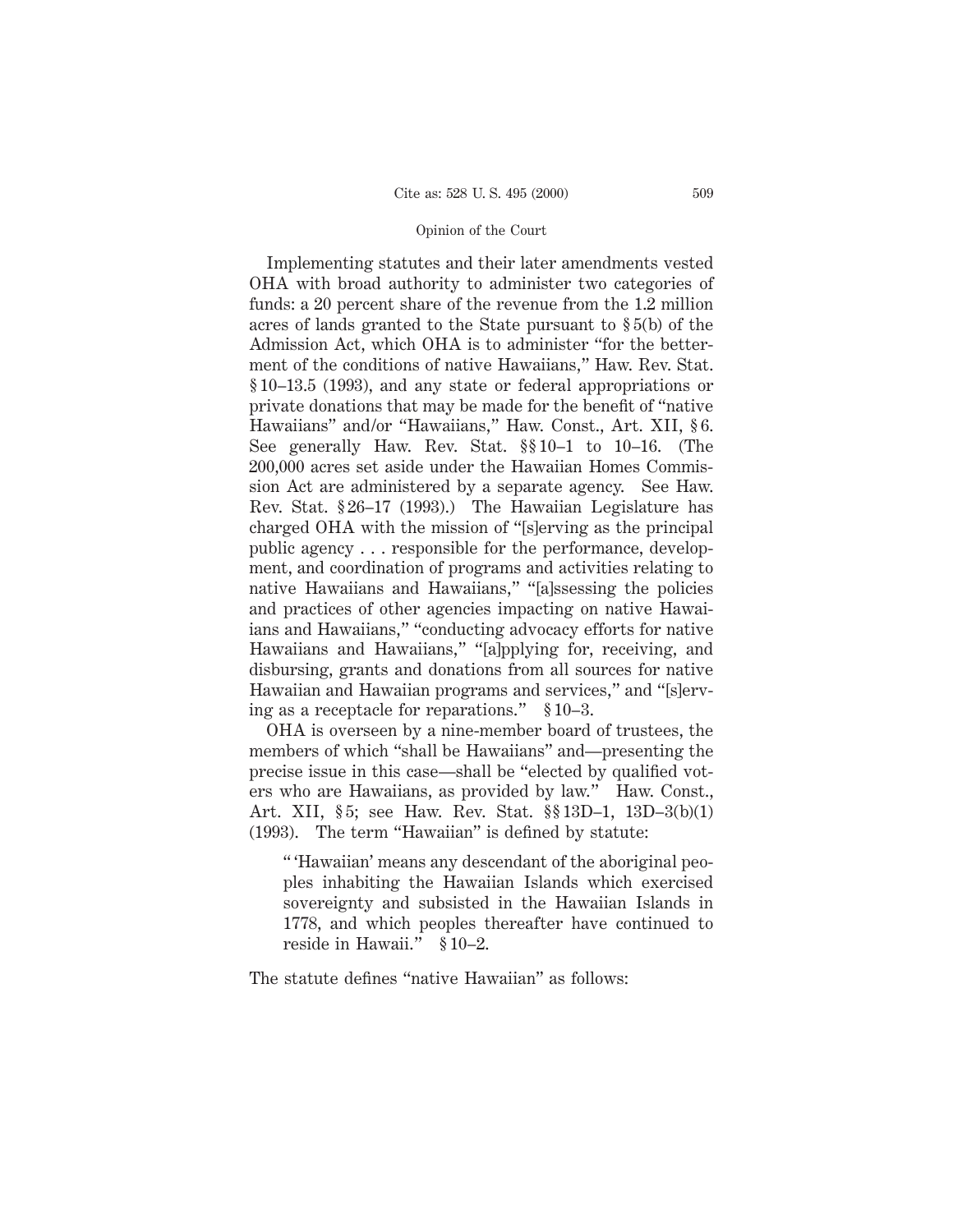" 'Native Hawaiian' means any descendant of not less than one-half part of the races inhabiting the Hawaiian Islands previous to 1778, as defined by the Hawaiian Homes Commission Act, 1920, as amended; provided that the term identically refers to the descendants of such blood quantum of such aboriginal peoples which exercised sovereignty and subsisted in the Hawaiian Islands in 1778 and which peoples thereafter continued to reside in Hawaii." *Ibid.*

Petitioner Harold Rice is a citizen of Hawaii and a descendant of preannexation residents of the islands. He is not, as we have noted, a descendant of pre-1778 natives, and so he is neither "native Hawaiian" nor "Hawaiian" as defined by the statute. Rice applied in March 1996 to vote in the elections for OHA trustees. To register to vote for the office of trustee he was required to attest: "I am also Hawaiian and desire to register to vote in OHA elections." Affidavit on Application for Voter Registration, Lodging by Petitioner, Tab 2. Rice marked through the words "am also Hawaiian and," then checked the form "yes." The State denied his application.

Rice sued Benjamin Cayetano, the Governor of Hawaii, in the United States District Court for the District of Hawaii. (The Governor was sued in his official capacity, and the Attorney General of Hawaii defends the challenged enactments. We refer to the respondent as "the State.") Rice contested his exclusion from voting in elections for OHA trustees and from voting in a special election relating to native Hawaiian sovereignty which was held in August 1996. After the District Court rejected the latter challenge, see *Rice* v. *Cayetano,* 941 F. Supp. 1529 (1996) (a decision not before us), the parties moved for summary judgment on the claim that the Fourteenth and Fifteenth Amendments to the United States Constitution invalidate the law excluding Rice from the OHA trustee elections.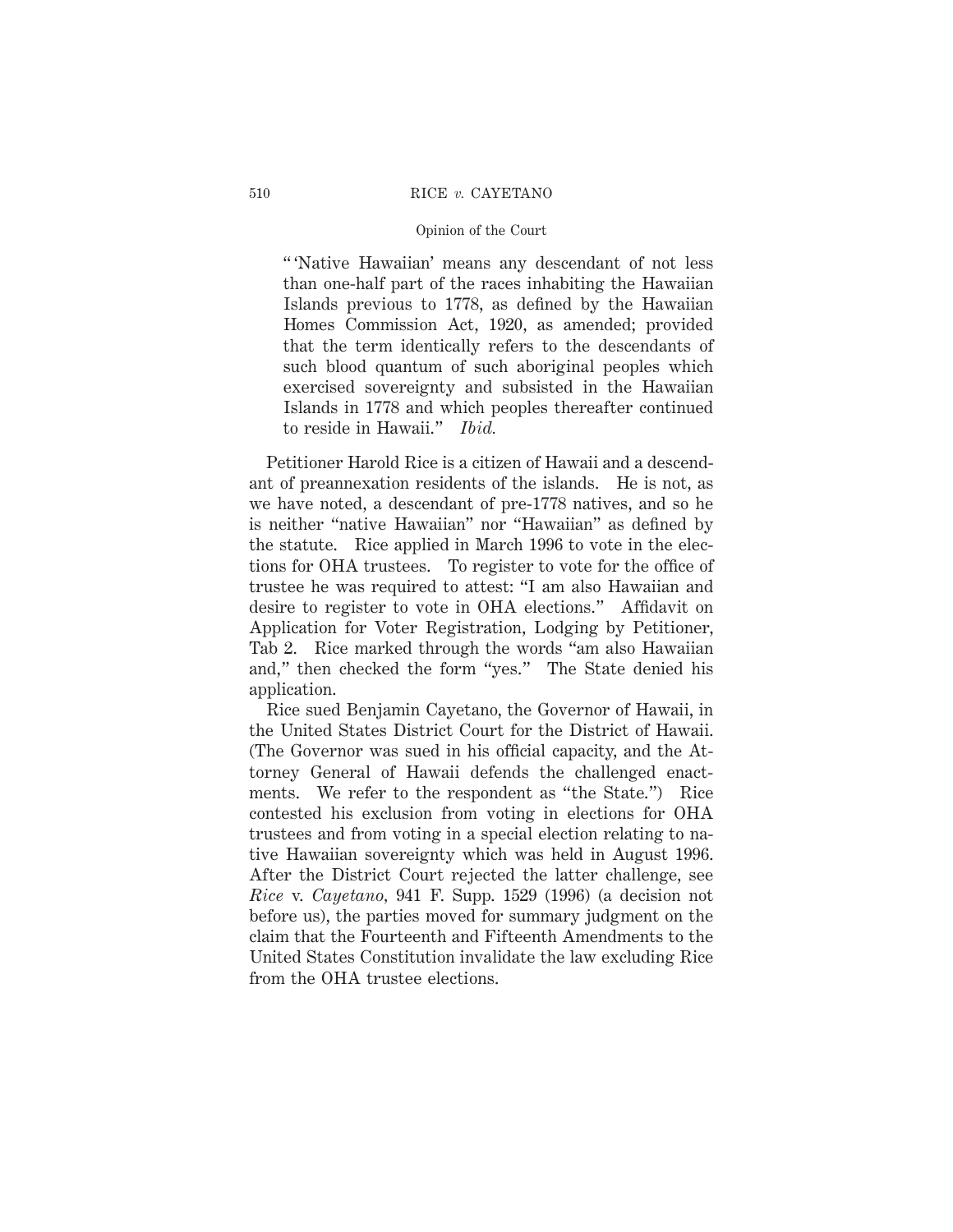The District Court granted summary judgment to the State. 963 F. Supp. 1547 (Haw. 1997). Surveying the history of the islands and their people, the District Court determined that Congress and the State of Hawaii have recognized a guardian-ward relationship with the native Hawaiians, which the court found analogous to the relationship between the United States and the Indian tribes. *Id.,* at 1551–1554. On this premise, the court examined the voting qualification with the latitude that we have applied to legislation passed pursuant to Congress' power over Indian affairs. *Id.,* at 1554–1555 (citing *Morton* v. *Mancari,* 417 U. S. 535 (1974)). Finding that the electoral scheme was "rationally related to the State's responsibility under the Admission Act to utilize a portion of the proceeds from the § 5(b) lands for the betterment of Native Hawaiians," the District Court held that the voting restriction did not violate the Constitution's ban on racial classifications. 963 F. Supp., at 1554–1555.

The Court of Appeals affirmed. 146 F. 3d 1075 (CA9 1998). The court noted that Rice had not challenged the constitutionality of the underlying programs or of OHA itself. *Id.,* at 1079. Considering itself bound to "accept the trusts and their administrative structure as [it found] them, and assume that both are lawful," the court held that Hawaii "may rationally conclude that Hawaiians, being the group to whom trust obligations run and to whom OHA trustees owe a duty of loyalty, should be the group to decide who the trustees ought to be." *Ibid.* The court so held notwithstanding its clear holding that the Hawaii Constitution and implementing statutes "contain a racial classification on their face." *Ibid.*

We granted certiorari, 526 U. S. 1016 (1999), and now reverse.

### III

The purpose and command of the Fifteenth Amendment are set forth in language both explicit and comprehensive.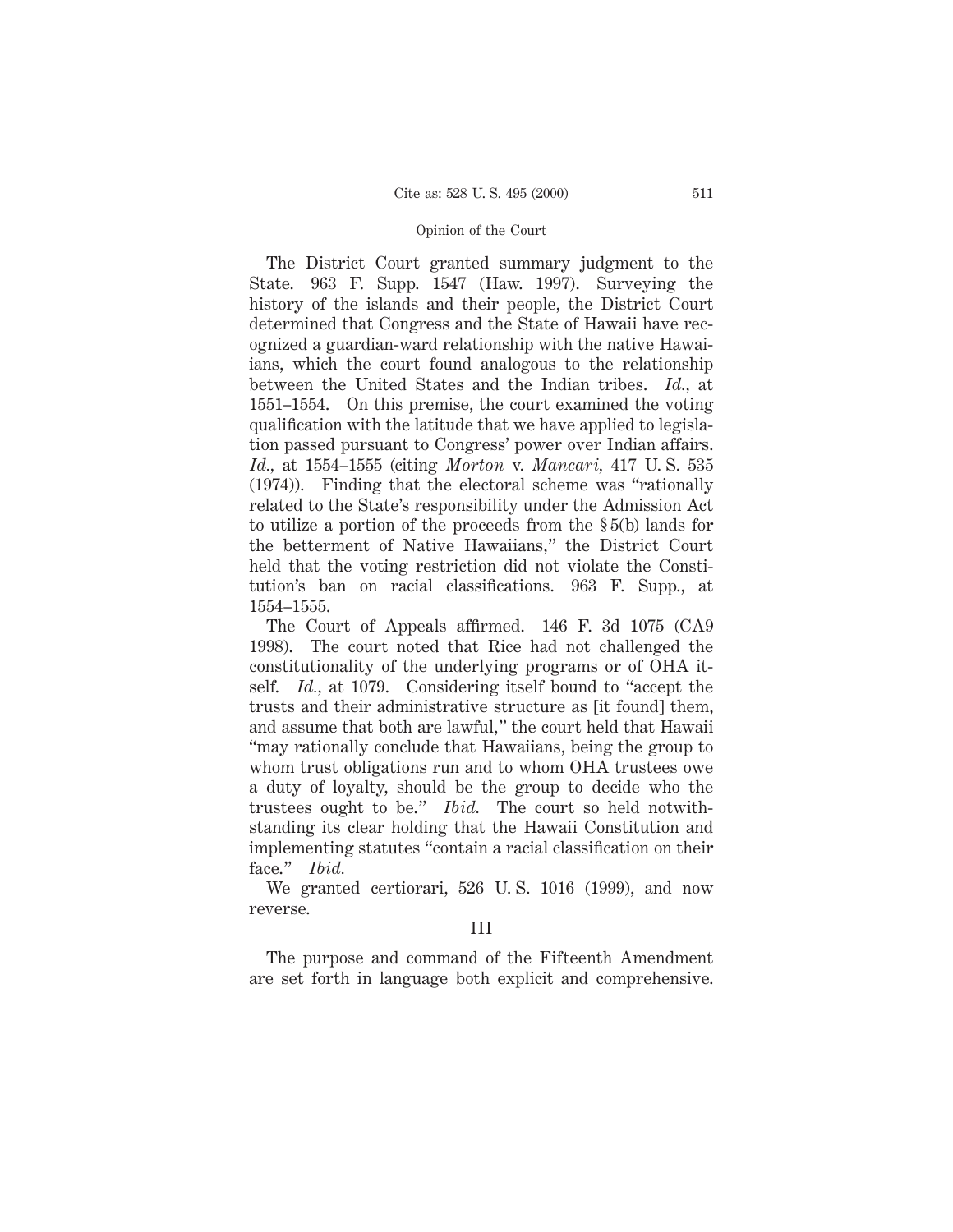The National Government and the States may not violate a fundamental principle: They may not deny or abridge the right to vote on account of race. Color and previous condition of servitude, too, are forbidden criteria or classifications, though it is unnecessary to consider them in the present case.

Enacted in the wake of the Civil War, the immediate concern of the Amendment was to guarantee to the emancipated slaves the right to vote, lest they be denied the civil and political capacity to protect their new freedom. Vital as its objective remains, the Amendment goes beyond it. Consistent with the design of the Constitution, the Amendment is cast in fundamental terms, terms transcending the particular controversy which was the immediate impetus for its enactment. The Amendment grants protection to all persons, not just members of a particular race.

The design of the Amendment is to reaffirm the equality of races at the most basic level of the democratic process, the exercise of the voting franchise. A resolve so absolute required language as simple in command as it was comprehensive in reach. Fundamental in purpose and effect and self-executing in operation, the Amendment prohibits all provisions denying or abridging the voting franchise of any citizen or class of citizens on the basis of race. "[B]y the inherent power of the Amendment the word white disappeared" from our voting laws, bringing those who had been excluded by reason of race within "the generic grant of suffrage made by the State." *Guinn* v. *United States,* 238 U. S. 347, 363 (1915); see also *Neal* v. *Delaware,* 103 U. S. 370, 389 (1881). The Court has acknowledged the Amendment's mandate of neutrality in straightforward terms: "If citizens of one race having certain qualifications are permitted by law to vote, those of another having the same qualifications must be. Previous to this amendment, there was no constitutional guaranty against this discrimination: now there is." *United States* v. *Reese,* 92 U. S. 214, 218 (1876).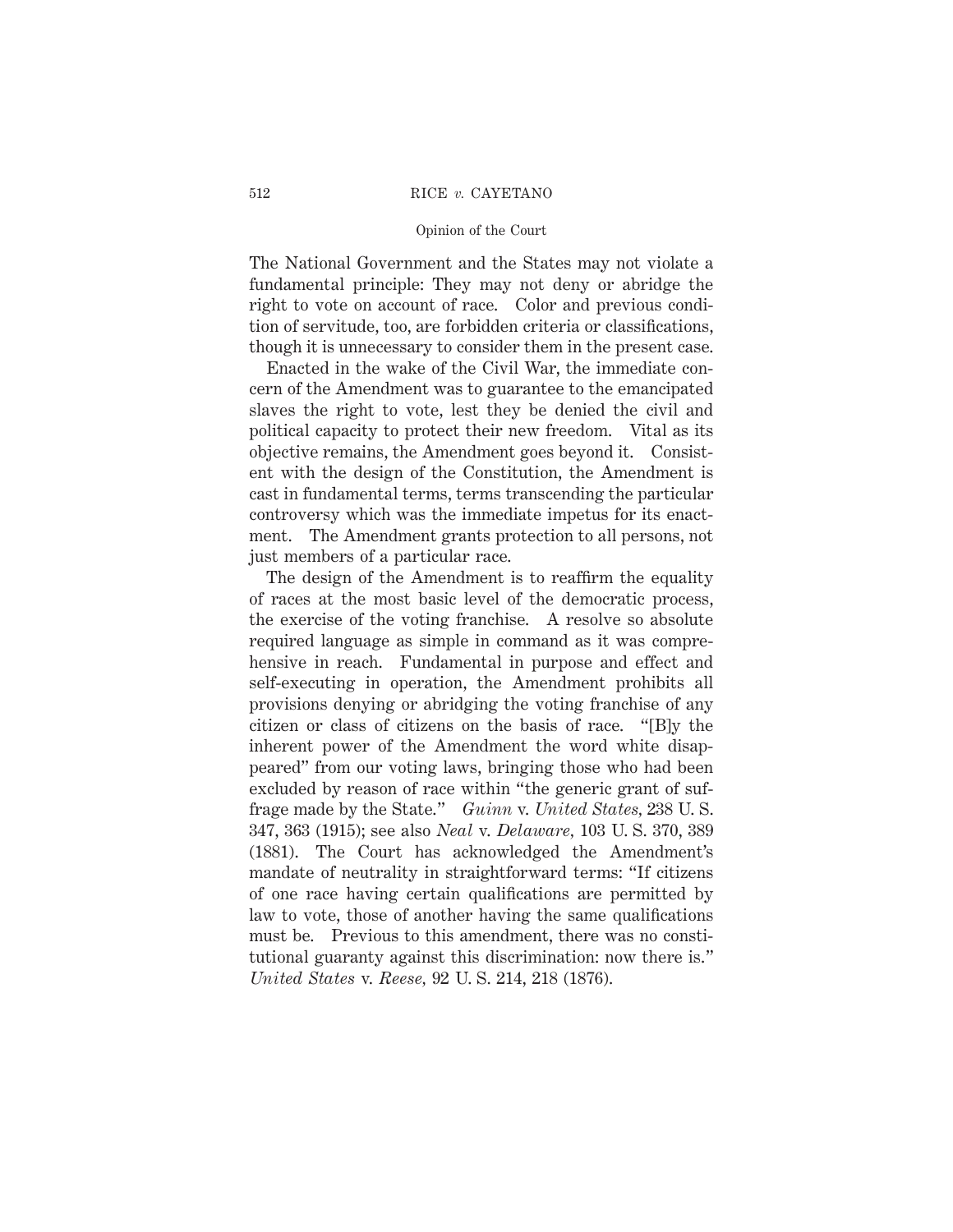Though the commitment was clear, the reality remained far from the promise. Manipulative devices and practices were soon employed to deny the vote to blacks. We have cataloged before the "variety and persistence" of these techniques. *South Carolina* v. *Katzenbach,* 383 U. S. 301, 311– 312 (1966) (citing, *e. g., Guinn, supra* (grandfather clause); *Myers* v. *Anderson,* 238 U. S. 368 (1915) (same); *Lane* v. *Wilson,* 307 U. S. 268 (1939) ("procedural hurdles"); *Terry* v. *Adams,* 345 U. S. 461 (1953) (white primary); *Smith* v. *Allwright,* 321 U. S. 649 (1944) (same); *United States* v. *Thomas,* 362 U. S. 58 (1960) *(per curiam)* (registration challenges); *Gomillion* v. *Lightfoot,* 364 U. S. 339 (1960) (racial gerrymandering); *Louisiana* v. *United States,* 380 U. S. 145 (1965) ("interpretation tests")). Progress was slow, particularly when litigation had to proceed case by case, district by district, sometimes voter by voter. See 383 U.S., at 313–315.

Important precedents did emerge, however, which give instruction in the case now before us. The Fifteenth Amendment was quite sufficient to invalidate a scheme which did not mention race but instead used ancestry in an attempt to confine and restrict the voting franchise. In 1910, the State of Oklahoma enacted a literacy requirement for voting eligibility, but exempted from that requirement the "'lineal descendant[s]'" of persons who were "'on January 1, 1866, or at any time prior thereto, entitled to vote under any form of government, or who at that time resided in some foreign nation.'" *Guinn*, *supra*, at 357. Those persons whose ancestors were entitled to vote under the State's previous, discriminatory voting laws were thus exempted from the eligibility test. Recognizing that the test served only to perpetuate those old laws and to effect a transparent racial exclusion, the Court invalidated it. 238 U. S., at 364–365.

More subtle, perhaps, than the grandfather device in *Guinn* were the evasions attempted in the white primary cases; but the Fifteenth Amendment, again by its own terms, sufficed to strike down these voting systems, systems de-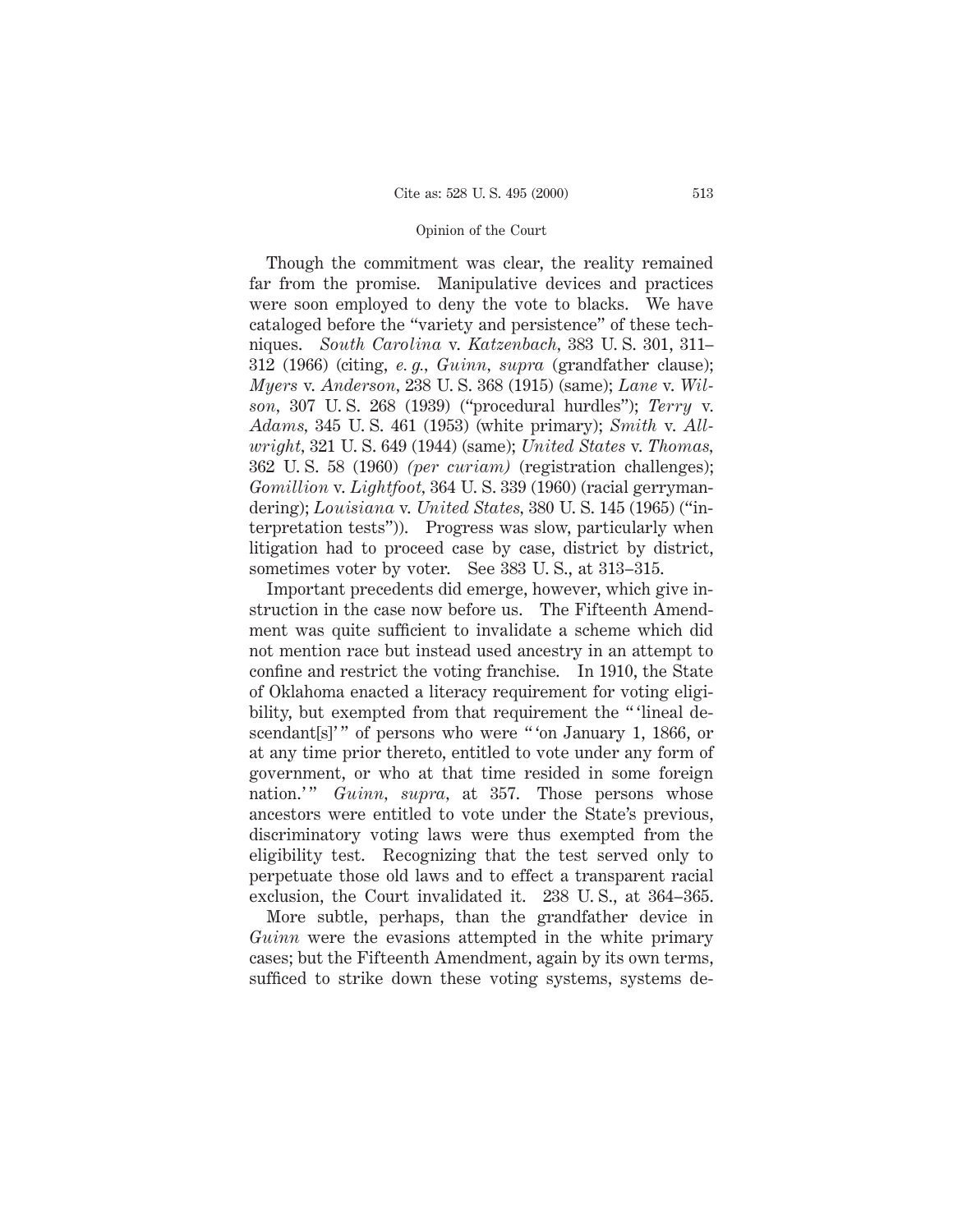signed to exclude one racial class (at least) from voting. See *Terry, supra,* at 469–470; *Allwright, supra,* at 663–666 (overruling *Grovey* v. *Townsend,* 295 U. S. 45 (1935)). The Fifteenth Amendment, the Court held, could not be so circumvented: "The Amendment bans racial discrimination in voting by both state and nation. It thus establishes a national policy . . . not to be discriminated against as voters in elections to determine public governmental policies or to select public officials, national, state, or local." *Terry, supra,* at 467.

Unlike the cited cases, the voting structure now before us is neither subtle nor indirect. It is specific in granting the vote to persons of defined ancestry and to no others. The State maintains this is not a racial category at all but instead a classification limited to those whose ancestors were in Hawaii at a particular time, regardless of their race. Brief for Respondent 38–40. The State points to theories of certain scholars concluding that some inhabitants of Hawaii as of 1778 may have migrated from the Marquesas Islands and the Pacific Northwest, as well as from Tahiti. *Id.,* at 38–39, and n. 15. Furthermore, the State argues, the restriction in its operation excludes a person whose traceable ancestors were exclusively Polynesian if none of those ancestors resided in Hawaii in 1778; and, on the other hand, the vote would be granted to a person who could trace, say, one sixtyfourth of his or her ancestry to a Hawaiian inhabitant on the pivotal date. *Ibid.* These factors, it is said, mean the restriction is not a racial classification. We reject this line of argument.

Ancestry can be a proxy for race. It is that proxy here. Even if the residents of Hawaii in 1778 had been of more diverse ethnic backgrounds and cultures, it is far from clear that a voting test favoring their descendants would not be a race-based qualification. But that is not this case. For centuries Hawaii was isolated from migration. 1 Kuykendall 3. The inhabitants shared common physical character-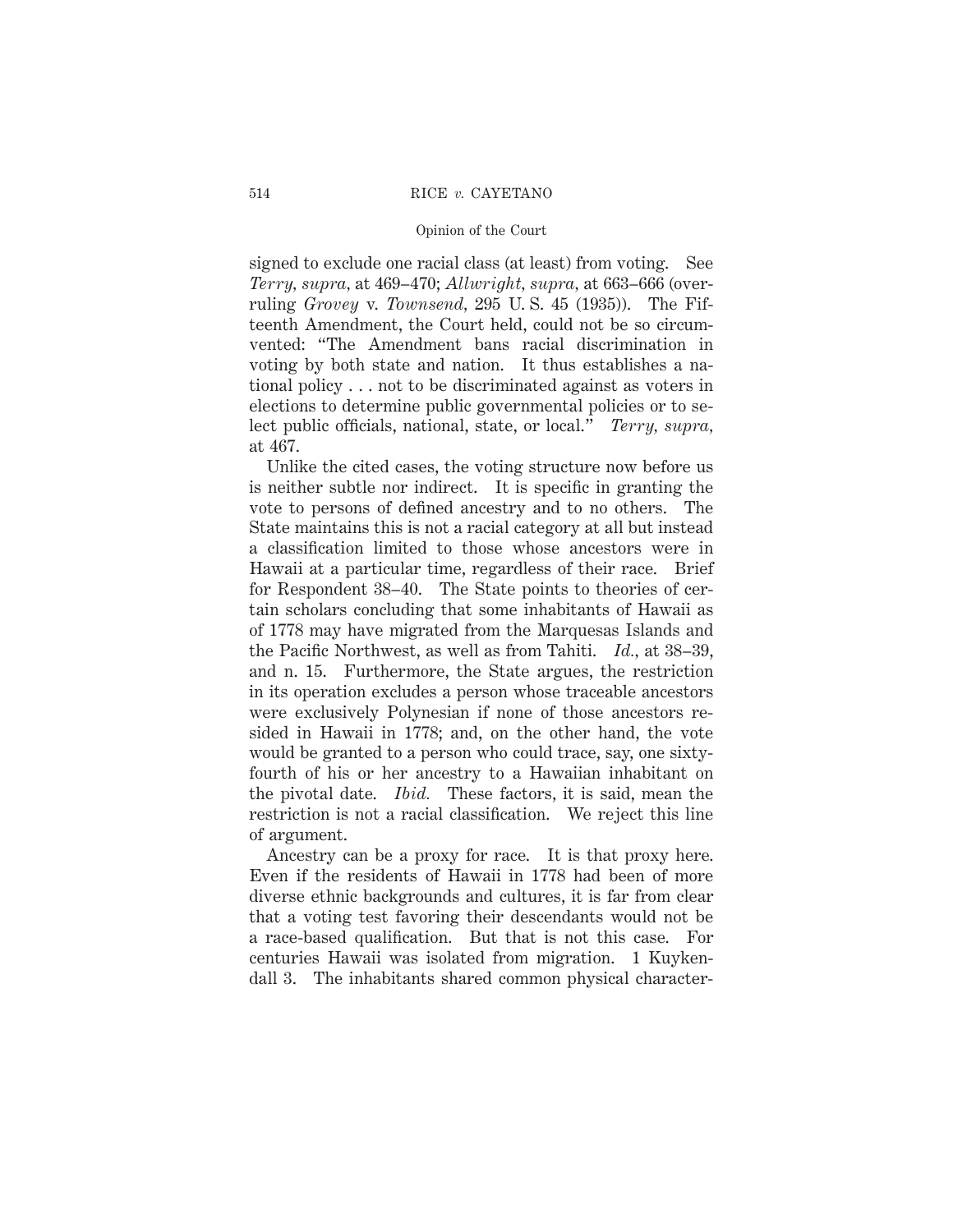istics, and by 1778 they had a common culture. Indeed, the drafters of the statutory definition in question emphasized the "unique culture of the ancient Hawaiians" in explaining their work. Hawaii Senate Journal, Standing Committee Rep. No. 784, at 1354; see *ibid.* ("Modern scholarship also identified such race of people as culturally distinguishable from other Polynesian peoples"). The provisions before us reflect the State's effort to preserve that commonality of people to the present day. In the interpretation of the Reconstruction era civil rights laws we have observed that "racial discrimination" is that which singles out "identifiable classes of persons . . . solely because of their ancestry or ethnic characteristics." *Saint Francis College* v. *Al-Khazraji,* 481 U. S. 604, 613 (1987). The very object of the statutory definition in question and of its earlier congressional counterpart in the Hawaiian Homes Commission Act is to treat the early Hawaiians as a distinct people, commanding their own recognition and respect. The State, in enacting the legislation before us, has used ancestry as a racial definition and for a racial purpose.

The history of the State's definition demonstrates the point. As we have noted, the statute defines "Hawaiian" as

"any descendant of the aboriginal peoples inhabiting the Hawaiian Islands which exercised sovereignty and subsisted in the Hawaiian Islands in 1778, and which peoples thereafter have continued to reside in Hawaii." Haw. Rev. Stat. § 10–2 (1993).

A different definition of "Hawaiian" was first promulgated in 1978 as one of the proposed amendments to the State Constitution. As proposed, "Hawaiian" was defined as "any descendant of the races inhabiting the Hawaiian Islands, previous to 1778." 1 Proceedings of the Constitutional Convention of Hawaii of 1978, Committee of the Whole Rep. No. 13, at 1018. Rejected as not ratified in a valid manner, see *Kahalekai* v. *Doi,* 60 Haw. 324, 342, 590 P. 2d 543, 555 (1979),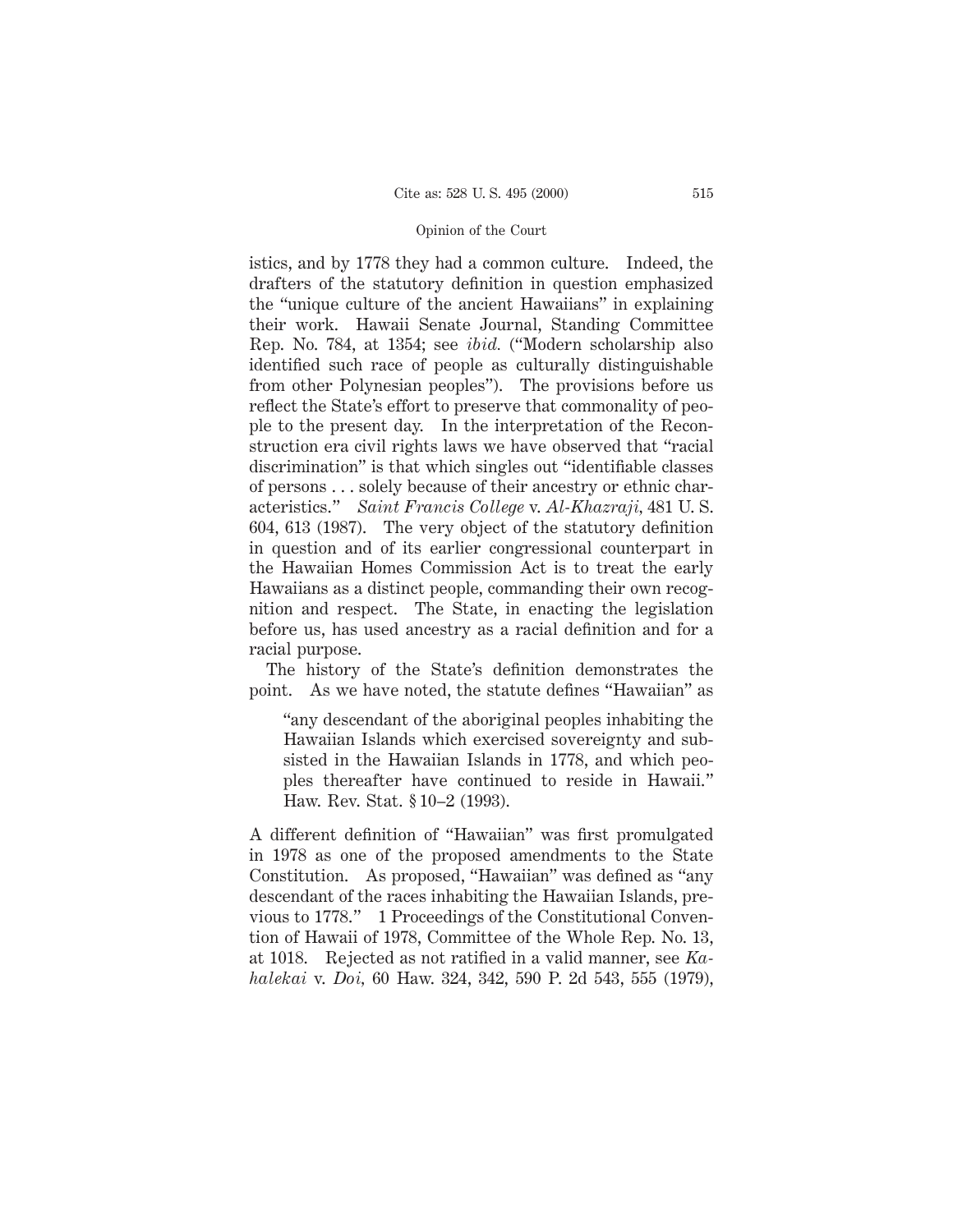the definition was modified and in the end promulgated in statutory form as quoted above. See Hawaii Senate Journal, Standing Committee Rep. No. 784, at 1350, 1353–1354; *id.,* Conf. Comm. Rep. No. 77, at 998. By the drafters' own admission, however, any changes to the language were at most cosmetic. Noting that "[t]he definitions of 'native Hawaiian' and 'Hawaiian' are changed to substitute 'peoples' for 'races,' " the drafters of the revised definition "stress[ed] that this change is non-substantive, and that 'peoples' does mean 'races.' " *Ibid.;* see also *id.,* at 999 ("[T]he word 'peoples' has been substituted for 'races' in the definition of 'Hawaiian'. Again, your Committee wishes to emphasize that this substitution is merely technical, and that 'peoples' does mean 'races' ").

The next definition in Hawaii's compilation of statutes incorporates the new definition of "Hawaiian" and preserves the explicit tie to race:

" 'Native Hawaiian' means any descendant of not less than one-half part of the races inhabiting the Hawaiian Islands previous to 1778, as defined by the Hawaiian Homes Commission Act, 1920, as amended; provided that the term identically refers to the descendants of such blood quantum of such aboriginal peoples which exercised sovereignty and subsisted in the Hawaiian Islands in 1778 and which peoples thereafter continued to reside in Hawaii." Haw. Rev. Stat. § 10–2 (1993).

This provision makes it clear: "[T]he descendants . . . of [the] aboriginal peoples" means "the descendants . . . of the races." *Ibid.*

As for the further argument that the restriction differentiates even among Polynesian people and is based simply on the date of an ancestor's residence in Hawaii, this too is insufficient to prove the classification is nonracial in purpose and operation. Simply because a class defined by ancestry does not include all members of the race does not suffice to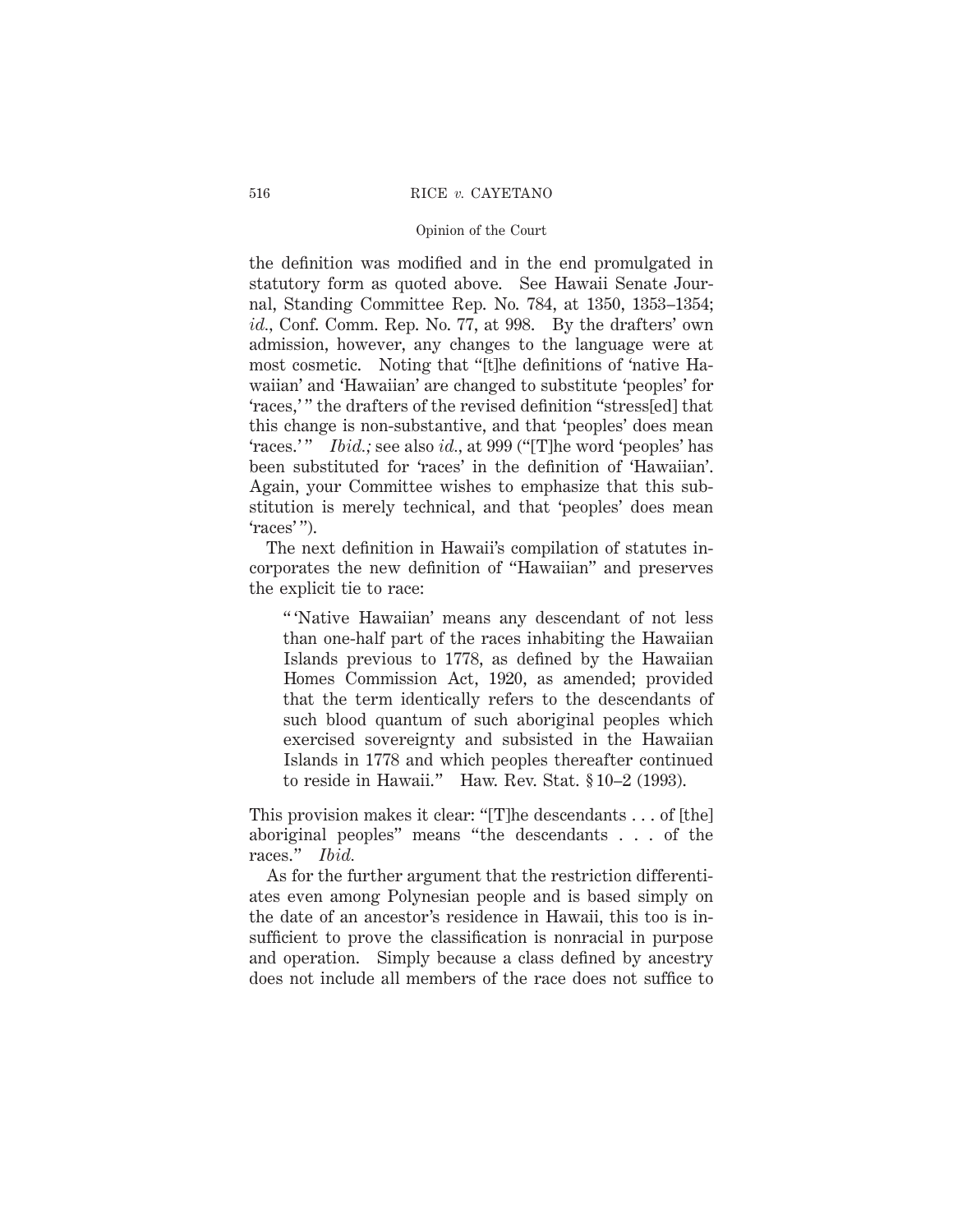make the classification race neutral. Here, the State's argument is undermined by its express racial purpose and by its actual effects.

The ancestral inquiry mandated by the State implicates the same grave concerns as a classification specifying a particular race by name. One of the principal reasons race is treated as a forbidden classification is that it demeans the dignity and worth of a person to be judged by ancestry instead of by his or her own merit and essential qualities. An inquiry into ancestral lines is not consistent with respect based on the unique personality each of us possesses, a respect the Constitution itself secures in its concern for persons and citizens.

The ancestral inquiry mandated by the State is forbidden by the Fifteenth Amendment for the further reason that the use of racial classifications is corruptive of the whole legal order democratic elections seek to preserve. The law itself may not become the instrument for generating the prejudice and hostility all too often directed against persons whose particular ancestry is disclosed by their ethnic characteristics and cultural traditions. "Distinctions between citizens solely because of their ancestry are by their very nature odious to a free people whose institutions are founded upon the doctrine of equality." *Hirabayashi* v. *United States,* 320 U. S. 81, 100 (1943). Ancestral tracing of this sort achieves its purpose by creating a legal category which employs the same mechanisms, and causes the same injuries, as laws or statutes that use race by name. The State's electoral restriction enacts a race-based voting qualification.

## IV

The State offers three principal defenses of its voting law, any of which, it contends, allows it to prevail even if the classification is a racial one under the Fifteenth Amendment. We examine, and reject, each of these arguments.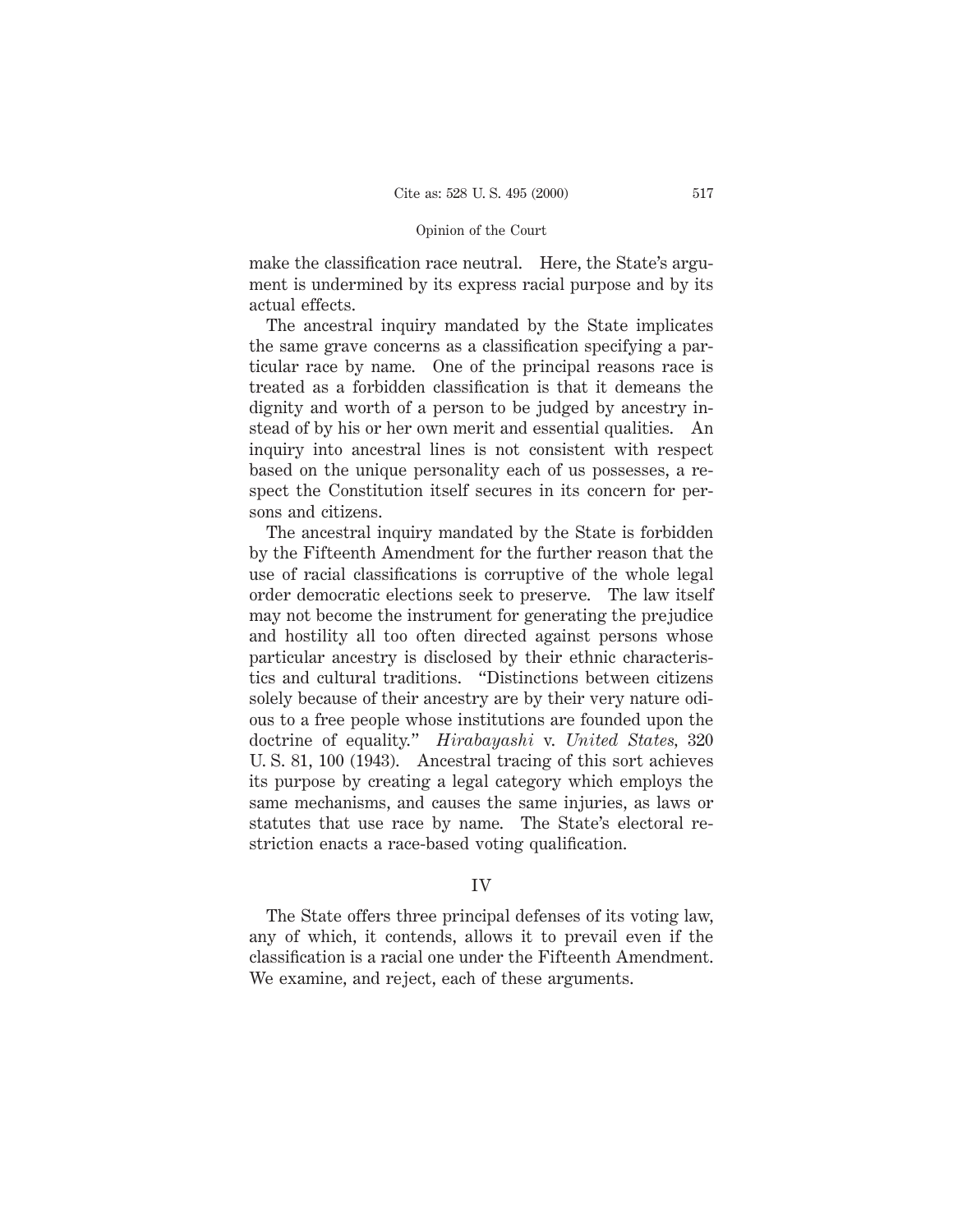## A

The most far reaching of the State's arguments is that exclusion of non-Hawaiians from voting is permitted under our cases allowing the differential treatment of certain members of Indian tribes. The decisions of this Court, interpreting the effect of treaties and congressional enactments on the subject, have held that various tribes retained some elements of quasi-sovereign authority, even after cession of their lands to the United States. See *Brendale* v. *Confederated Tribes and Bands of Yakima Nation,* 492 U. S. 408, 425 (1989) (plurality opinion); *Oliphant* v. *Suquamish Tribe,* 435 U. S. 191, 208 (1978). The retained tribal authority relates to self-governance. *Brendale, supra,* at 425 (plurality opinion). In reliance on that theory the Court has sustained a federal provision giving employment preferences to persons of tribal ancestry. *Mancari,* 417 U. S., at 553–555. The *Mancari* case, and the theory upon which it rests, are invoked by the State to defend its decision to restrict voting for the OHA trustees, who are charged so directly with protecting the interests of native Hawaiians.

If Hawaii's restriction were to be sustained under *Mancari* we would be required to accept some beginning premises not yet established in our case law. Among other postulates, it would be necessary to conclude that Congress, in reciting the purposes for the transfer of lands to the State and in other enactments such as the Hawaiian Homes Commission Act and the Joint Resolution of 1993—has determined that native Hawaiians have a status like that of Indians in organized tribes, and that it may, and has, delegated to the State a broad authority to preserve that status. These propositions would raise questions of considerable moment and difficulty. It is a matter of some dispute, for instance, whether Congress may treat the native Hawaiians as it does the Indian tribes. Compare Van Dyke, The Political Status of the Native Hawaiian People, 17 Yale L. & Pol'y Rev. 95 (1998), with Benjamin, Equal Protection and the Special Re-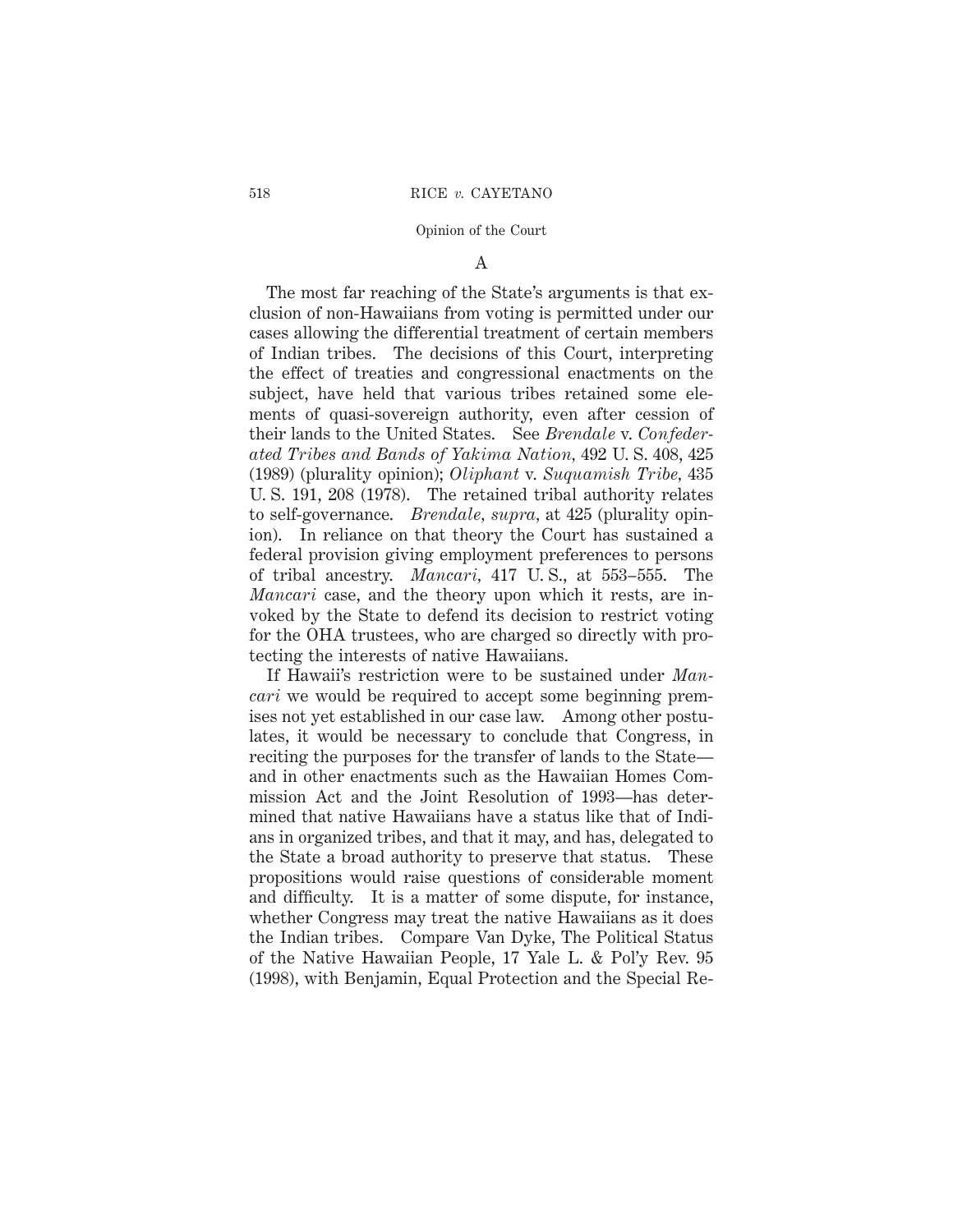lationship: The Case of Native Hawaiians, 106 Yale L. J. 537 (1996). We can stay far off that difficult terrain, however.

The State's argument fails for a more basic reason. Even were we to take the substantial step of finding authority in Congress, delegated to the State, to treat Hawaiians or native Hawaiians as tribes, Congress may not authorize a State to create a voting scheme of this sort.

Of course, as we have established in a series of cases, Congress may fulfill its treaty obligations and its responsibilities to the Indian tribes by enacting legislation dedicated to their circumstances and needs. See *Washington* v. *Washington State Commercial Passenger Fishing Vessel Assn.,* 443 U. S. 658, 673, n. 20 (1979) (treaties securing preferential fishing rights); *United States* v. *Antelope,* 430 U. S. 641, 645–647 (1977) (exclusive federal jurisdiction over crimes committed by Indians in Indian country); *Delaware Tribal Business Comm.* v. *Weeks,* 430 U. S. 73, 84–85 (1977) (distribution of tribal property); *Moe* v. *Confederated Salish and Kootenai Tribes of Flathead Reservation,* 425 U. S. 463, 479–480 (1976) (Indian immunity from state taxes); *Fisher* v. *District Court of Sixteenth Judicial Dist. of Mont.,* 424 U. S. 382, 390–391 (1976) *(per curiam)* (exclusive tribal court jurisdiction over tribal adoptions). As we have observed, "every piece of legislation dealing with Indian tribes and reservations . . . single[s] out for special treatment a constituency of tribal Indians." *Mancari, supra,* at 552.

*Mancari,* upon which many of the above cases rely, presented the somewhat different issue of a preference in hiring and promoting at the federal Bureau of Indian Affairs (BIA), a preference which favored individuals who were " 'onefourth or more degree Indian blood and... member[s] of a Federally-recognized tribe.'" 417 U.S., at 553, n. 24 (quoting 44 BIAM 335, 3.1 (1972)). Although the classification had a racial component, the Court found it important that the preference was "not directed towards a 'racial' group consisting of 'Indians,'" but rather "only to members of 'fed-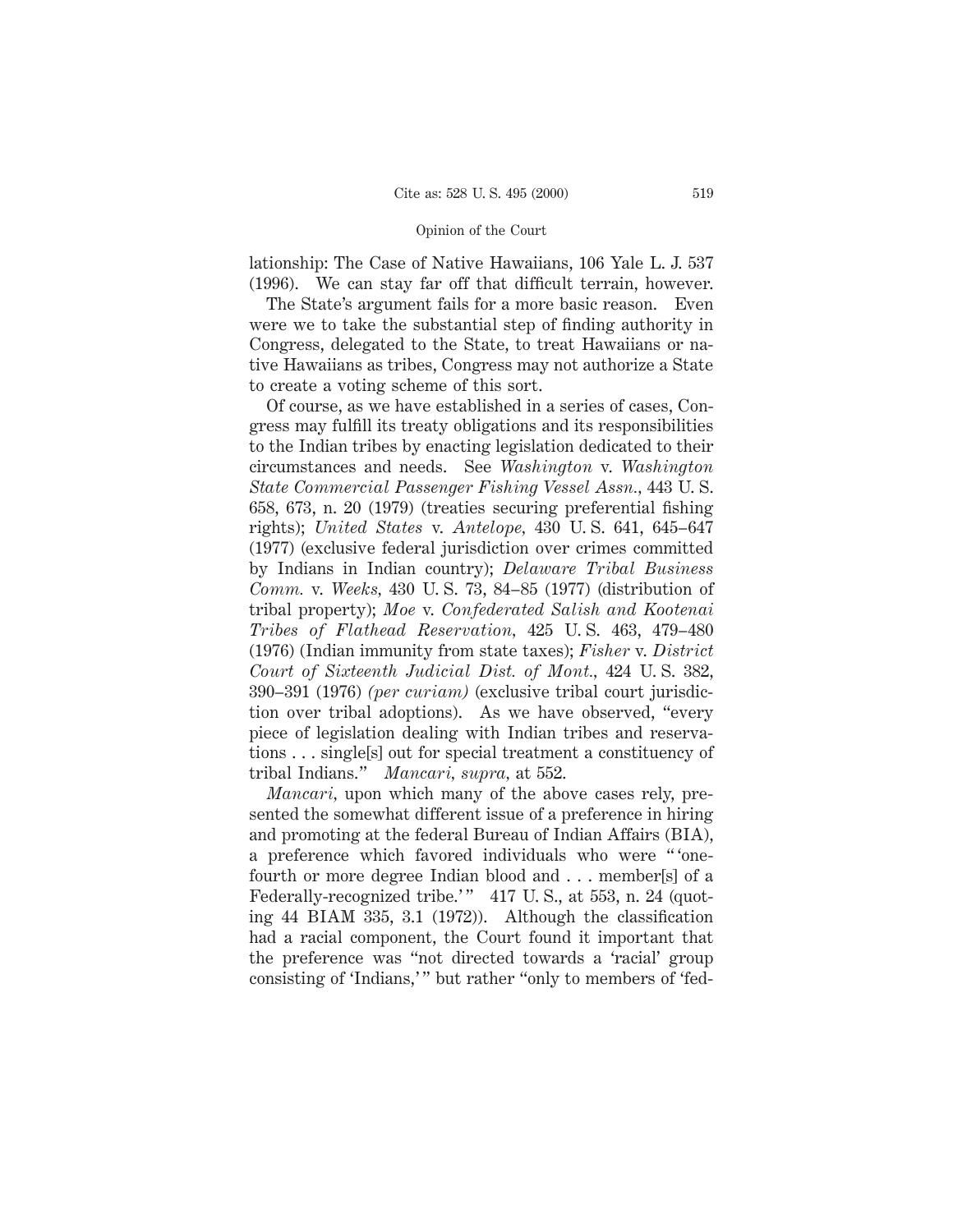erally recognized' tribes." 417 U. S., at 553, n. 24. "In this sense," the Court held, "the preference [was] political rather than racial in nature." *Ibid.;* see also *id.,* at 554 ("The preference, as applied, is granted to Indians not as a discrete racial group, but, rather, as members of quasi-sovereign tribal entities whose lives and activities are governed by the BIA in a unique fashion"). Because the BIA preference could be "tied rationally to the fulfillment of Congress' unique obligation toward the Indians," and was "reasonable and rationally designed to further Indian self-government," the Court held that it did not offend the Constitution. *Id.,* at 555. The opinion was careful to note, however, that the case was confined to the authority of the BIA, an agency described as "*sui generis.*" *Id.,* at 554.

Hawaii would extend the limited exception of *Mancari* to a new and larger dimension. The State contends that "one of the very purposes of OHA—and the challenged voting provision—is to afford Hawaiians a measure of selfgovernance," and so it fits the model of *Mancari.* Brief for Respondent 34. It does not follow from *Mancari,* however, that Congress may authorize a State to establish a voting scheme that limits the electorate for its public officials to a class of tribal Indians, to the exclusion of all non-Indian citizens.

The tribal elections established by the federal statutes the State cites illuminate its error. See Brief for Respondent 22 (citing, *e. g.,* the Menominee Restoration Act, 25 U. S. C. § 903b, and the Indian Reorganization Act, 25 U. S. C. § 476). If a non-Indian lacks a right to vote in tribal elections, it is for the reason that such elections are the internal affair of a quasi sovereign. The OHA elections, by contrast, are the affair of the State of Hawaii. OHA is a state agency, established by the State Constitution, responsible for the administration of state laws and obligations. See Haw. Const., Art. XII, §§ 5–6. The Hawaiian Legislature has declared that OHA exists to serve "as the principal public agency in th[e]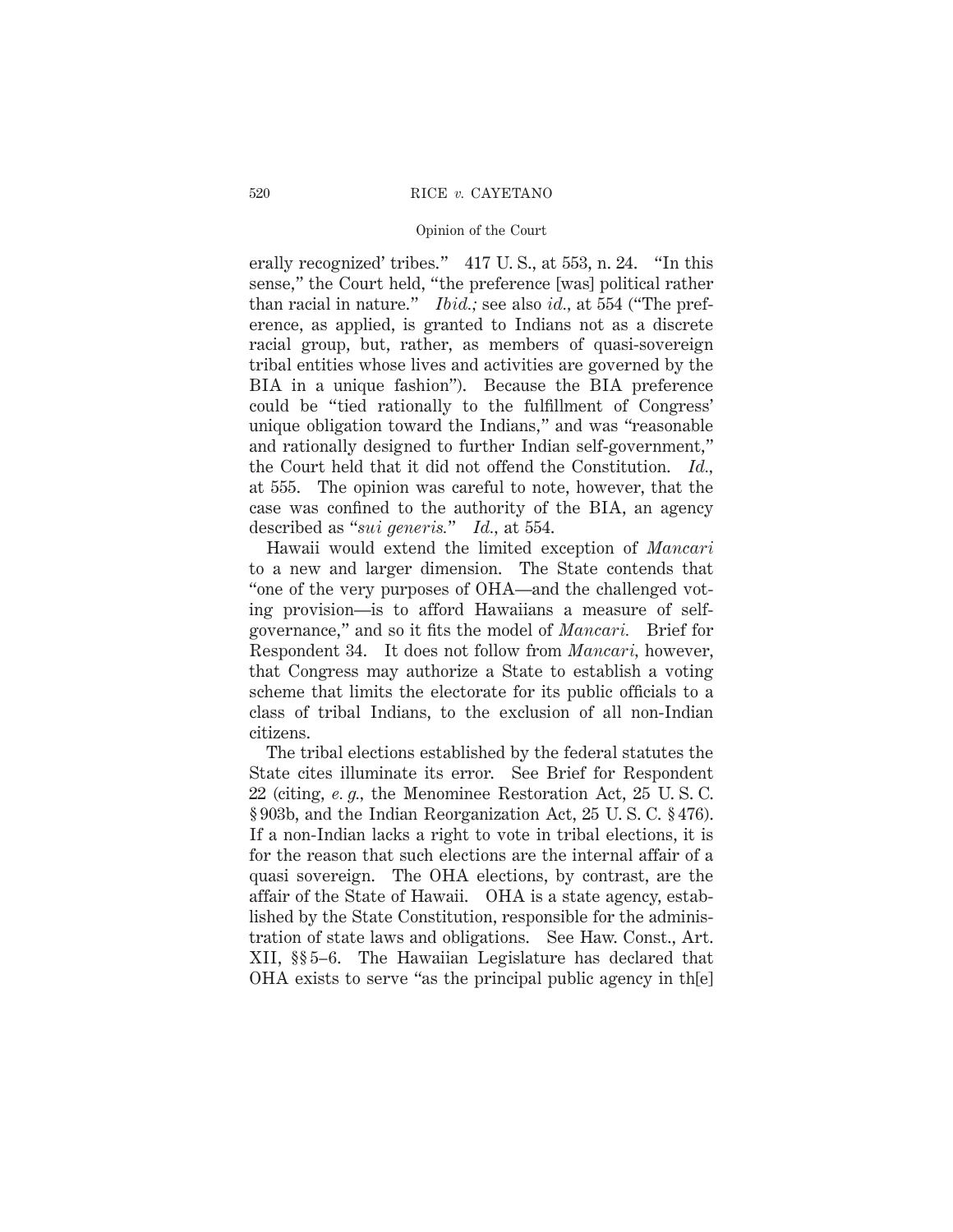State responsible for the performance, development, and coordination of programs and activities relating to native Hawaiians and Hawaiians." Haw. Rev. Stat. § 10–3(3) (1993); see also Lodging by Petitioner, Tab 6, OHA Annual Report 1993–1994, p. 5 (May 27, 1994) (admitting that "OHA is technically a part of the Hawai'i state government," while asserting that "it operates as a semi-autonomous entity"). Foremost among the obligations entrusted to this agency is the administration of a share of the revenues and proceeds from public lands, granted to Hawaii to "be held by said State as a public trust." Admission Act §§ 5(b), (f), 73 Stat. 5, 6; see Haw. Const., Art. XII, § 4.

The delegates to the 1978 constitutional convention explained the position of OHA in the state structure:

"The committee intends that the Office of Hawaiian Affairs will be independent from the executive branch and all other branches of government although it will assume the status of a state agency. The chairman may be an ex officio member of the governor's cabinet. The status of the Office of Hawaiian Affairs is to be unique and special. . . . The committee developed this office based on the model of the University of Hawaii. In particular, the committee desired to use this model so that the office could have maximum control over its budget, assets and personnel. The committee felt that it was important to arrange a method whereby the assets of Hawaiians could be kept separate from the rest of the state treasury." 1 Proceedings of the Constitutional Convention of Hawaii of 1978, Standing Committee Rep. No. 59, at 645.

Although it is apparent that OHA has a unique position under state law, it is just as apparent that it remains an arm of the State.

The validity of the voting restriction is the only question before us. As the Court of Appeals did, we assume the va-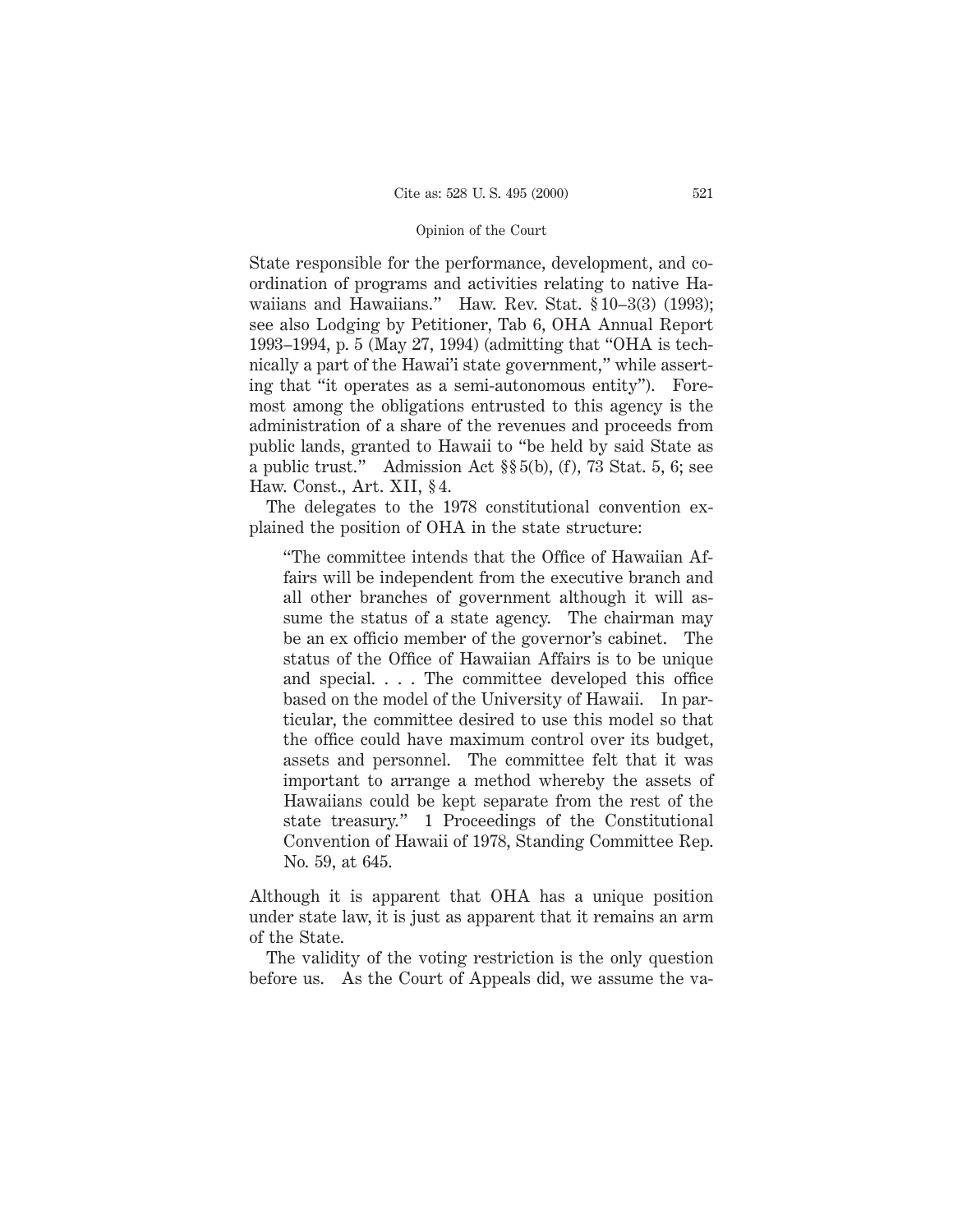lidity of the underlying administrative structure and trusts, without intimating any opinion on that point. Nonetheless, the elections for OHA trustee are elections of the State, not of a separate quasi sovereign, and they are elections to which the Fifteenth Amendment applies. To extend *Mancari* to this context would be to permit a State, by racial classification, to fence out whole classes of its citizens from decisionmaking in critical state affairs. The Fifteenth Amendment forbids this result.

Hawaii further contends that the limited voting franchise is sustainable under a series of cases holding that the rule of one person, one vote does not pertain to certain special purpose districts such as water or irrigation districts. See *Ball* v. *James,* 451 U. S. 355 (1981); *Salyer Land Co.* v. *Tulare Lake Basin Water Storage Dist.,* 410 U. S. 719 (1973). Just as the *Mancari* argument would have involved a significant extension or new application of that case, so too it is far from clear that the *Salyer* line of cases would be at all applicable to statewide elections for an agency with the powers and responsibilities of OHA.

We would not find those cases dispositive in any event, however. The question before us is not the one-person, one-vote requirement of the Fourteenth Amendment, but the race neutrality command of the Fifteenth Amendment. Our special purpose district cases have not suggested that compliance with the one-person, one-vote rule of the Fourteenth Amendment somehow excuses compliance with the Fifteenth Amendment. We reject that argument here. We held four decades ago that state authority over the boundaries of political subdivisions, "extensive though it is, is met and overcome by the Fifteenth Amendment to the Constitution." *Gomillion,* 364 U. S., at 345. The Fifteenth Amendment has independent meaning and force. A State may not deny or abridge the right to vote on account of race, and this law does so.

B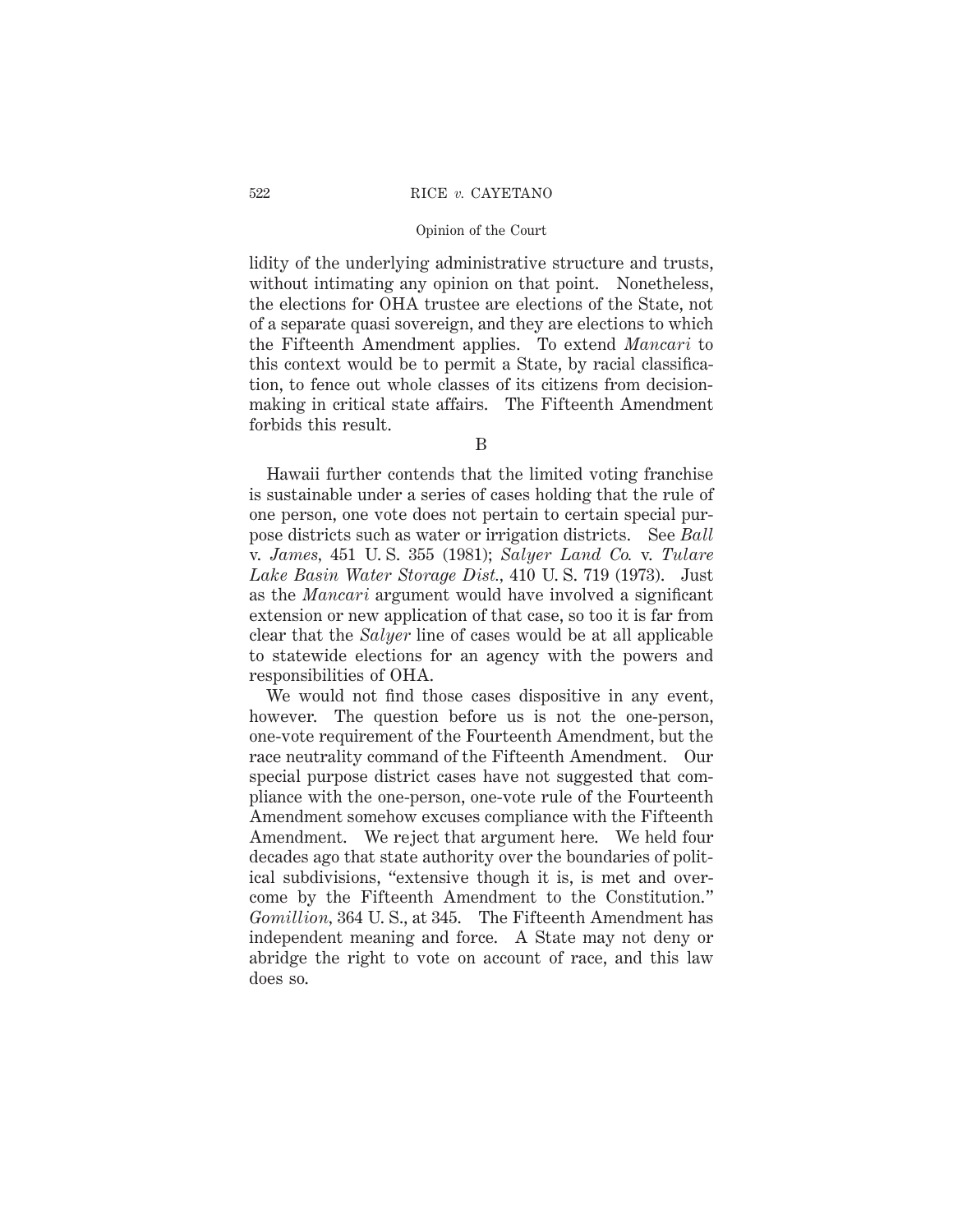### C

Hawaii's final argument is that the voting restriction does no more than ensure an alignment of interests between the fiduciaries and the beneficiaries of a trust. Thus, the contention goes, the restriction is based on beneficiary status rather than race.

As an initial matter, the contention founders on its own terms, for it is not clear that the voting classification is symmetric with the beneficiaries of the programs OHA administers. Although the bulk of the funds for which OHA is responsible appears to be earmarked for the benefit of "native Hawaiians," the State permits both "native Hawaiians" and "Hawaiians" to vote for the office of trustee. The classification thus appears to create, not eliminate, a differential alignment between the identity of OHA trustees and what the State calls beneficiaries.

Hawaii's argument fails on more essential grounds. The State's position rests, in the end, on the demeaning premise that citizens of a particular race are somehow more qualified than others to vote on certain matters. That reasoning attacks the central meaning of the Fifteenth Amendment. The Amendment applies to "any election in which public issues are decided or public officials selected." *Terry,* 345 U. S., at 468. There is no room under the Amendment for the concept that the right to vote in a particular election can be allocated based on race. Race cannot qualify some and disqualify others from full participation in our democracy. All citizens, regardless of race, have an interest in selecting officials who make policies on their behalf, even if those policies will affect some groups more than others. Under the Fifteenth Amendment voters are treated not as members of a distinct race but as members of the whole citizenry. Hawaii may not assume, based on race, that petitioner or any other of its citizens will not cast a principled vote. To accept the position advanced by the State would give rise to the same indignities, and the same resulting tensions and ani-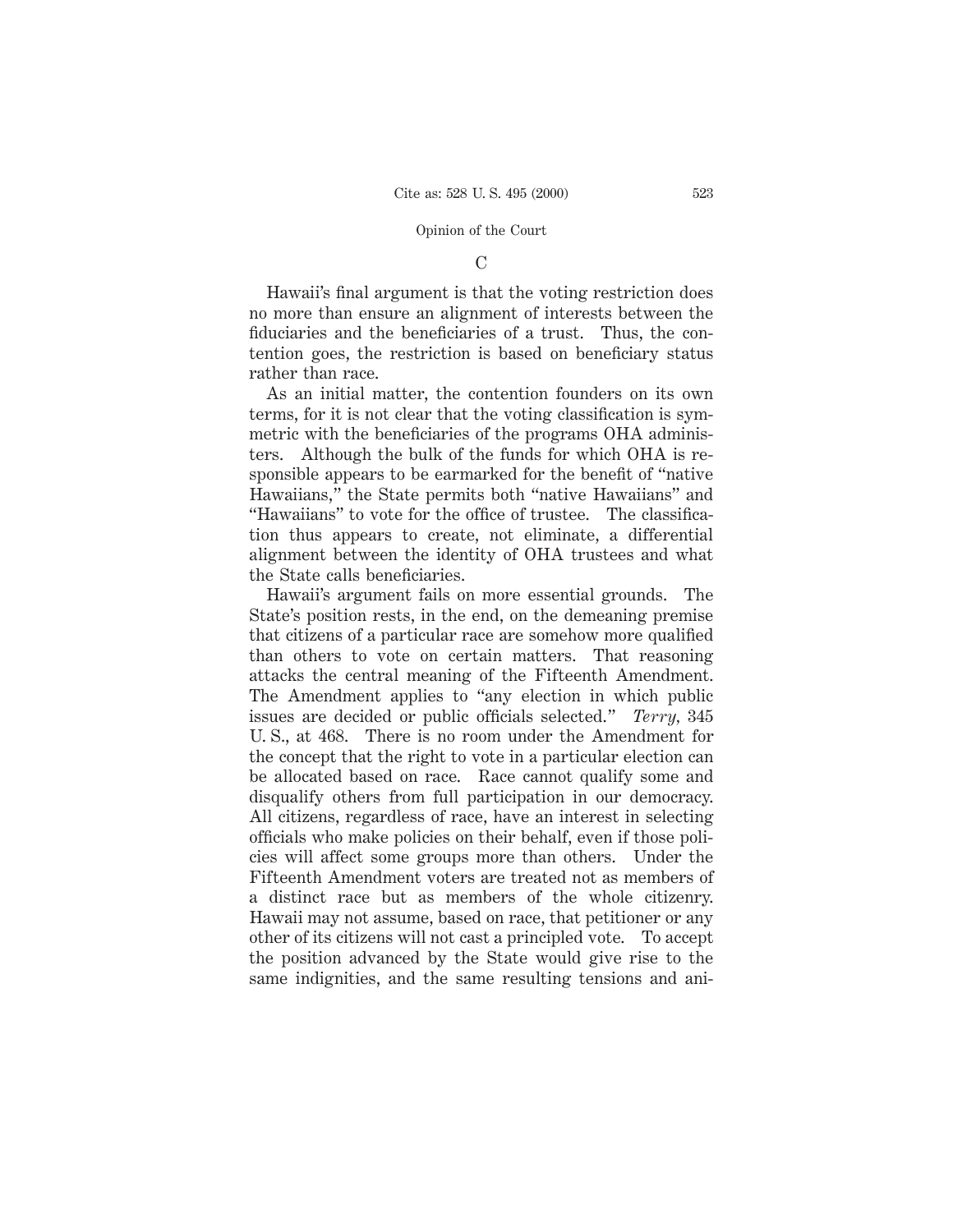## Breyer, J., concurring in result

mosities, the Amendment was designed to eliminate. The voting restriction under review is prohibited by the Fifteenth Amendment.

\*\*\*

When the culture and way of life of a people are all but engulfed by a history beyond their control, their sense of loss may extend down through generations; and their dismay may be shared by many members of the larger community. As the State of Hawaii attempts to address these realities, it must, as always, seek the political consensus that begins with a sense of shared purpose. One of the necessary beginning points is this principle: The Constitution of the United States, too, has become the heritage of all the citizens of Hawaii.

In this case the Fifteenth Amendment invalidates the electoral qualification based on ancestry. The judgment of the Court of Appeals for the Ninth Circuit is reversed.

## *It is so ordered.*

JUSTICE BREYER, with whom JUSTICE SOUTER joins, concurring in the result.

I agree with much of what the Court says and with its result, but I do not agree with the critical rationale that underlies that result. Hawaii seeks to justify its voting scheme by drawing an analogy between its Office of Hawaiian Affairs (OHA) and a trust for the benefit of an Indian tribe. The majority does not directly deny the analogy. It instead at one point assumes, at least for argument's sake, that the "revenues and proceeds" at issue are from a " 'public trust.'" *Ante*, at 521. It also assumes without deciding that the State could "treat Hawaiians or native Hawaiians as tribes." *Ante,* at 519. Leaving these issues undecided, it holds that the Fifteenth Amendment forbids Hawaii's voting scheme, because the "OHA is a state agency," and thus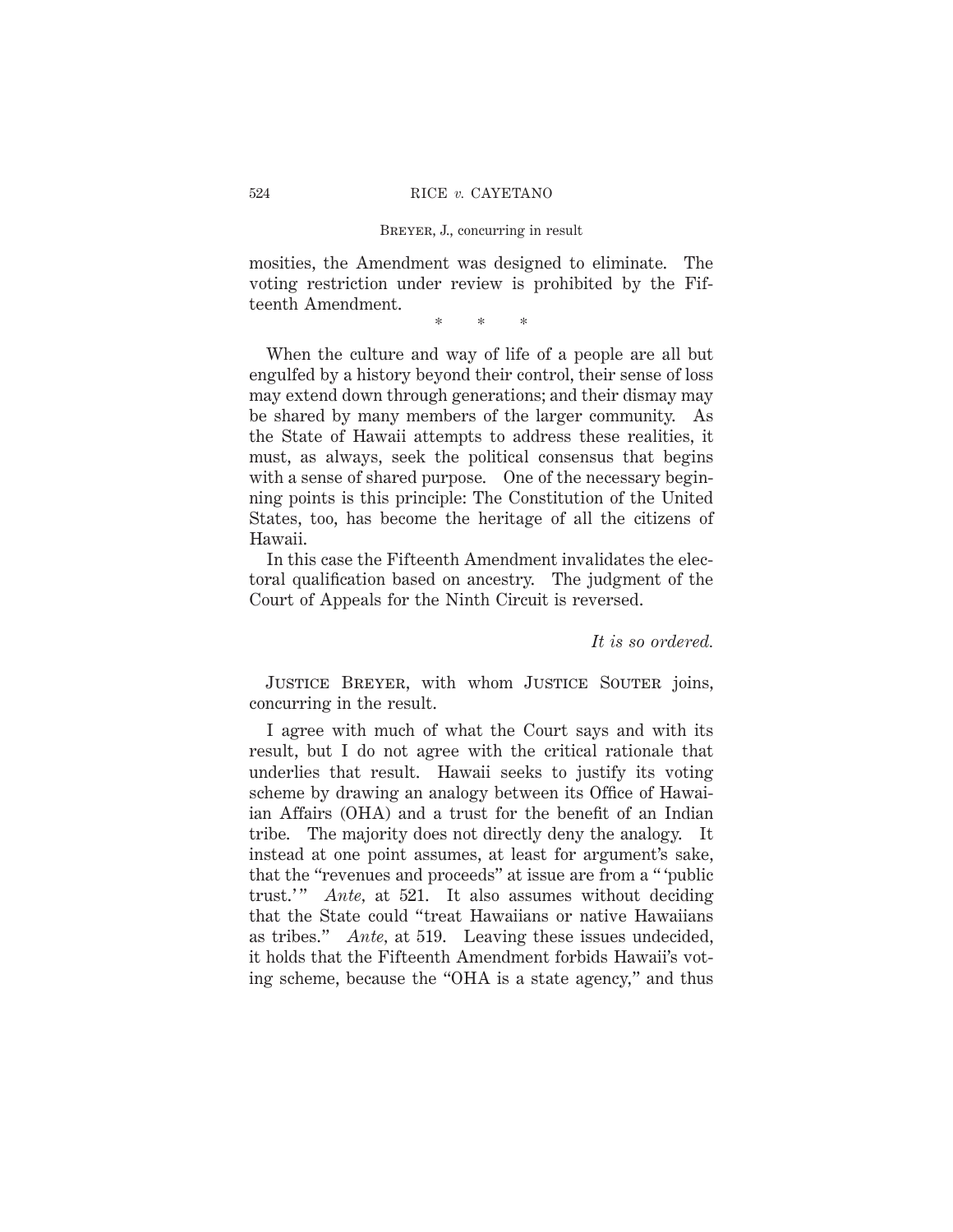## Breyer, J., concurring in result

election to the OHA board is not "the internal affair of a quasi sovereign," such as an Indian tribe. *Ante,* at 520.

I see no need, however, to decide this case on the basis of so vague a concept as "quasi sovereign," and I do not subscribe to the Court's consequently sweeping prohibition. Rather, in my view, we should reject Hawaii's effort to justify its rules through analogy to a trust for an Indian tribe because the record makes clear that (1) there is no "trust" for native Hawaiians here, and (2) OHA's electorate, as defined in the statute, does not sufficiently resemble an Indian tribe.

The majority seems to agree, though it does not decide, that the OHA bears little resemblance to a trust for native Hawaiians. It notes that the Hawaii Constitution uses the word "trust" when referring to the 1.2 million acres of land granted in the Admission Act. *Ante,* at 508, 521. But the Admission Act itself makes clear that the 1.2 million acres is to benefit *all* the people of Hawaii. The Act specifies that the land is to be used for the education of, the developments of homes and farms for, the making of public improvements for, and public use by, *all* of Hawaii's citizens, as well as for the betterment of those who are "native." Admission Act § 5(f).

Moreover, OHA funding comes from several different sources. See, *e. g.,* OHA Fiscal 1998 Annual Report 38 (hereinafter Annual Report) (\$15 million from the 1.2 million acres of public lands; \$11 million from "[d]ividend and interest income"; \$3 million from legislative appropriations; \$400,000 from federal and other grants). All of OHA's funding is authorized by ordinary state statutes. See, *e. g.,* Haw. Rev. Stat. §§ 10–4, 10–6, 10–13.5 (1993); see also Annual Report 11 ("OHA's fiscal 1998–99 legislative budget was passed as Acts 240 and 115 by the 1997 legislature"). The amounts of funding and funding sources are thus subject to change by ordinary legislation. OHA spends most, but not all, of its money to benefit native Hawaiians in many different ways. See Annual Report (OHA projects support education, hous-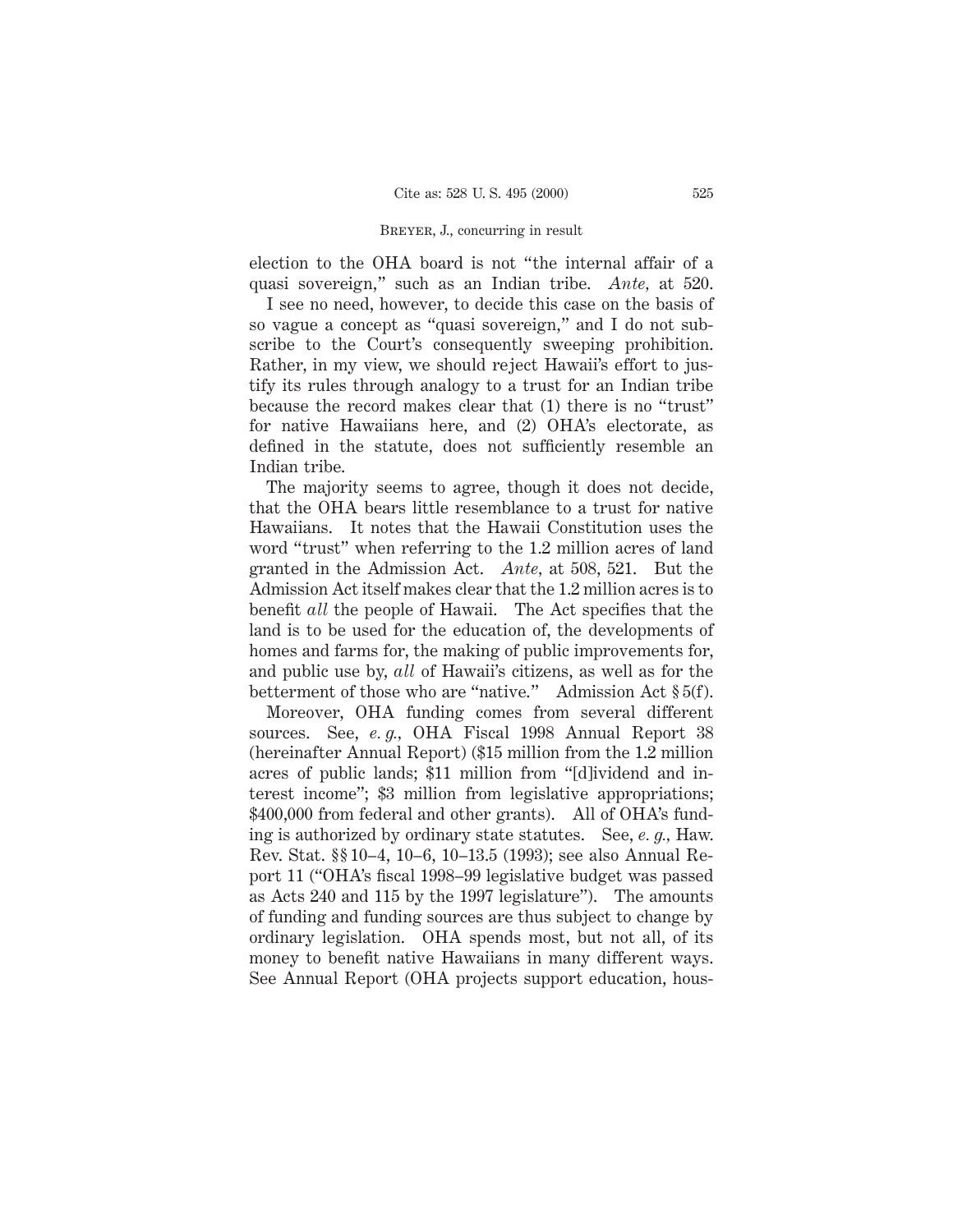## Breyer, J., concurring in result

ing, health, culture, economic development, and nonprofit organizations). As the majority makes clear, OHA is simply a special purpose department of Hawaii's state government. *Ante,* at 520–521.

As importantly, the statute defines the electorate in a way that is not analogous to membership in an Indian tribe. Native Hawaiians, considered as a group, may be analogous to tribes of other Native Americans. But the statute does not limit the electorate to native Hawaiians. Rather it adds to approximately 80,000 native Hawaiians about 130,000 additional "Hawaiians," defined as including anyone with one ancestor who lived in Hawaii prior to 1778, thereby including individuals who are less than one five-hundredth original Hawaiian (assuming nine generations between 1778 and the present). See Native Hawaiian Data Book 39 (1998). Approximately 10% to 15% of OHA's funds are spent specifically to benefit this latter group, see Annual Report 38, which now constitutes about 60% of the OHA electorate.

I have been unable to find any Native American tribal definition that is so broad. The Alaska Native Claims Settlement Act, for example, defines a "Native" as "a person of one-fourth degree or more Alaska Indian" or one "who is regarded as an Alaska Native by the Native village or Native group of which he claims to be a member and whose father or mother is . . . regarded as Native by any village or group" (a classification perhaps more likely to reflect real group membership than any blood quantum requirement). 43 U. S. C. § 1602(b). Many tribal constitutions define membership in terms of having had an ancestor whose name appeared on a tribal roll—but in the far less distant past. See, *e. g.,* Constitution of the Choctaw Nation of Oklahoma, Art. II (membership consists of persons on final rolls approved in 1906 and their lineal descendants); Constitution of the Sac and Fox Tribe of Indians of Oklahoma, Art. II (membership consists of persons on official roll of 1937, children since born to two members of the Tribe, and children born to one mem-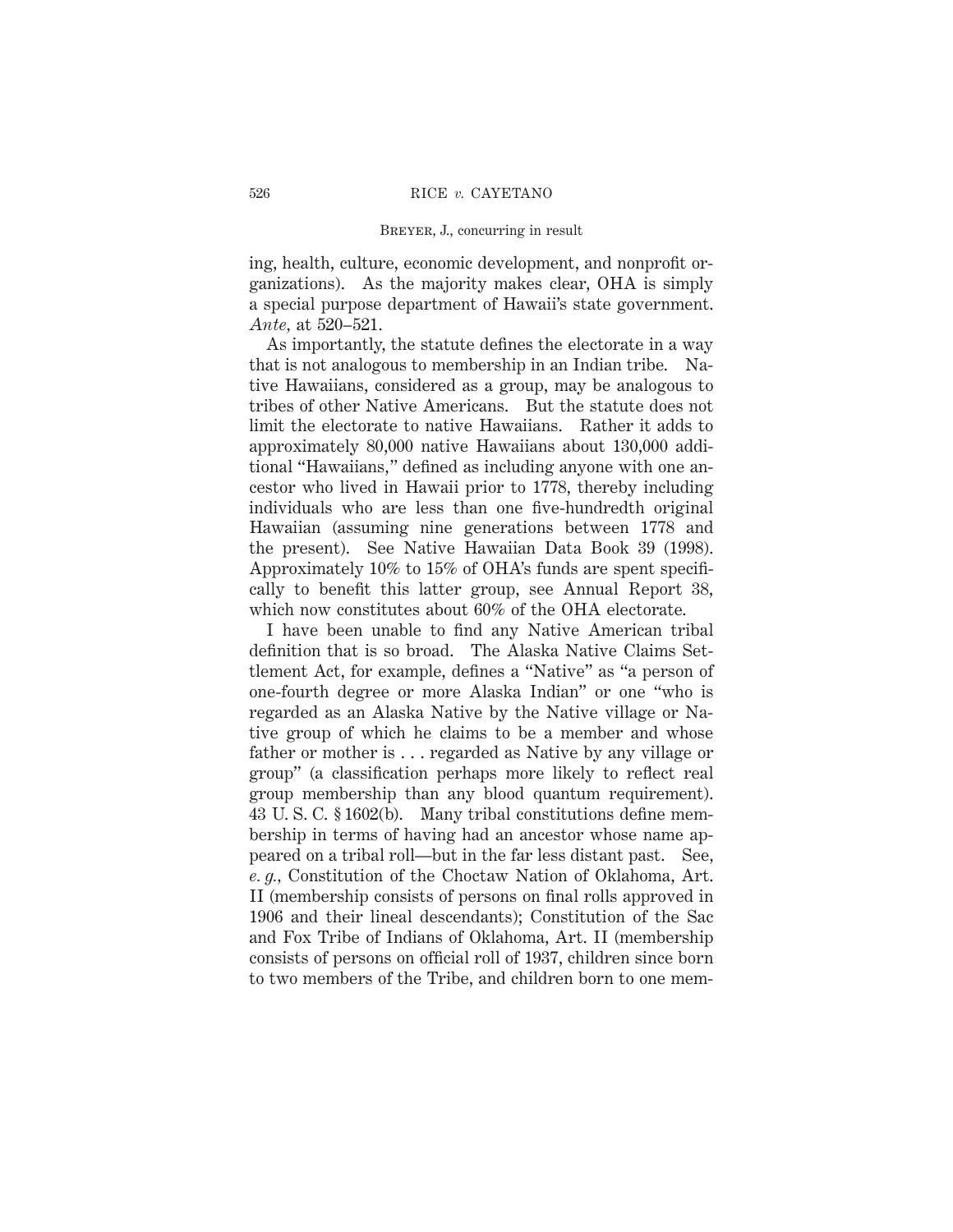ber and a nonmember if admitted by the council); Revised Constitution of the Jicarilla Apache Tribe, Art. III (membership consists of persons on official roll of 1968 and children of one member of the Tribe who are at least three-eighths Jicarilla Apache Indian blood); Revised Constitution Mescalero Apache Tribe, Art. IV (membership consists of persons on the official roll of 1936 and children born to at least one enrolled member who are at least one-fourth degree Mescalero Apache blood).

Of course, a Native American tribe has broad authority to define its membership. See *Santa Clara Pueblo* v. *Martinez,* 436 U. S. 49, 72, n. 32 (1978). There must, however, be some limit on what is reasonable, at the least when a State (which is not itself a tribe) creates the definition. And to define that membership in terms of 1 possible ancestor out of 500, thereby creating a vast and unknowable body of potential members—leaving some combination of luck and interest to determine which potential members become actual voters—goes well beyond any reasonable limit. It was not a tribe, but rather the State of Hawaii, that created this definition; and, as I have pointed out, it is not like any actual membership classification created by any actual tribe.

These circumstances are sufficient, in my view, to destroy the analogy on which Hawaii's justification must depend. This is not to say that Hawaii's definitions themselves independently violate the Constitution, cf. *post,* at 535–536, n. 11 (Justice Stevens, dissenting); it is only to say that the analogies they here offer are too distant to save a race-based voting definition that in their absence would clearly violate the Fifteenth Amendment. For that reason I agree with the majority's ultimate conclusion.

Justice Stevens, with whom Justice Ginsburg joins as to Part II, dissenting.

The Court's holding today rests largely on the repetition of glittering generalities that have little, if any, application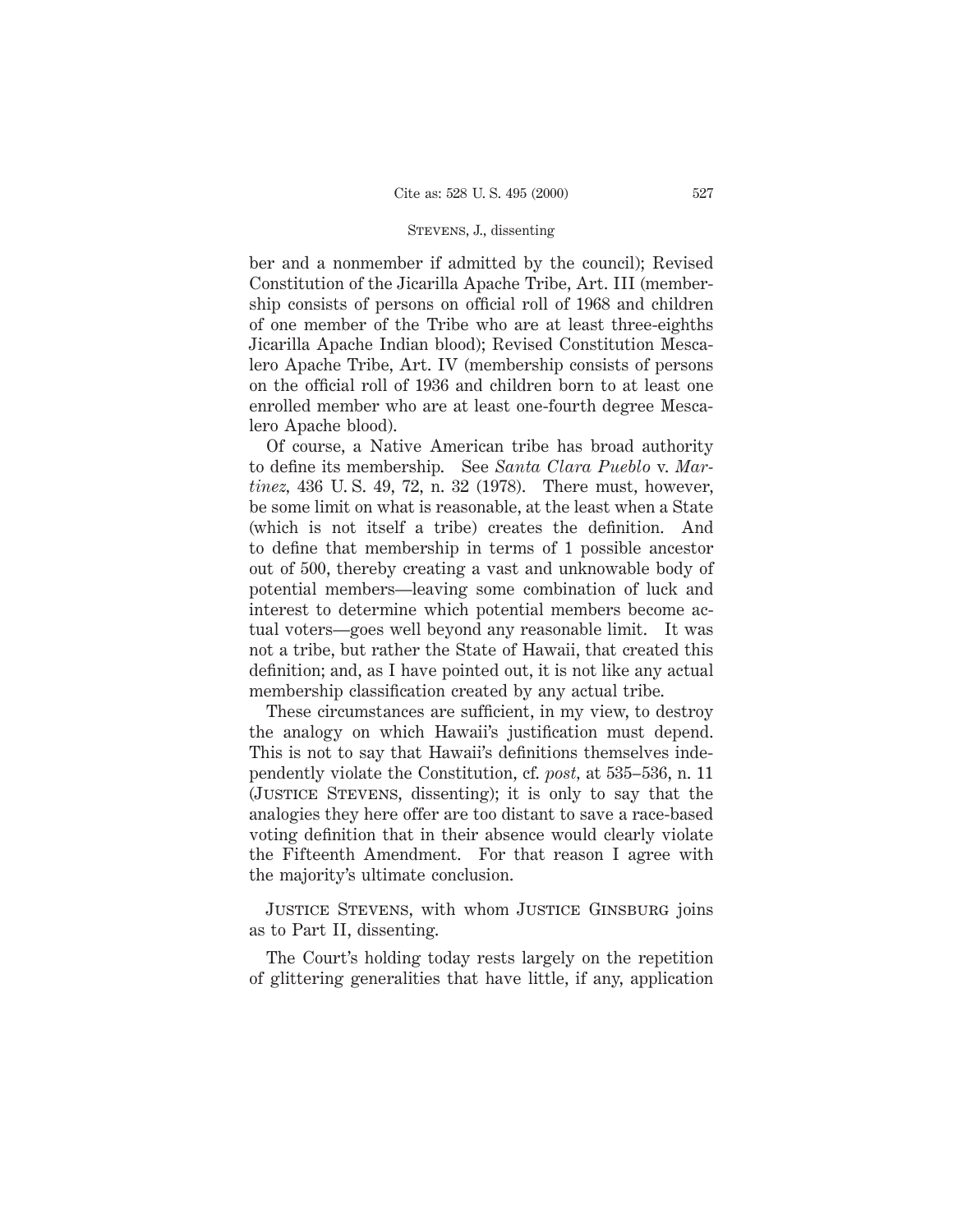to the compelling history of the State of Hawaii. When that history is held up against the manifest purpose of the Fourteenth and Fifteenth Amendments, and against two centuries of this Court's federal Indian law, it is clear to me that Hawaii's election scheme should be upheld.

I

According to the terms of the federal Act by which Hawaii was admitted to the Union, and to the terms of that State's Constitution and laws, the Office of Hawaiian Affairs (OHA) is charged with managing vast acres of land held in trust for the descendants of the Polynesians who occupied the Hawaiian Islands before the 1778 arrival of Captain Cook. In addition to administering the proceeds from these assets, OHA is responsible for programs providing special benefits for native Hawaiians. Established in 1978 by an amendment to the State Constitution, OHA was intended to advance multiple goals: to carry out the duties of the trust relationship between the islands' indigenous peoples and the Government of the United States; to compensate for past wrongs to the ancestors of these peoples; and to help preserve the distinct, indigenous culture that existed for centuries before Cook's arrival. As explained by the senior Senator from Hawaii, Senator Inouye, who is not himself a native Hawaiian but rather (like petitioner) is a member of the majority of Hawaiian voters who supported the 1978 amendments, the amendments reflect "an honest and sincere attempt on the part of the people of Hawai'i to rectify the wrongs of the past, and to put into being the mandate [of] our Federal government the betterment of the conditions of Native Hawaiians." <sup>1</sup>

<sup>1</sup> App. E to Brief for Hawai'i Congressional Delegation as *Amicus Curiae* E–3. In a statement explaining the cultural motivation for the amendments, Senator Akaka pointed out that the "fact that the entire State of Hawai'i voted to amend the State Constitution in 1978 to establish the Office of Hawaiian Affairs is significant because it illustrates the recognition of the importance of Hawaiian culture and traditions as the foundation for the *Aloha* spirit." *Id.,* at E–5.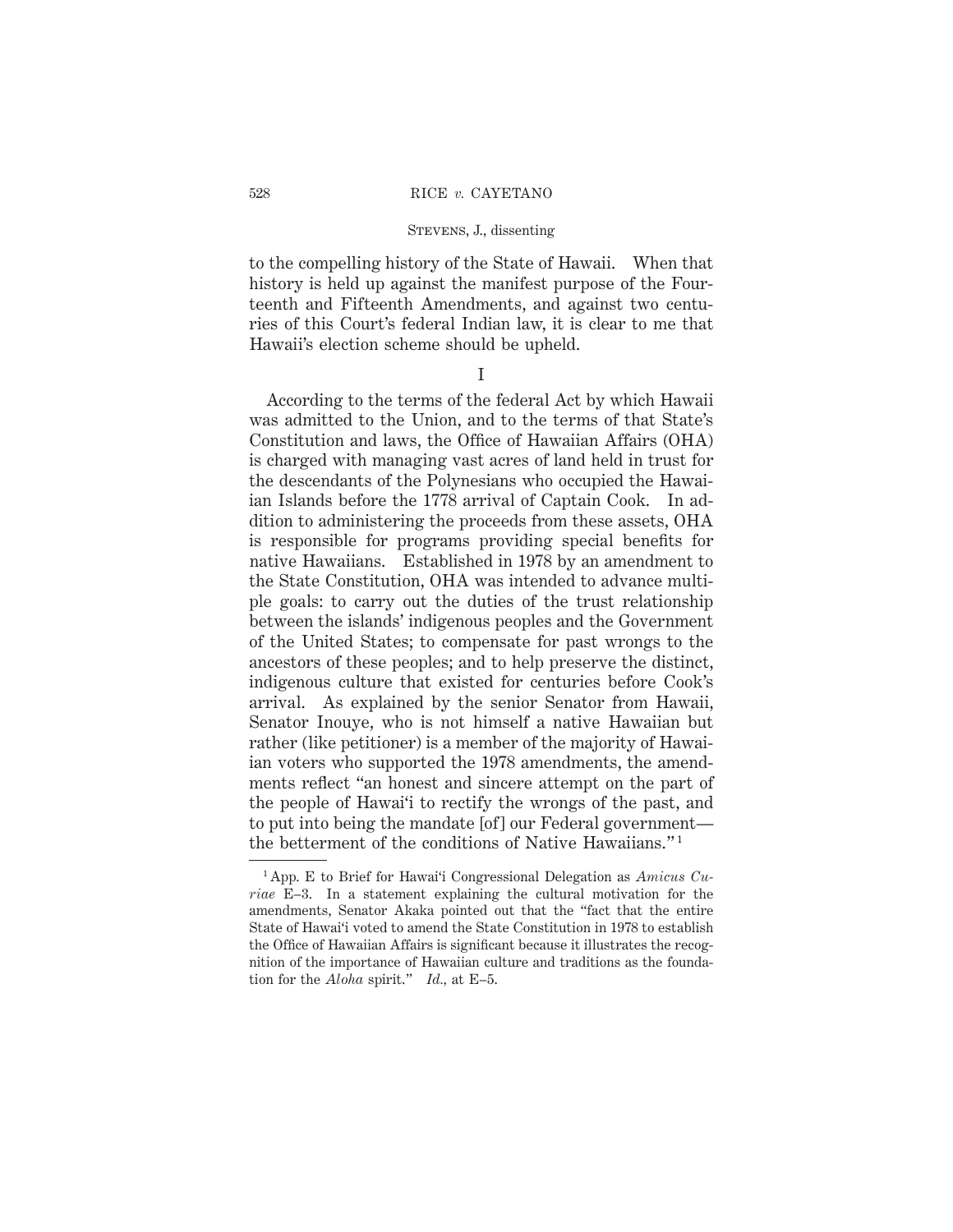Today the Court concludes that Hawaii's method of electing the trustees of OHA violates the Fifteenth Amendment. In reaching that conclusion, the Court has assumed that the programs administered by OHA are valid. That assumption is surely correct. In my judgment, however, the reasons supporting the legitimacy of OHA and its programs in general undermine the basis for the Court's decision holding its trustee election provision invalid. The OHA election provision violates neither the Fourteenth Amendment nor the Fifteenth.

That conclusion is in keeping with three overlapping principles. First, the Federal Government must be, and has been, afforded wide latitude in carrying out its obligations arising from the special relationship it has with the aboriginal peoples, a category that includes the native Hawaiians, whose lands are now a part of the territory of the United States. In addition, there exists in this case the State's own fiduciary responsibility—arising from its establishment of a public trust—for administering assets granted it by the Federal Government in part for the benefit of native Hawaiians. Finally, even if one were to ignore the more than two centuries of Indian law precedent and practice on which this case follows, there is simply no invidious discrimination present in this effort to see that indigenous peoples are compensated for past wrongs, and to preserve a distinct and vibrant culture that is as much a part of this Nation's heritage as any.

II

Throughout our Nation's history, this Court has recognized both the plenary power of Congress over the affairs of Native Americans<sup>2</sup> and the fiduciary character of the special

<sup>2</sup> See, *e. g., Alaska* v. *Native Village of Venetie Tribal Government,* 522 U. S. 520, 531, n. 6 (1998); *United States* v. *Wheeler,* 435 U. S. 313, 319 (1978); *United States* v. *Antelope,* 430 U. S. 641, 645 (1977); *Morton* v. *Mancari,* 417 U. S. 535, 551 (1974); *Lone Wolf* v. *Hitchcock,* 187 U. S. 553, 564–565 (1903); *United States* v. *Kagama,* 118 U. S. 375 (1886).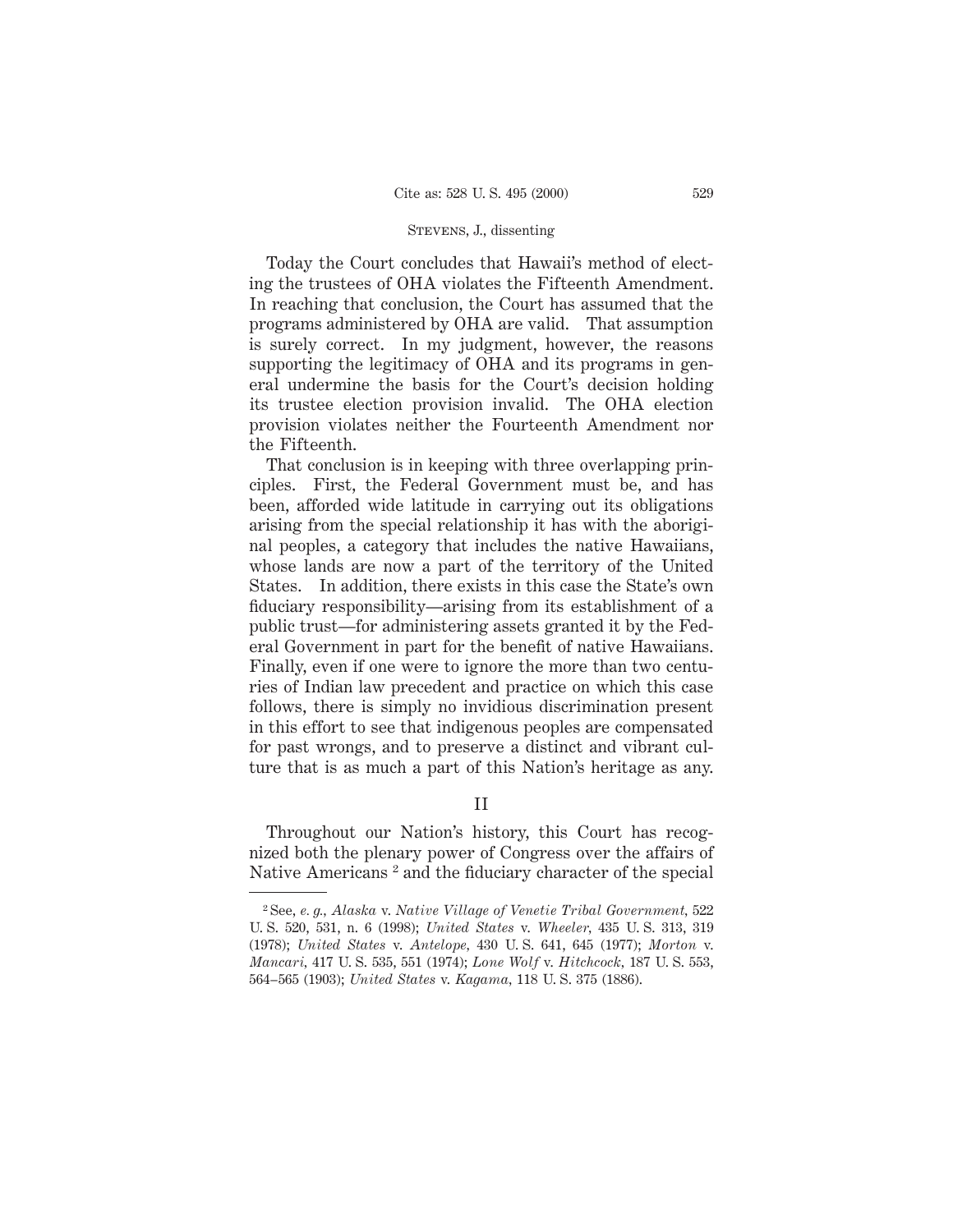federal relationship with descendants of those once sovereign peoples.3 The source of the Federal Government's responsibility toward the Nation's native inhabitants, who were subject to European and then American military conquest, has been explained by this Court in the crudest terms, but they remain instructive nonetheless.

"These Indian tribes *are* the wards of the nation. They are communities *dependent* on the United States. Dependent largely for their daily food. Dependent for their political rights. . . . From their very weakness and helplessness, so largely due to the course of dealing of the Federal Government with them and the treaties in which it has been promised, there arises the duty of protection, and with it the power. This has always been recognized by the Executive and by Congress, and by this court, whenever the question has arisen." *United States* v. *Kagama,* 118 U. S. 375, 383–384 (1886) (emphasis in original).

As our cases have consistently recognized, Congress' plenary power over these peoples has been exercised time and again to implement a federal duty to provide native peoples with special "'care and protection.'" $4$  With respect to the Pueblos in New Mexico, for example, "public moneys have been expended in presenting them with farming implements and utensils, and in their civilization and instruction." *United States* v. *Sandoval,* 231 U. S. 28, 39–40 (1913). Today, the Federal Bureau of Indian Affairs (BIA) administers countless modern programs responding to comparably pragmatic concerns, including health, education, housing, and impoverishment. See Office of the Federal Register, United States Government Manual 1999/2000, pp. 311–312. Federal regulation in this area is not limited to the strictly practical

<sup>3</sup> See, *e. g., United States* v. *Sandoval,* 231 U. S. 28 (1913); *Kagama,* 118 U. S., at 384–385; *Cherokee Nation* v. *Georgia,* 5 Pet. 1 (1831).

<sup>4</sup> *Sandoval,* 231 U. S., at 45; *Kagama,* 118 U. S., at 384–385.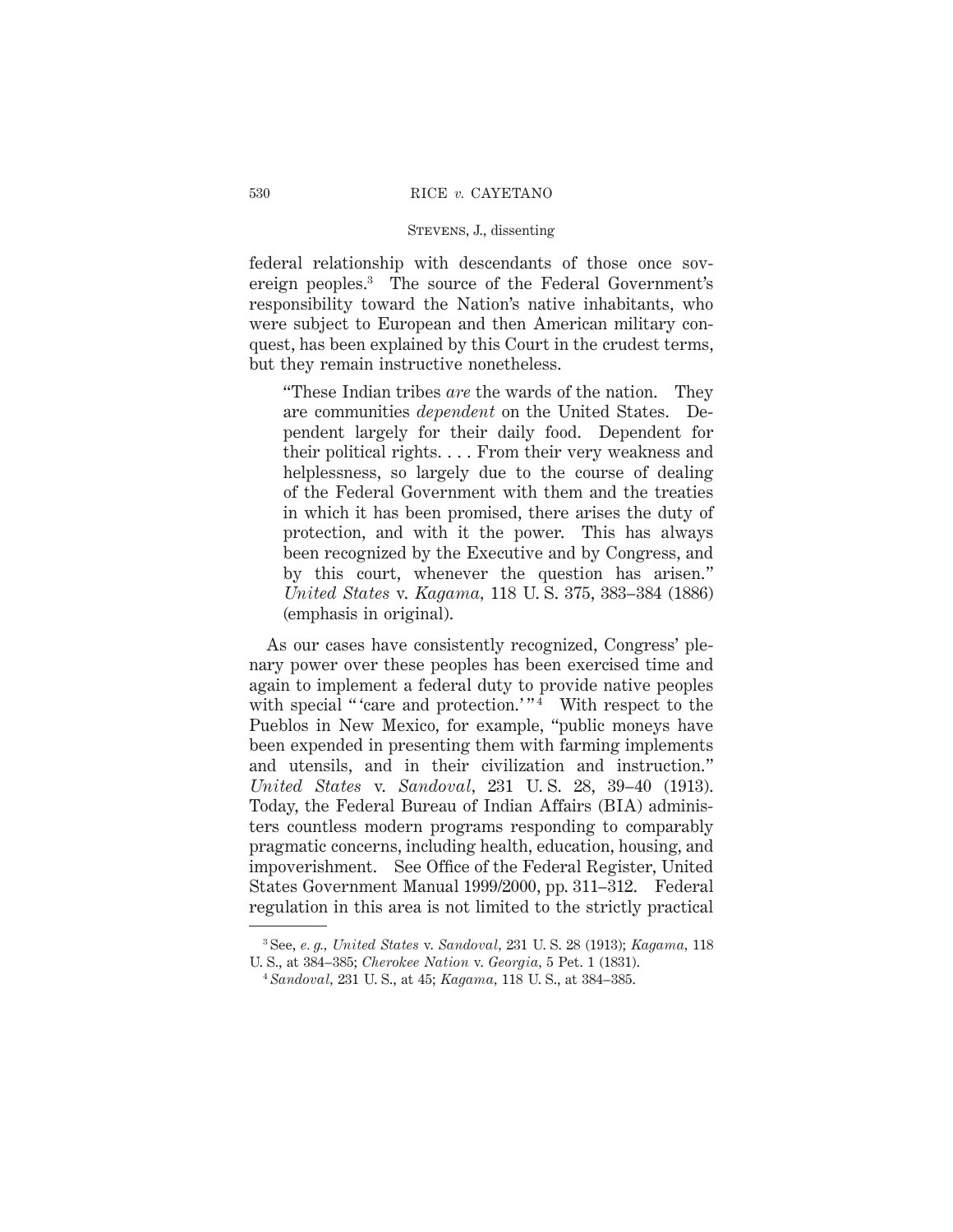but has encompassed as well the protection of cultural values; for example, the desecration of Native American graves and other sacred sites led to the passage of the Native American Graves Protection and Repatriation Act, 25 U. S. C. § 3001 *et seq.*

Critically, neither the extent of Congress' sweeping power nor the character of the trust relationship with indigenous peoples has depended on the ancient racial origins of the people, the allotment of tribal lands,<sup>5</sup> the coherence or existence of tribal self-government, $6$  or the varying definitions of "Indian" Congress has chosen to adopt." Rather, when it comes to the exercise of Congress' plenary power in Indian affairs, this Court has taken account of the "numerous occasions" on which "legislation that singles out Indians for particular and special treatment" has been upheld, and has concluded that as "long as the special treatment can be tied rationally to the fulfillment of Congress' unique obligation

<sup>5</sup> See, *e. g., United States* v. *Celestine,* 215 U. S. 278, 286–287 (1909).

<sup>6</sup> See *United States* v. *John,* 437 U. S. 634, 653 (1978) ("Neither the fact that the Choctaws in Mississippi are merely a remnant of a larger group of Indians, long ago removed from Mississippi, nor the fact that federal supervision over them has not been continuous, destroys the federal power to deal with them"); *Delaware Tribal Business Comm.* v. *Weeks,* 430 U. S. 73, 82, n. 14, 84–85 (1977) (whether or not federal statute providing financial benefits to descendants of Delaware Tribe included nontribal Indian beneficiaries, Congress' choice need only be " 'tied rationally to the fulfillment of Congress' unique obligation toward the Indians' " (quoting *Morton* v. *Mancari,* 417 U. S., at 555)).

<sup>7</sup> See generally F. Cohen, Handbook of Federal Indian Law 19–20 (1982). Compare 25 U. S. C. § 479 ("The term 'Indian' as used in this Act shall include all persons of Indian descent who are members of any recognized Indian tribe now under Federal jurisdiction, and all persons who are descendants of such members who were, on June 1, 1934, residing within the present boundaries of any Indian reservation, and shall further include all other persons of one-half or more Indian blood. For the purposes of this Act, Eskimos and other aboriginal peoples of Alaska shall be considered Indians") with  $\S 1603(c)(3)$  (Indian is any person "considered by the Secretary of the Interior to be an Indian for any purpose").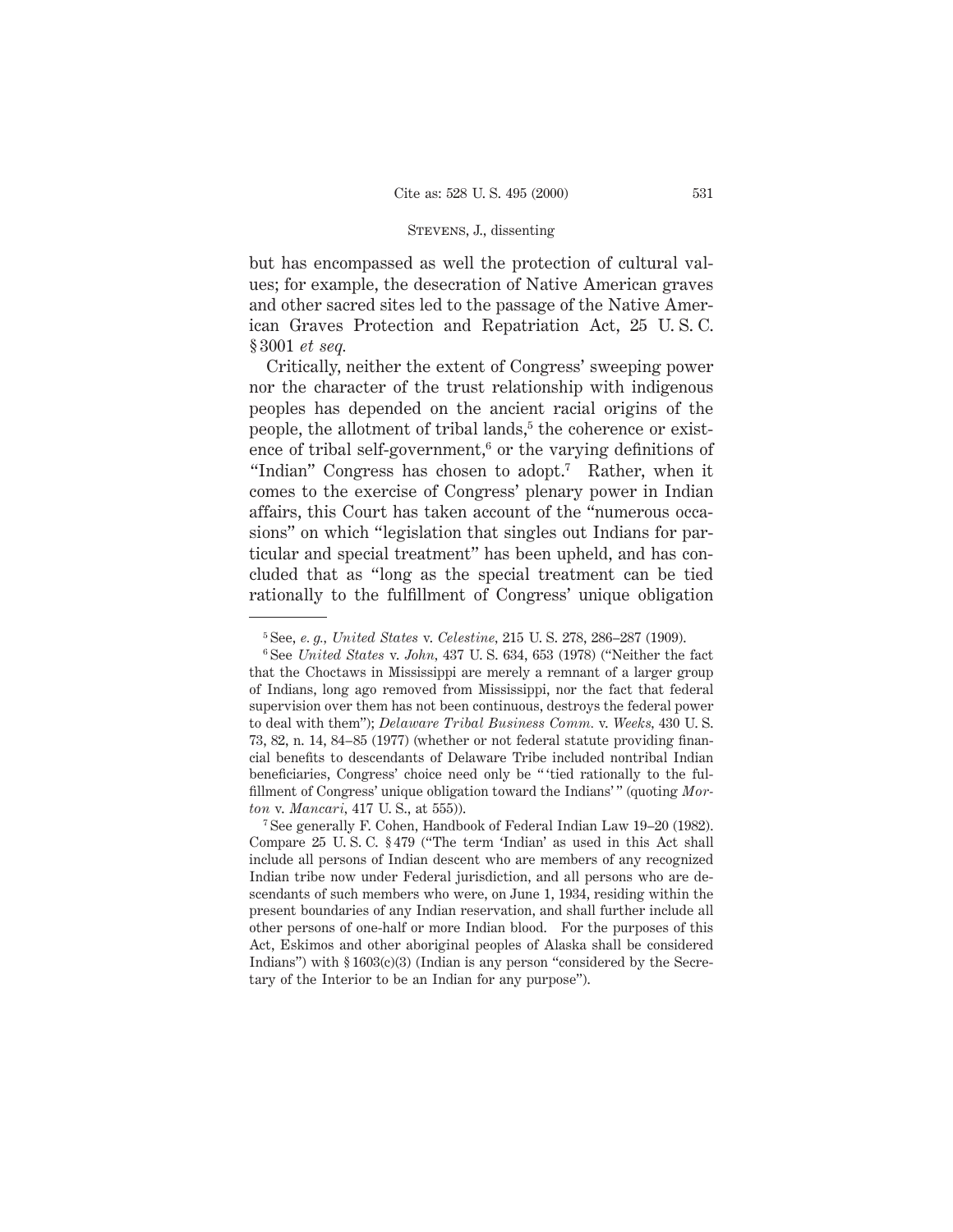towards the Indians, such legislative judgments will not be disturbed." *Morton* v. *Mancari,* 417 U. S. 535, 554–555 (1974).

As the history recited by the majority reveals, the grounds for recognizing the existence of federal trust power here are overwhelming. Shortly before its annexation in 1898, the Republic of Hawaii (installed by United States merchants in a revolution facilitated by the United States Government) expropriated some 1.8 million acres of land that it then ceded to the United States. In the Organic Act establishing the Territory of Hawaii, Congress provided that those lands should remain under the control of the territorial government "until otherwise provided for by Congress," Act of Apr. 30, 1900, ch. 339, § 91, 31 Stat. 159. By 1921, Congress recognized that the influx of foreign infectious diseases, mass immigration coupled with poor housing and sanitation, hunger, and malnutrition had taken their toll. See *ante,* at 506. Confronted with the reality that the Hawaiian people had been "frozen out of their lands and driven into the cities," H. R. Rep. No. 839, 66th Cong., 2d Sess., 4 (1920), Congress decided that 27 specific tracts of the lands ceded in 1898, comprising about 203,500 acres, should be used to provide farms and residences for native Hawaiians. Act of July 9, 1921, ch. 42, 42 Stat. 108. Relying on the precedent of previous federal laws granting Indians special rights in public lands, Congress created the Hawaiian Homes Commission to implement its goal of rehabilitating the native people and culture.8 Hawaii was required to adopt this Act as a condi-

 $8$  See H. R. Rep. No. 839, 66th Cong., 2d Sess., 4, 11 (1920). Reflecting a compromise between the sponsor of the legislation, who supported special benefits for "all who have Hawaiian blood in their veins," and plantation owners who thought that only "Hawaiians of the pure blood" should qualify, Hawaiian Homes Commission Act: Hearings before the Senate Committee on the Territories*,* H. R. Rep. No. 13500, 66th Cong., 3d Sess., 14–17 (1920), the statute defined a "native Hawaiian" as "any descendant of not less than one-half part of the blood of the races inhabiting the Hawaiian Islands previous to 1778," 42 Stat. 108.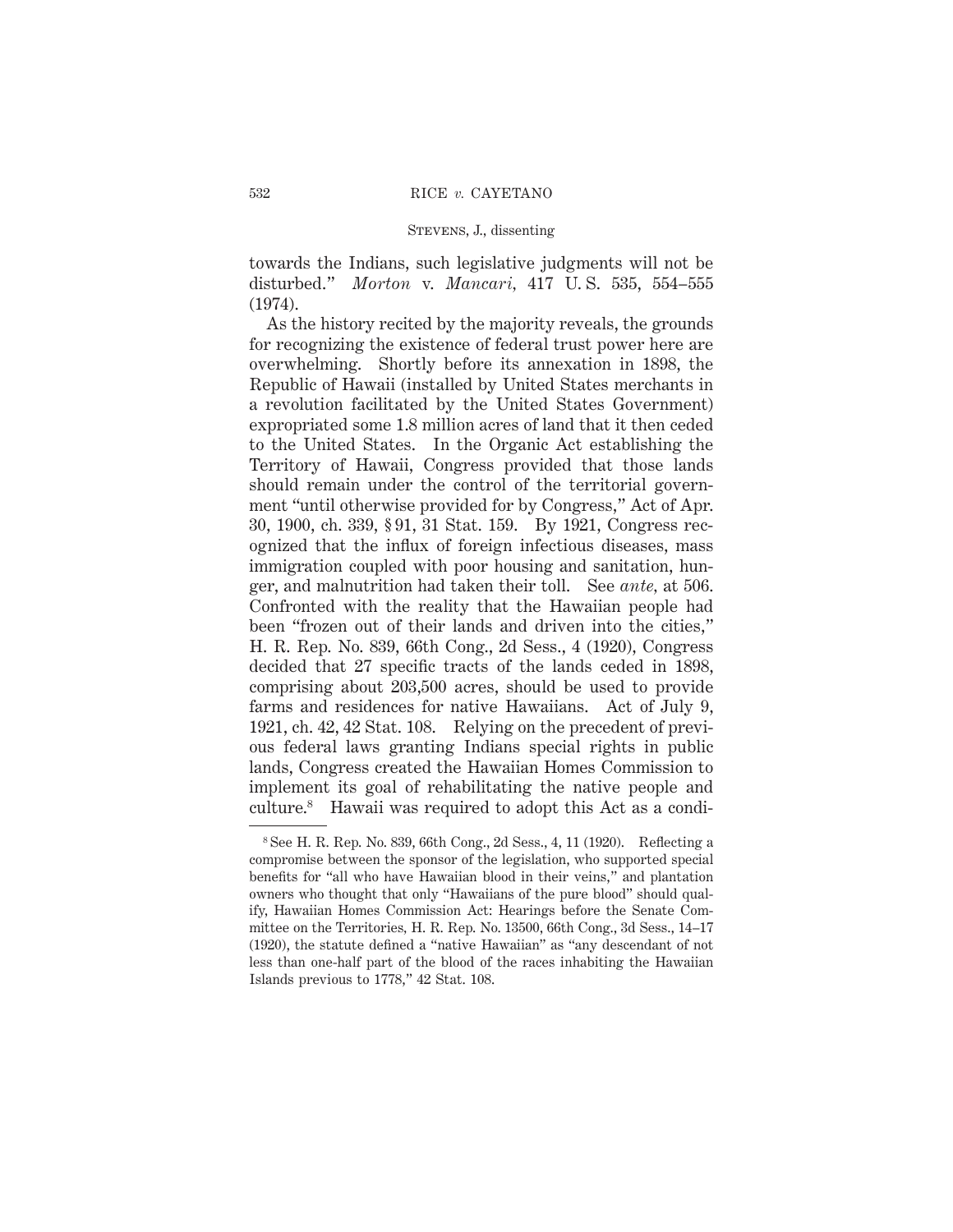tion of statehood in the Hawaii Statehood Admissions Act (Admissions Act), § 4, 73 Stat. 5. And in an effort to secure the Government's duty to the indigenous peoples, § 5 of the Admissions Act conveyed 1.2 million acres of land to the State to be held in trust "for the betterment of the conditions of native Hawaiians" and certain other public purposes. § 5(f), *id.,* at 6.

The nature of and motivation for the special relationship between the indigenous peoples and the United States Government was articulated in explicit detail in 1993, when Congress adopted a Joint Resolution containing a formal "apology to Native Hawaiians on behalf of the United States for the overthrow of the Kingdom of Hawaii." 107 Stat. 1510. Among other acknowledgments, the resolution stated that the 1.8 million acres of ceded lands had been obtained "without the consent of or compensation to the Native Hawaiian people of Hawaii or their sovereign government." *Id.,* at 1512.

In the end, however, one need not even rely on this official apology to discern a well-established federal trust relationship with the native Hawaiians. Among the many and varied laws passed by Congress in carrying out its duty to indigenous peoples, more than 150 today expressly include native Hawaiians as part of the class of Native Americans benefited.9 By classifying native Hawaiians as "Native Americans" for purposes of these statutes, Congress has made clear that native Hawaiians enjoy many of "the same rights and privileges accorded to American Indian, Alaska

<sup>9</sup> See Brief for Hawai'i Congressional Delegation as *Amicus Curiae* 7, and App. A; see also, *e. g.,* American Indian Religious Freedom Act, 42 U. S. C. § 1996 *et seq.;* Native American Programs Act of 1974, 42 U. S. C. §§ 2991–2992; Comprehensive Employment and Training Act, 29 U. S. C. § 872; Drug Abuse Prevention, Treatment, and Rehabilitation Act, 21 U. S. C. § 1177; Cranston-Gonzalez National Affordable Housing Act, § 958, 104 Stat. 4422; Indian Health Care Amendments of 1988, 25 U. S. C. § 1601 *et seq.*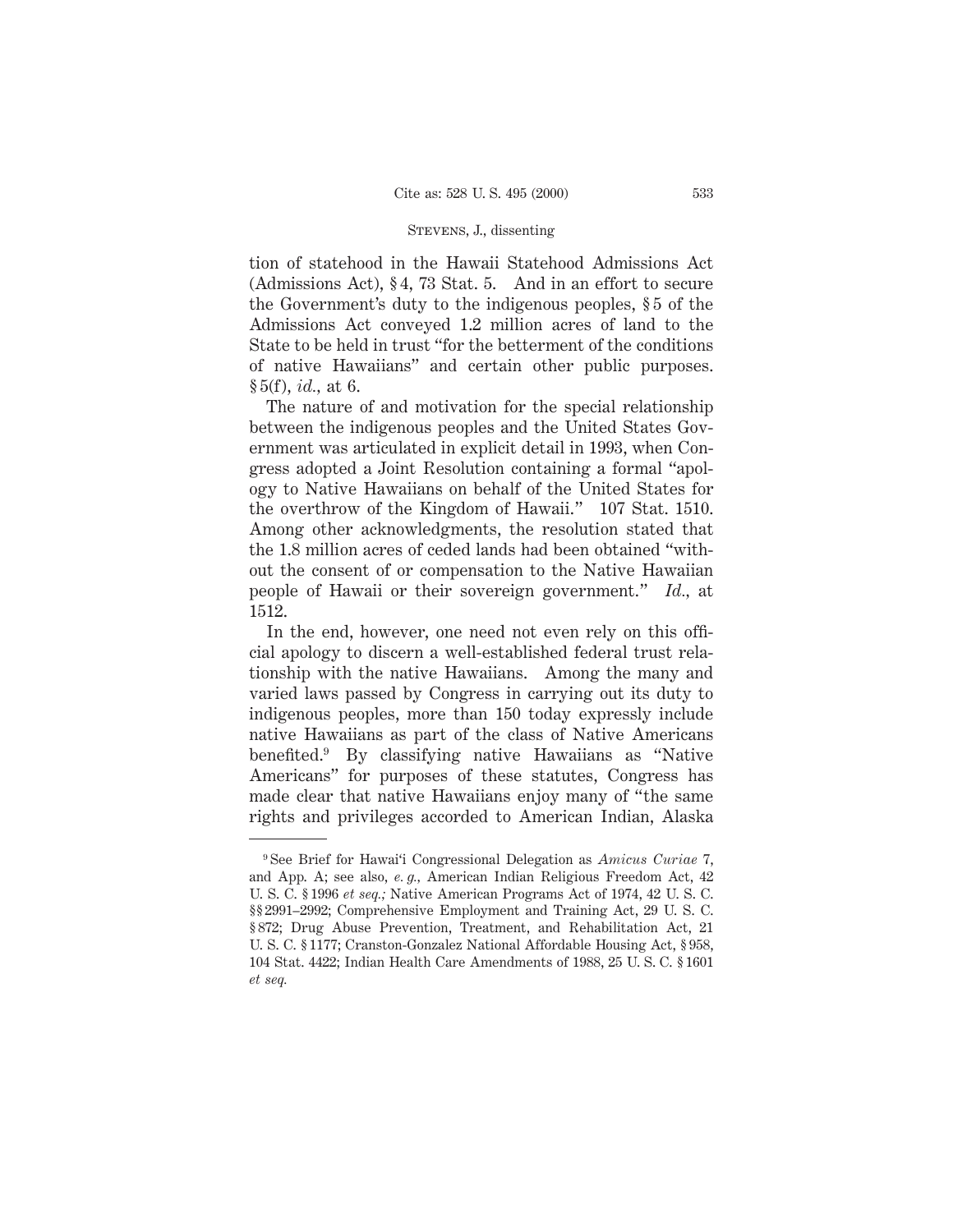Native, Eskimo, and Aleut communities." 42 U. S. C. § 11701(19). See also § 11701(17) ("The authority of the Congress under the United States Constitution to legislate in matters affecting the aboriginal or indigenous peoples of the United States includes the authority to legislate in matters affecting the native peoples of...Hawaii").

While splendidly acknowledging this history—specifically including the series of agreements and enactments the history reveals—the majority fails to recognize its import. The descendants of the native Hawaiians share with the descendants of the Native Americans on the mainland or in the Aleutian Islands not only a history of subjugation at the hands of colonial forces, but also a purposefully created and specialized "guardian-ward" relationship with the Government of the United States. It follows that legislation targeting the native Hawaiians must be evaluated according to the same understanding of equal protection that this Court has long applied to the Indians on the continental United States: that "special treatment . . . be tied rationally to the fulfillment of Congress' unique obligation" toward the native peoples. 417 U. S., at 555.

Declining to confront the rather simple logic of the foregoing, the majority would seemingly reject the OHA voting scheme for a pair of different reasons. First, Congress' trust-based power is confined to dealings with tribes, not with individuals, and no tribe or indigenous sovereign entity is found among the native Hawaiians. *Ante,* at 518–520. Second, the elections are "elections of the State," not of a tribe, and upholding this law would be "to permit a State, by racial classification, to fence out whole classes of citizens from decisionmaking in critical state affairs." *Ante,* at 522. In my view, neither of these reasons overcomes the otherwise compelling similarity, fully supported by our precedent, between the once subjugated, indigenous peoples of the continental United States and the peoples of the Hawaiian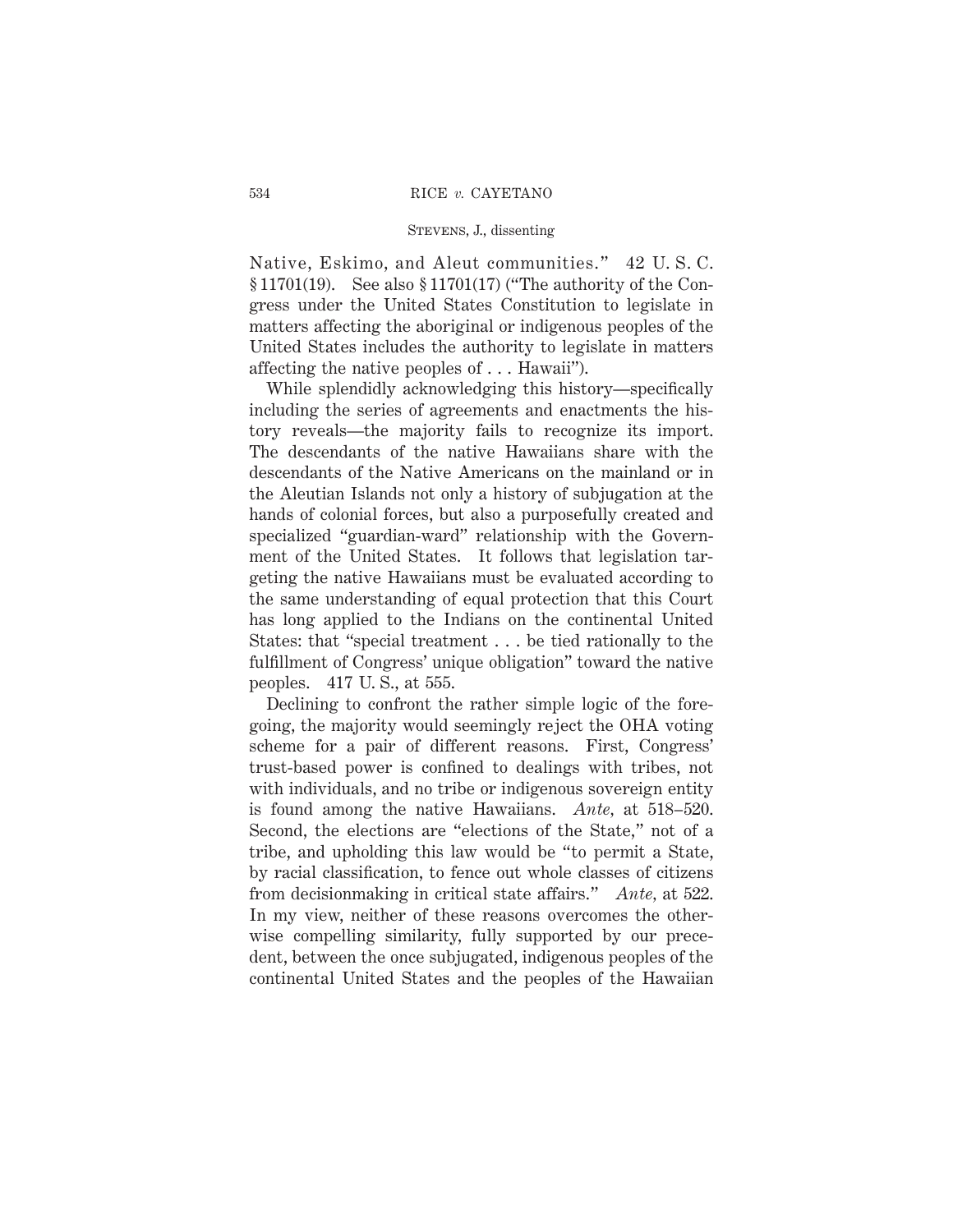Islands whose historical sufferings and status parallel those of the continental Native Americans.

Membership in a tribe, the majority suggests, rather than membership in a race or class of descendants, has been the *sine qua non* of governmental power in the realm of Indian law; *Mancari* itself, the majority contends, makes this proposition clear. *Ante,* at 519–520. But as scholars have often pointed out, tribal membership cannot be seen as the decisive factor in this Court's opinion upholding the BIA preferences in *Mancari;* the hiring preference at issue in that case not only extended to nontribal member Indians, it also required for eligibility that ethnic Native Americans possess a certain quantum of Indian blood.10 Indeed, the Federal Government simply has not been limited in its special dealings with the native peoples to laws affecting tribes or tribal Indians alone. See nn. 6, 7, *supra.* In light of this precedent, it is a painful irony indeed to conclude that native Hawaiians are not entitled to special benefits designed to restore a measure of native self-governance because they currently lack any vestigial native government—a possibility of which history and the actions of this Nation have deprived them.<sup>11</sup>

<sup>10</sup> See, *e. g.,* Frickey, Adjudication and its Discontents: Coherence and Conciliation in Federal Indian Law, 110 Harv. L. Rev. 1754, 1761–1762 (1997). As is aptly explained, the BIA preference in that case was based on a statute that extended the preference to ethnic Indians—identified by blood quantum—who were not members of federally recognized tribes. 25 U. S. C. § 479. Only the implementing regulation included a mention of tribal membership, but even that regulation required that the tribal member also "'be one-fourth or more degree Indian blood.'" Mancari, 417 U. S., at 553, n. 24.

<sup>&</sup>lt;sup>11</sup> JUSTICE BREYER suggests that the OHA definition of native Hawaiians (*i. e.,* Hawaiians who may vote under the OHA scheme) is too broad to be "reasonable." *Ante,* at 527 (opinion concurring in result). This suggestion does not identify a constitutional defect. The issue in this case is *Congress'* power to define who counts as an indigenous person, and *Congress'* power to delegate to States its special duty to persons so defined. (Justice Breyer's interest in *tribal* definitions of membership—and in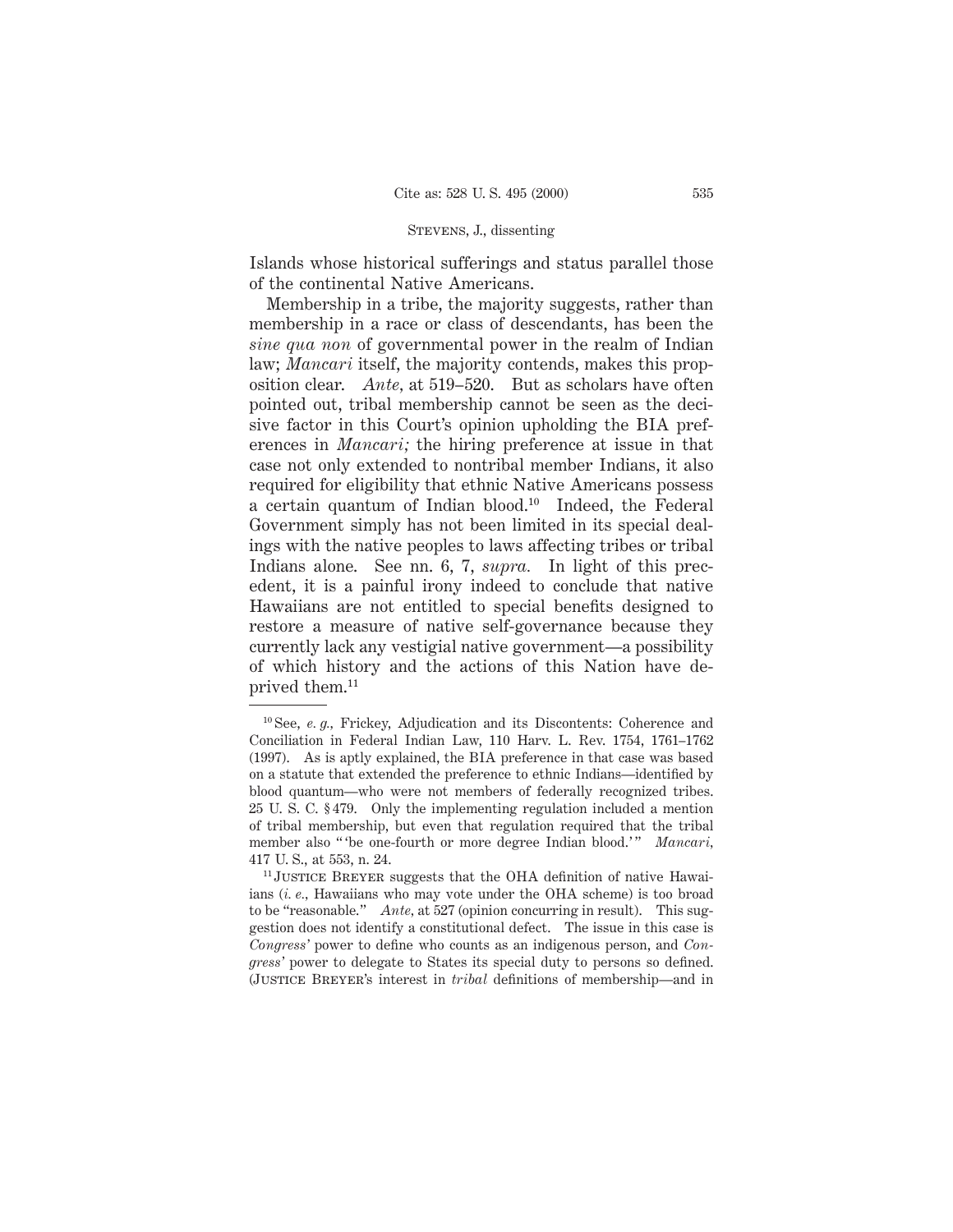Of greater concern to the majority is the fact that we are confronted here with a state constitution and legislative enactment—passed by a majority of the entire population of Hawaii—rather than a law passed by Congress or a tribe itself. See, *e. g., ante,* at 519–522. But as our own precedent makes clear, this reality does not alter our analysis. As I have explained, OHA and its trustee elections can hardly be characterized simply as an "affair of the State" alone; they are the instruments for implementing the Fed-

this Court's holding that tribes' power to define membership is at the core of tribal sovereignty and thus "unconstrained by those constitutional provisions framed specifically as limitations on federal or state authority," *Santa Clara Pueblo* v. *Martinez,* 436 U. S. 49, 56 (1978)—is thus inapposite.) Nothing in federal law or in our Indian law jurisprudence suggests that the OHA definition of native is anything but perfectly within that power as delegated. See *supra,* at 531–534, and nn. 6–7. Indeed, the OHA voters match precisely the set of people to whom the congressional apology was targeted.

Federal definitions of "Indian" often rely on the ability to trace one's ancestry to a particular group at a particular time. See, *e. g.,* 25 CFR, ch. 1, § 5.1 (1999) (extending BIA hiring preference to "persons of Indian descent who are . . . (b) [d]escendants of such [tribal] members who were, on June 1, 1934, residing within the present boundaries of any Indian reservation"); see also n. 7, *supra.* It can hardly be correct that once 1934 is two centuries past, rather than merely 66 years past, this classification will cease to be "reasonable." The singular federal statute defining "native" to which Justice Breyer points, 43 U. S. C. § 1602(b) (including those defined by blood quantum without regard to membership in any group), serves to underscore the point that membership in a "tribal" structure *per se,* see *ante,* at 525, is not the acid test for the exercise of federal power in this arena. See R. Clinton, N. Newton, & M. Price, American Indian Law 1054–1058 (3d ed. 1991) (describing provisions of the Alaska Native Claims Settlement Act creating geographic regions of natives with common heritage and interest, 43 U. S. C. § 1606, requiring those regions to organize a native corporation in order to qualify for settlement benefits, § 1607, and establishing the Alaska Native Fund of federal moneys to be distributed to "enrolled natives," §§ 1604–1605); see also *supra,* at 535, and n. 10. In the end, what matters is that the determination of indigenous status or "real group membership," *ante,* at 526 (Breyer, J., concurring in result), is one to be made by Congress—not by this Court.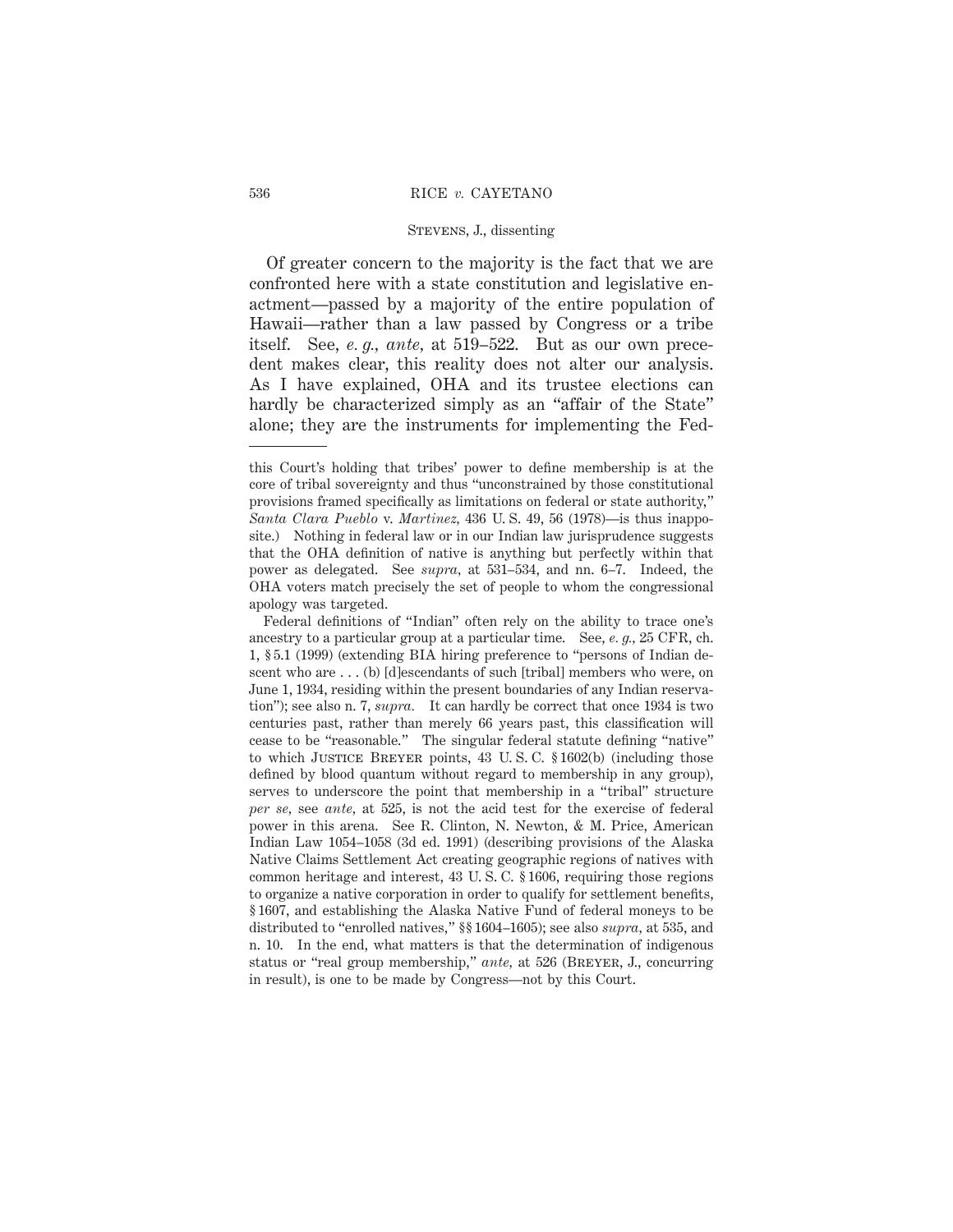eral Government's trust relationship with a once sovereign indigenous people. This Court has held more than once that the federal power to pass laws fulfilling the federal trust relationship with the Indians may be delegated to the States. Most significant is our opinion in *Washington* v. *Confederated Bands and Tribes of Yakima Nation,* 439 U. S. 463, 500–501 (1979), in which we upheld against a Fourteenth Amendment challenge a state law assuming jurisdiction over Indian tribes within a State. While we recognized that States generally do not have the same special relationship with Indians that the Federal Government has, we concluded that because the state law was enacted "in response to a federal measure" intended to achieve the result accomplished by the challenged state law, the state law itself need only " 'rationally further the purpose identified by the State.'" *Id.,* at 500 (quoting *Massachusetts Bd. of Retirement* v. *Murgia,* 427 U. S. 307, 314 (1976) *(per curiam)*).

The state statutory and constitutional scheme here was without question intended to implement the express desires of the Federal Government. The Admissions Act in § 4 mandated that the provisions of the Hawaiian Homes Commission Act "shall be adopted," with its multiple provisions expressly benefiting native Hawaiians and not others. 73 Stat. 5. More, the Admissions Act required that the proceeds from the lands granted to the State "shall be held by said State as a public trust for . . . the betterment of the conditions of native Hawaiians," and that those proceeds "shall be managed and disposed of . . . in such manner as the constitution and laws of said State may provide, and their use for any other object shall constitute a breach of trust for which suit may be brought by the United States." § 5, *id.,* at 6. The terms of the trust were clear, as was the discretion granted to the State to administer the trust as the State's laws "may provide." And Congress continues to fund OHA on the understanding that it is thereby furthering the federal trust obligation.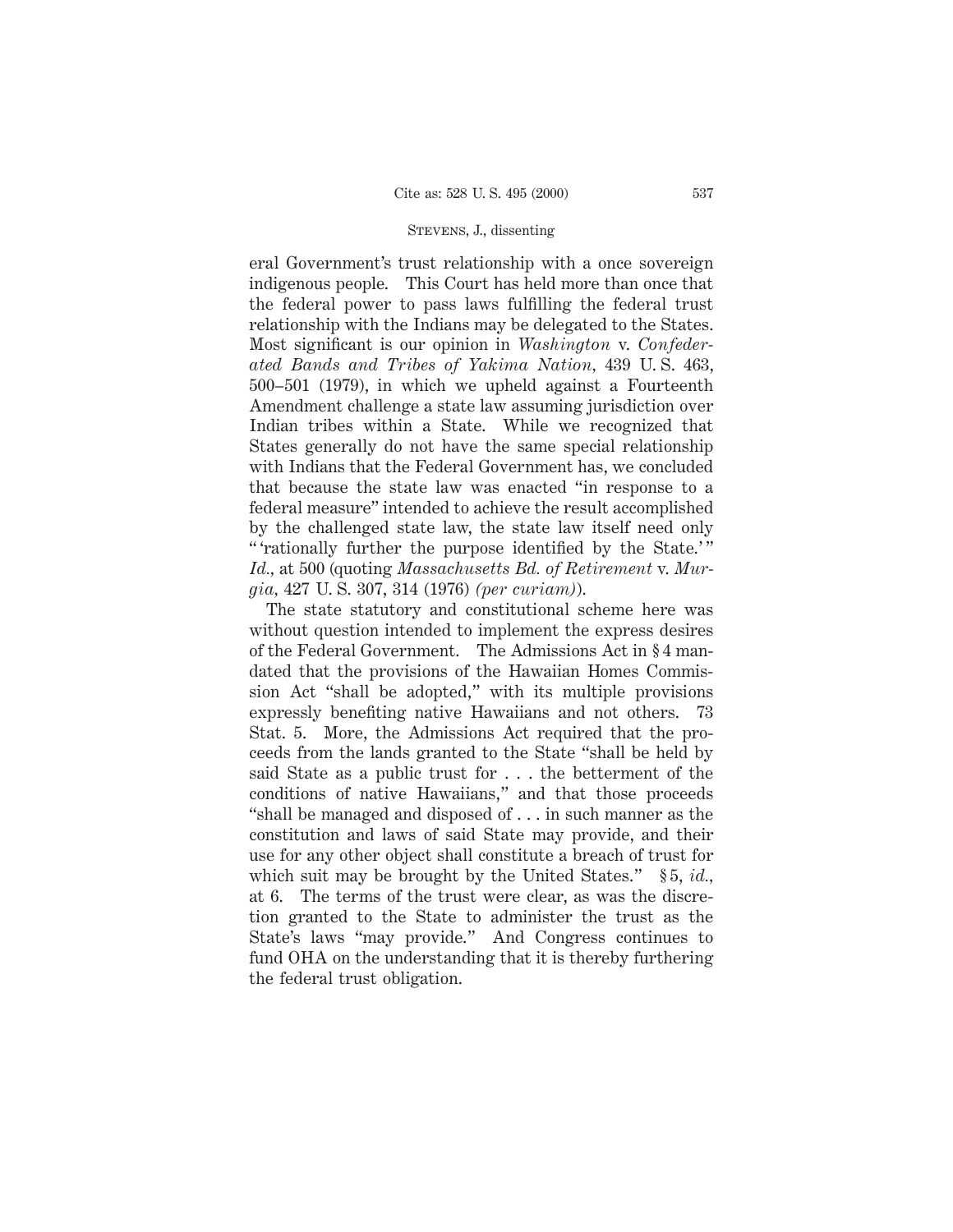The sole remaining question under *Mancari* and *Yakima* is thus whether the State's scheme "rationally further[s] the purpose identified by the State." Under this standard, as with the BIA preferences in *Mancari,* the OHA voting requirement is certainly reasonably designed to promote "selfgovernment" by the descendants of the indigenous Hawaiians, and to make OHA "more responsive to the needs of its constituent groups." *Mancari,* 417 U. S., at 554. The OHA statute provides that the agency is to be held "separate" and "independent of the [State] executive branch," Haw. Rev. Stat. § 10–4 (1993); OHA executes a trust, which, by its very character, must be administered for the benefit of Hawaiians and native Hawaiians, §§ 10–2, 10–3(1), 10–13.5; and OHA is to be governed by a board of trustees that will reflect the interests of the trust's native Hawaiian beneficiaries, Haw. Const., Art. XII, § 5 (1993); Haw. Rev. Stat. § 13D–3(b) (1993). OHA is thus "directed to participation by the governed in the governing agency." *Mancari,* 417 U. S., at 554. In this respect among others, the requirement is "reasonably and directly related to a legitimate, nonracially based goal." *Ibid.*

The foregoing reasons are to me more than sufficient to justify the OHA trust system and trustee election provision under the Fourteenth Amendment.

## III

Although the Fifteenth Amendment tests the OHA scheme by a different measure, it is equally clear to me that the trustee election provision violates neither the letter nor the spirit of that Amendment.<sup>12</sup>

 $12$  Just as one cannot divorce the Indian law context of this case from an analysis of the OHA scheme under the Fourteenth Amendment, neither can one pretend that this law fits simply within our non-Indian cases under the Fifteenth Amendment. As the preceding discussion of *Mancari* and our other Indian law cases reveals, this Court has never understood laws relating to indigenous peoples simply as legal classifications defined by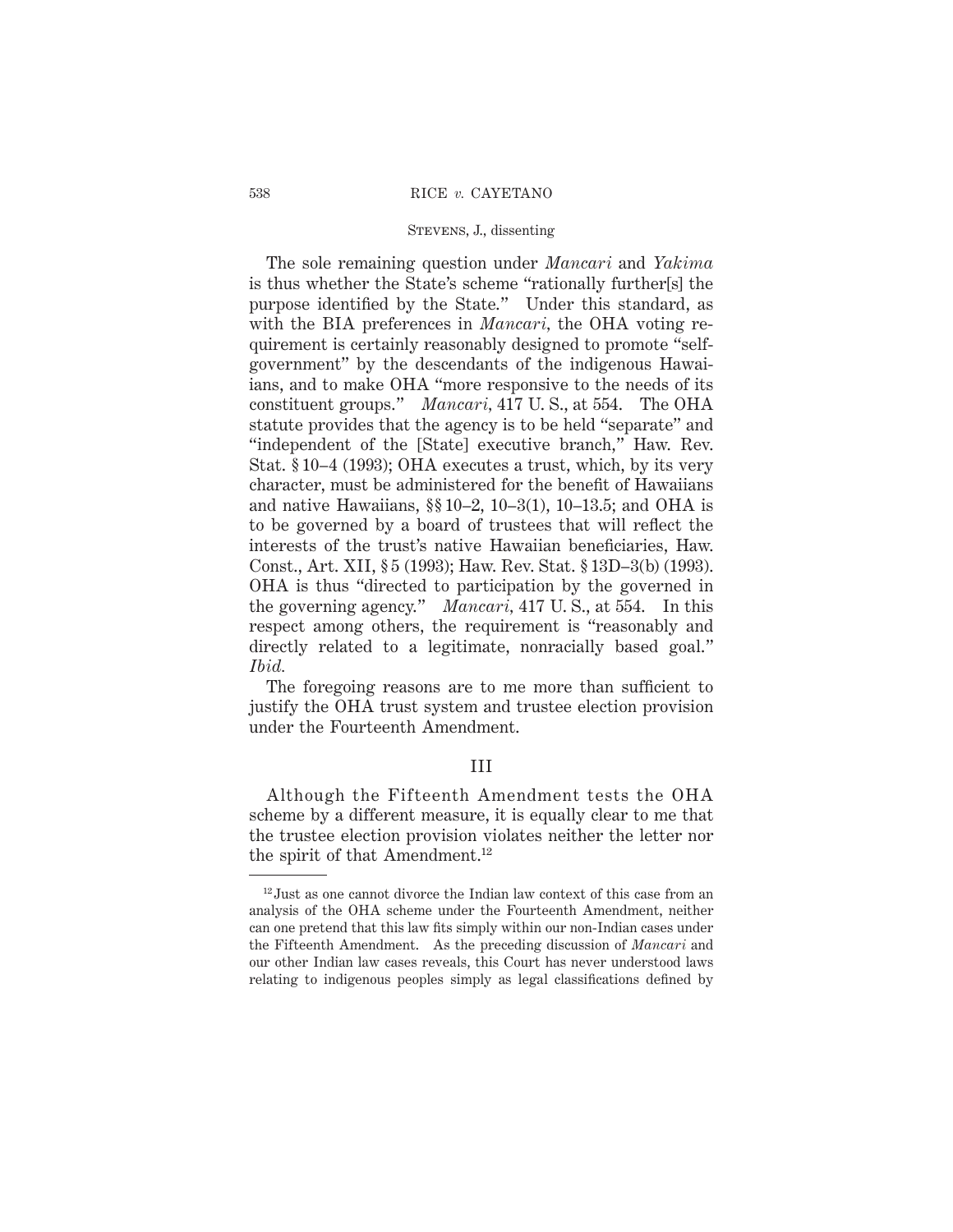### Section 1 of the Fifteenth Amendment provides:

"The right of citizens of the United States to vote shall not be denied or abridged by the United States or by any State on account of race, color, or previous condition of servitude." U. S. Const., Amdt. 15.

As the majority itself must tacitly admit, *ante,* at 513–514, the terms of the Amendment itself do not here apply. The OHA voter qualification speaks in terms of ancestry and current residence, not of race or color. OHA trustee voters must be "Hawaiian," meaning "any descendant of the aboriginal peoples inhabiting the Hawaiian Islands which exercised sovereignty and subsisted in the Hawaiian Islands in 1778, and which peoples have thereafter continued to reside in Hawaii." Haw. Rev. Stat. § 10–2 (1993). The ability to vote is a function of the lineal *descent* of a modern-day resident of Hawaii, not the blood-based characteristics of that resident, or of the blood-based proximity of that resident to the "peoples" from whom that descendant arises.

The distinction between ancestry and race is more than simply one of plain language. The ability to trace one's ancestry to a particular progenitor at a single distant point in time may convey no information about one's own apparent or acknowledged race today. Neither does it of necessity imply one's own identification with a particular race, or the exclusion of any others "*on account of race.*" The terms manifestly carry distinct meanings, and ancestry was not included by the Framers in the Amendment's prohibitions.

Presumably recognizing this distinction, the majority relies on the fact that "[a]ncestry can be a proxy for race." *Ante,* at 514. That is, of course, true, but it by no means

race. Even where, unlike here, blood quantum requirements are express, this Court has repeatedly acknowledged that an overlapping political interest predominates. It is only by refusing to face this Court's entire body of Indian law, see *ante,* at 511–512, that the majority is able to hold that the OHA qualification denies non-"Hawaiians" the right to vote "on account of race."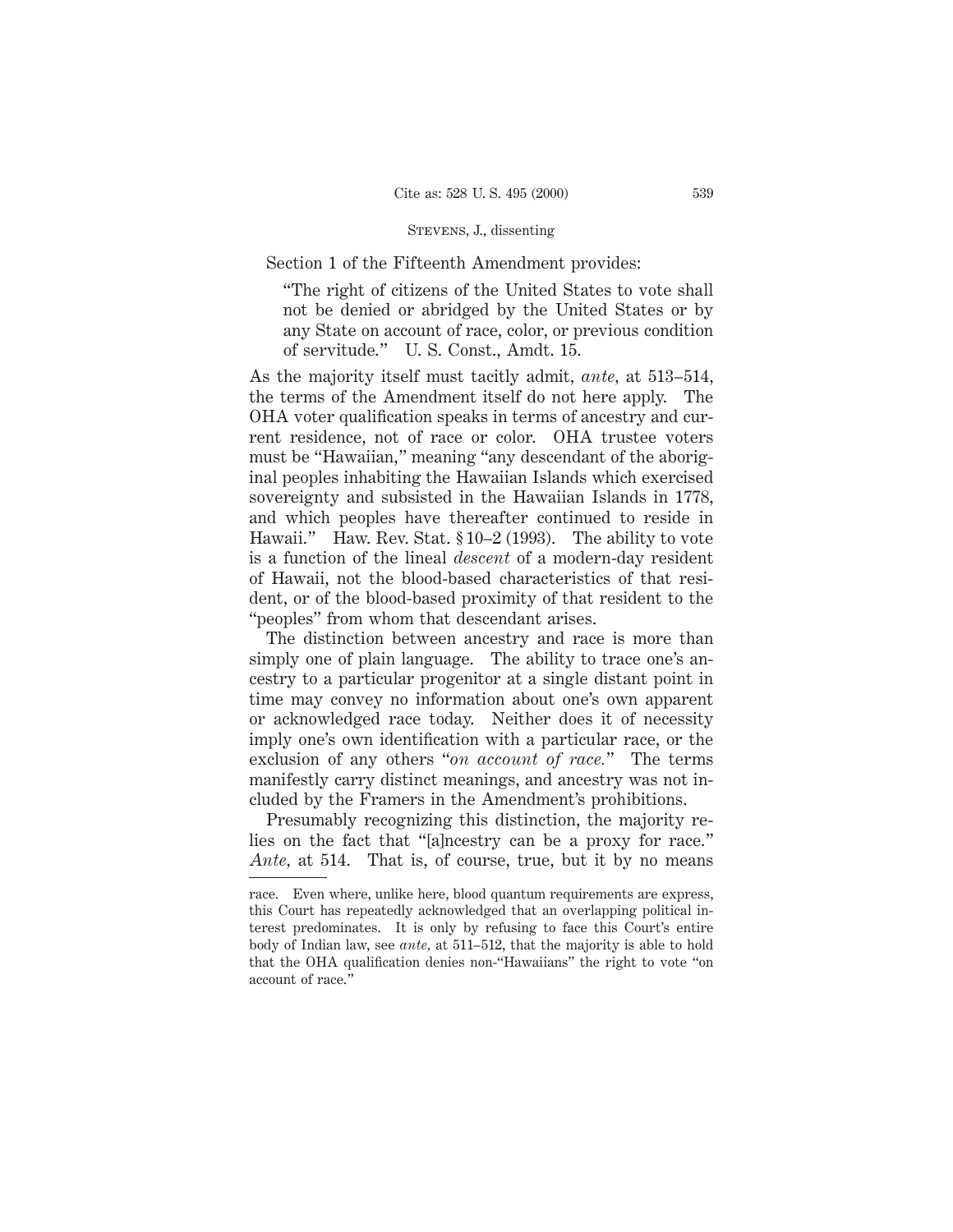follows that ancestry is always a proxy for race. Cases in which ancestry served as such a proxy are dramatically different from this one. For example, the literacy requirement at issue in *Guinn* v. *United States,* 238 U. S. 347 (1915), relied on such a proxy. As part of a series of blatant efforts to exclude blacks from voting, Oklahoma exempted from its literacy requirement people whose ancestors were entitled to vote prior to the enactment of the Fifteenth Amendment. The *Guinn* scheme patently "served only to perpetuate . . . old [racially discriminatory voting] laws and to effect a transparent racial exclusion." *Ante,* at 513. As in *Guinn,* the voting laws held invalid under the Fifteenth Amendment in all of the cases cited by the majority were fairly and properly viewed through a specialized lens—a lens honed in specific detail to reveal the realities of time, place, and history behind the voting restrictions being tested.

That lens not only fails to clarify, it fully obscures the realities of this case, virtually the polar opposite of the Fifteenth Amendment cases on which the Court relies. In *Terry* v. *Adams,* 345 U. S. 461 (1953), for example, the Court held that the Amendment proscribed the Texas "Jaybird primaries" that used neutral voting qualifications "with a single proviso—Negroes are excluded," *id.,* at 469. Similarly, in *Smith* v. *Allwright,* 321 U. S. 649, 664 (1944), it was the blatant "discrimination against Negroes" practiced by a political party that was held to be state action within the meaning of the Amendment. Cases such as these that "strike down these voting systems... designed to exclude one racial class (at least) from voting," *ante,* at 513–514, have no application to a system designed to empower politically the remaining members of a class of once sovereign, indigenous people.

Ancestry surely can be a proxy for race, or a pretext for invidious racial discrimination. But it is simply neither proxy nor pretext here. All of the persons who are eligible to vote for the trustees of OHA share two qualifications that no other person old enough to vote possesses: They are bene-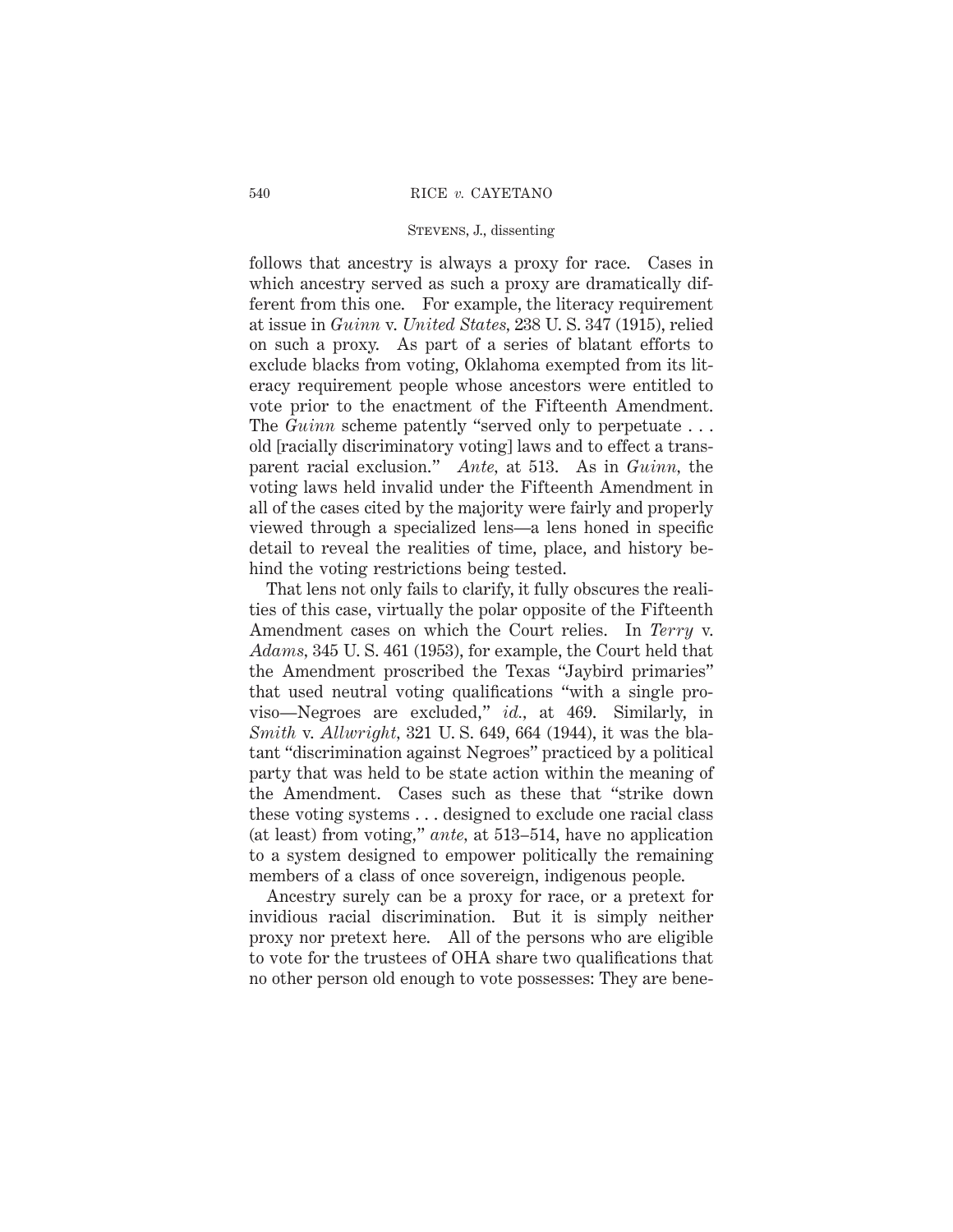ficiaries of the public trust created by the State and administered by OHA, and they have at least one ancestor who was a resident of Hawaii in 1778. A trust whose terms provide that the trustees shall be elected by a class including beneficiaries is hardly a novel concept. See 2 A. Scott & W. Fratcher, Law of Trusts § 108.3 (4th ed. 1987). The Committee that drafted the voting qualification explained that the trustees here should be elected by the beneficiaries because "people to whom assets belong should have control over them . . . . The election of the board will enhance representative governance and decision-making accountability and, as a result, strengthen the fiduciary relationship between the board member, as trustee, and the native Hawaiian, as beneficiary."<sup>13</sup> The described purpose of this aspect of the classification thus exists wholly apart from race. It is directly focused on promoting both the delegated federal mandate, and the terms of the State's own trustee responsibilities.

The majority makes much of the fact that the OHA trust which it assumes is legitimate—should be read as principally intended to benefit the smaller class of "native Hawaiians," who are defined as at least one-half descended from a native islander circa 1778, Haw. Rev. Stat. § 10–2 (1993), not the larger class of "Hawaiians," which includes "any descendant" of those aboriginal people who lived in Hawaii in 1778 and "which peoples thereafter have continued to reside in Hawaii," *ibid.* See *ante,* at 523. It is, after all, the majority notes, the larger class of Hawaiians that enjoys the suffrage right in OHA elections. There is therefore a mismatch in interest alignment between the trust beneficiaries and the trustee electors, the majority contends, and it thus cannot be said that the class of qualified voters here is defined solely by beneficiary status.

<sup>13</sup> 1 Proceedings of the Constitutional Convention of Hawaii of 1978, Standing Committee Rep. No. 59, p. 644.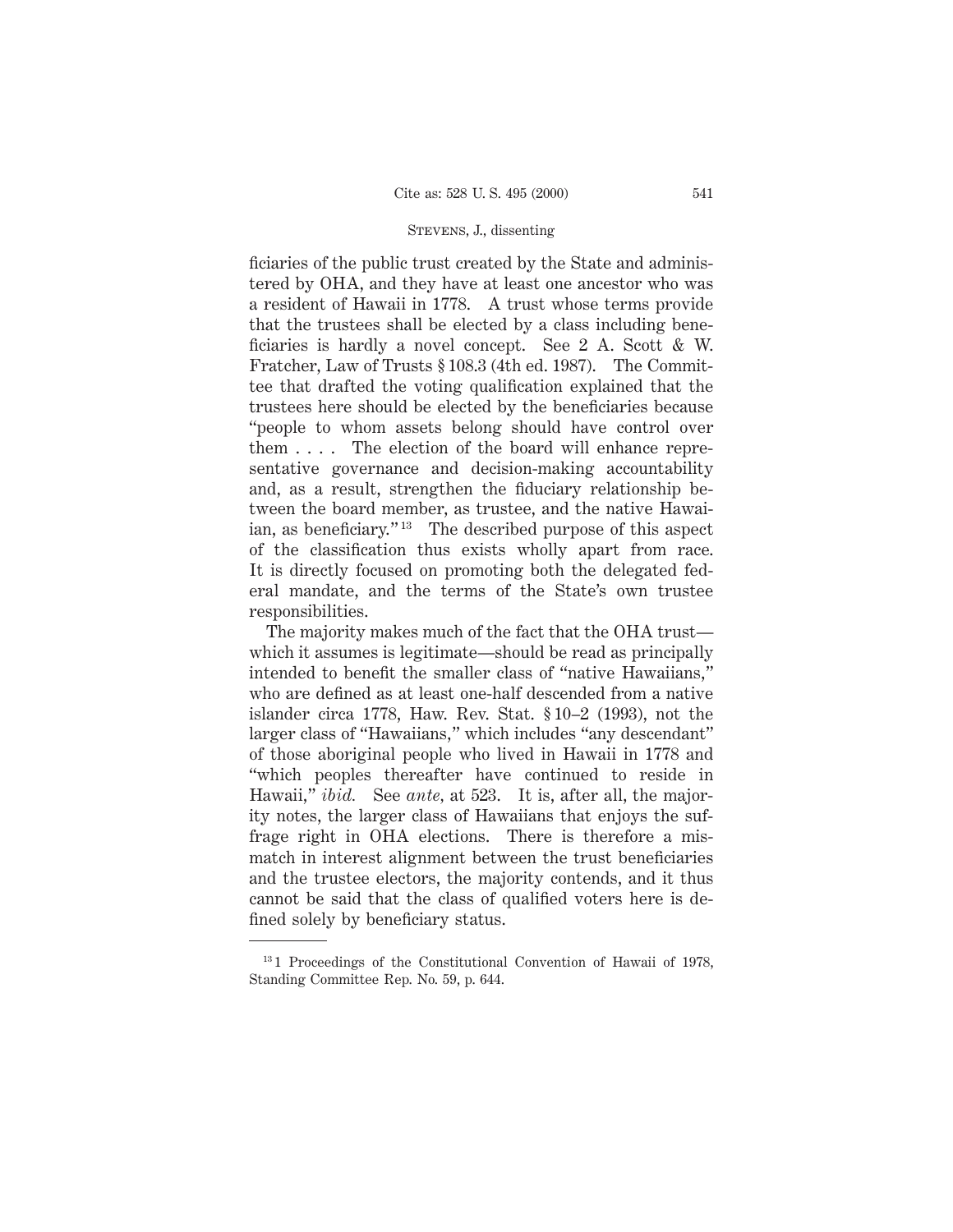While that may or may not be true depending upon the construction of the terms of the trust, there is surely nothing racially invidious about a decision to enlarge the class of eligible voters to include "any descendant" of a 1778 resident of the Islands. The broader category of eligible voters serves quite practically to ensure that, regardless how "dilute" the *race* of native Hawaiians becomes—a phenomenon also described in the majority's lavish historical summary, *ante,* at 506–507—there will remain a voting interest whose ancestors were a part of a political, cultural community, and who have inherited through participation and memory the set of traditions the trust seeks to protect. The putative mismatch only underscores the reality that it cannot be purely a racial interest that either the trust or the election provision seeks to secure; the political and cultural interests served are—unlike *racial* survival—shared by both native Hawaiians and Hawaiians.14

<sup>&</sup>lt;sup>14</sup> Of course, the majority's concern about the absence of alignment becomes salient only if one assumes that something other than a *Mancari*like political classification is at stake. As this Court has approached cases involving the relationship among the Federal Government, its delegates, and the indigenous peoples—including countless federal definitions of "classes" of Indians determined by blood quantum, see n. 7, *supra*—any "racial" aspect of the voting qualification here is eclipsed by the political significance of membership in a once-sovereign indigenous class.

Beyond even this, the majority's own historical account makes clear that the inhabitants of the Hawaiian Islands whose descendants constitute the instant class are identified and remain significant as much because of culture as because of race. By the time of Cook's arrival, "the Hawaiian people had developed, over the preceding 1,000 years or so, a cultural and political structure . . . well-established traditions and customs and . . . a polytheistic religion." *Ante,* at 500. Prior to 1778, although there "was no private ownership of land," *Hawaii Housing Authority* v. *Midkiff,* 467 U. S. 229, 232 (1984)*,* the native Hawaiians "lived in a highly organized, self-sufficient, subsistence social system based on communal land tenure with a sophisticated language, culture, and religion," 42 U. S. C. § 11701(4). According to Senator Akaka, their society "was steeped in science [and they] honored their *'aina* (land) and environment, and therefore developed methods of irrigation, agriculture, aquaculture, navigation,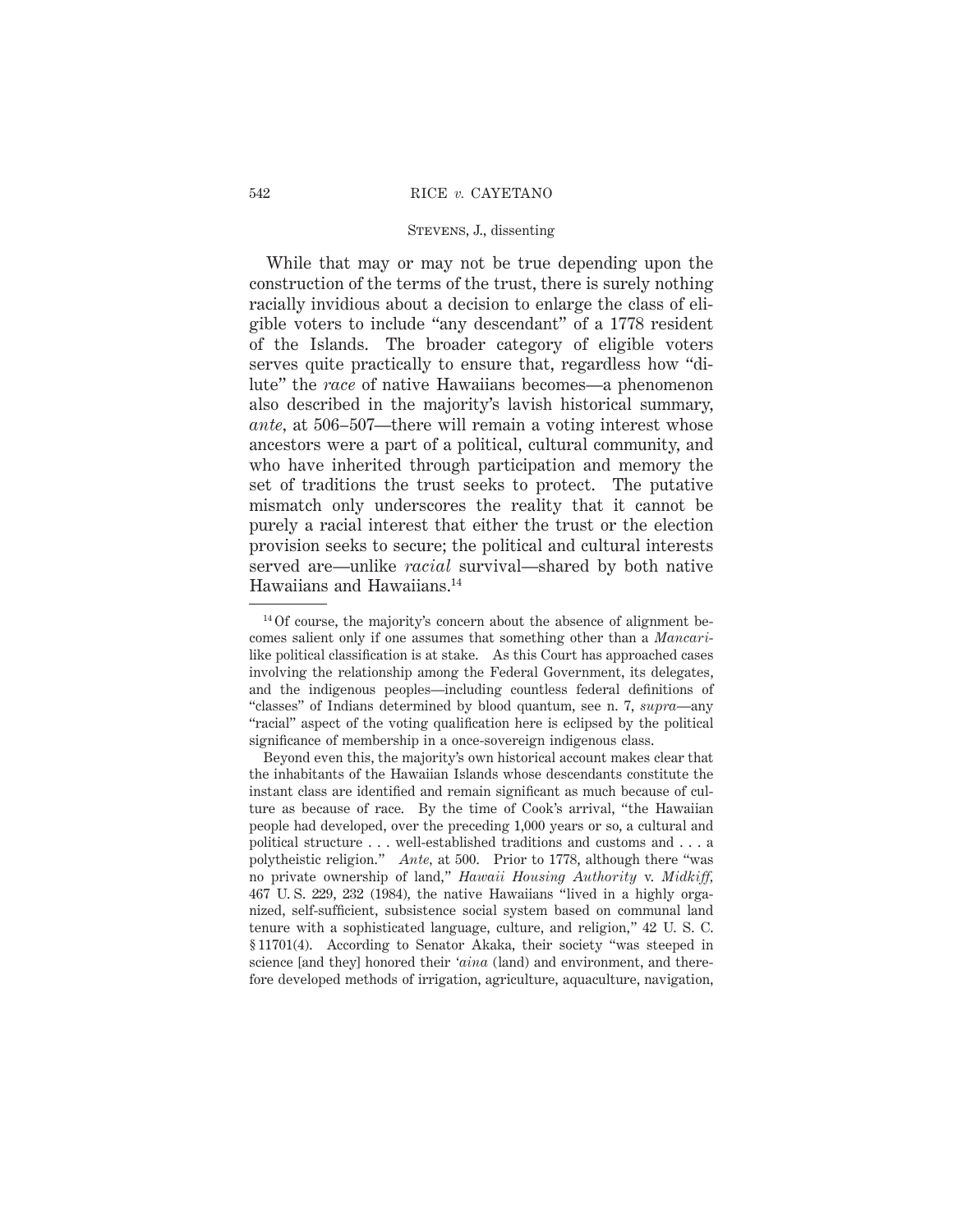Even if one refuses to recognize the beneficiary status of OHA trustee voters entirely,<sup>15</sup> it cannot be said that the ancestry-based voting qualification here simply stands in the

<sup>15</sup> JUSTICE BREYER's even broader contention that "there is no 'trust' for native Hawaiians here," *ante,* at 525, appears to make the greater mistake of conflating the public trust established by Hawaii's Constitution and laws, see *supra,* at 537, with the "trust" relationship between the Federal Government and the indigenous peoples. According to Justice Breyer, the "analogy on which Hawaii's justification must depend," *ante,* at 527, is "destroy[ed]" in part by the fact that OHA is not a trust (in the former sense of a trust) for native Hawaiians alone. Rather than looking to the terms of the public trust itself for this proposition, Justice Breyer relies on the terms of the land conveyance to Hawaii in part of the Admissions Act. But the portion of the trust administered by OHA does not purport to contain in its corpus all 1.2 million acres of federal trust lands set aside for the benefit of all Hawaiians, including native Hawaiians. By its terms, only "[t]wenty per cent of all revenue derived from the public land trust shall be expended by the office for the betterment of the conditions of native Hawaiians." Haw. Rev. Stat. § 10–13.5 (1993). This portion appears to coincide precisely with the one-fifth described purpose of the Admissions Act trust lands to better the conditions of native Hawaiians. Admissions Act  $\S 5(f)$ , 73 Stat. 6. Neither the fact that native Hawaiians have a specific, beneficial interest in only 20% of trust revenues, nor the fact that the portion of the trust administered by OHA is supplemented to varying degrees by nontrust moneys, negates the existence of the trust itself.

Moreover, neither the particular terms of the State's public trust nor the particular source of OHA funding "destroys" the centrally relevant trust "analogy" on which Hawaii relies—that of the relationship between the Federal Government and indigenous Indians on this continent, as compared with the relationship between the Federal Government and indige-

medicine, fishing and other forms of subsistence whereby the land and sea were efficiently used without waste or damage. Respect for the environment and for others formed the basis of their culture and tradition." App. E to Brief for Hawai'i Congressional Delegation as *Amicus Curiae* E–4. Legends and oral histories passed from one generation to another are reflected in artifacts such as carved images, colorful feathered capes, songs, and dances that survive today. For some, Pele, the God of Fire, still inhabits the crater of Kilauea, and the word of the Kahuna is still law. It is this culture, rather than the Polynesian race, that is uniquely Hawaiian and in need of protection.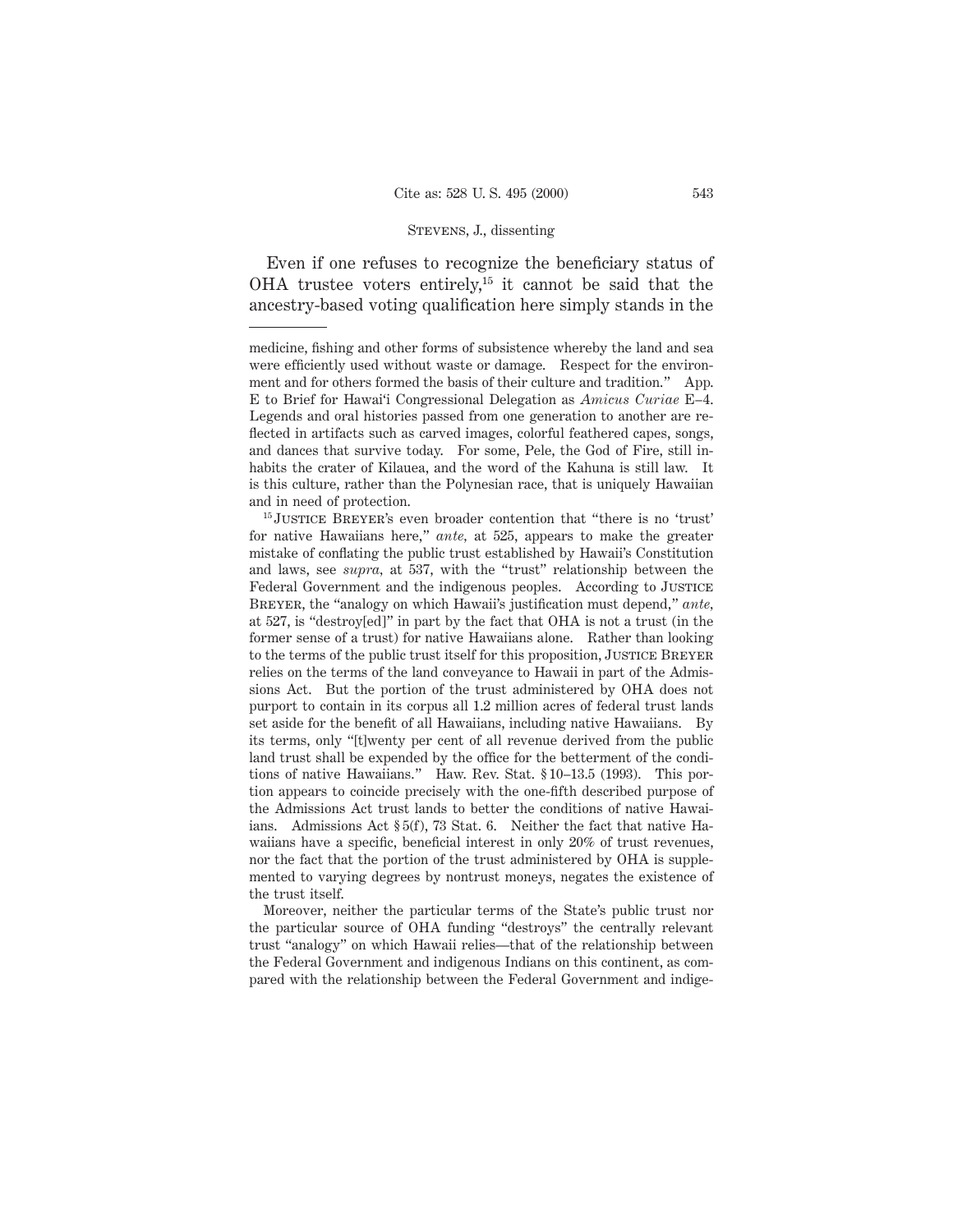shoes of a classification that would either privilege or penalize "on account of" race. The OHA voting qualification part of a statutory scheme put in place by democratic vote of a multiracial majority of all state citizens, including those non-"Hawaiians" who are not entitled to vote in OHA trustee elections—appropriately includes every resident of Hawaii having at least one ancestor who lived in the islands in 1778. That is, among other things, the audience to whom the congressional apology was addressed. Unlike a class including only full-blooded Polynesians—as one would imagine were the class strictly defined in terms of race—the OHA election provision *excludes* all full-blooded Polynesians currently residing in Hawaii who are not descended from a 1778 resident of Hawaii. Conversely, unlike many of the old southern voting schemes in which any potential voter with a "taint" of non-Hawaiian blood would be excluded, the OHA scheme excludes no descendant of a 1778 resident because he or she is also part European, Asian, or African as a matter of race. The classification here is thus both too inclusive and not inclusive enough to fall strictly along racial lines.

At pains then to identify at work here a singularly "racial purpose," *ante,* at 515, 517—whatever that might mean, although one might assume the phrase a "proxy" for "racial discrimination"—the majority next posits that "[o]ne of the principal reasons race is treated as a forbidden classification is that it demeans the dignity and worth of a person to be judged by ancestry instead of by his or her own merit and essential qualities." *Ante,* at 517. That is, of course, true when ancestry is the basis for denying or abridging one's right to vote or to share the blessings of freedom. But it is quite wrong to ignore the relevance of ancestry to claims of

nous Hawaiians in the now United States-owned Hawaiian Islands. That trust relationship—the only trust relevant to the Indian law analogy includes the power to delegate authority to the States. As we have explained, *supra,* at 531–534, the OHA scheme surely satisfies the established standard for testing an exercise of that power.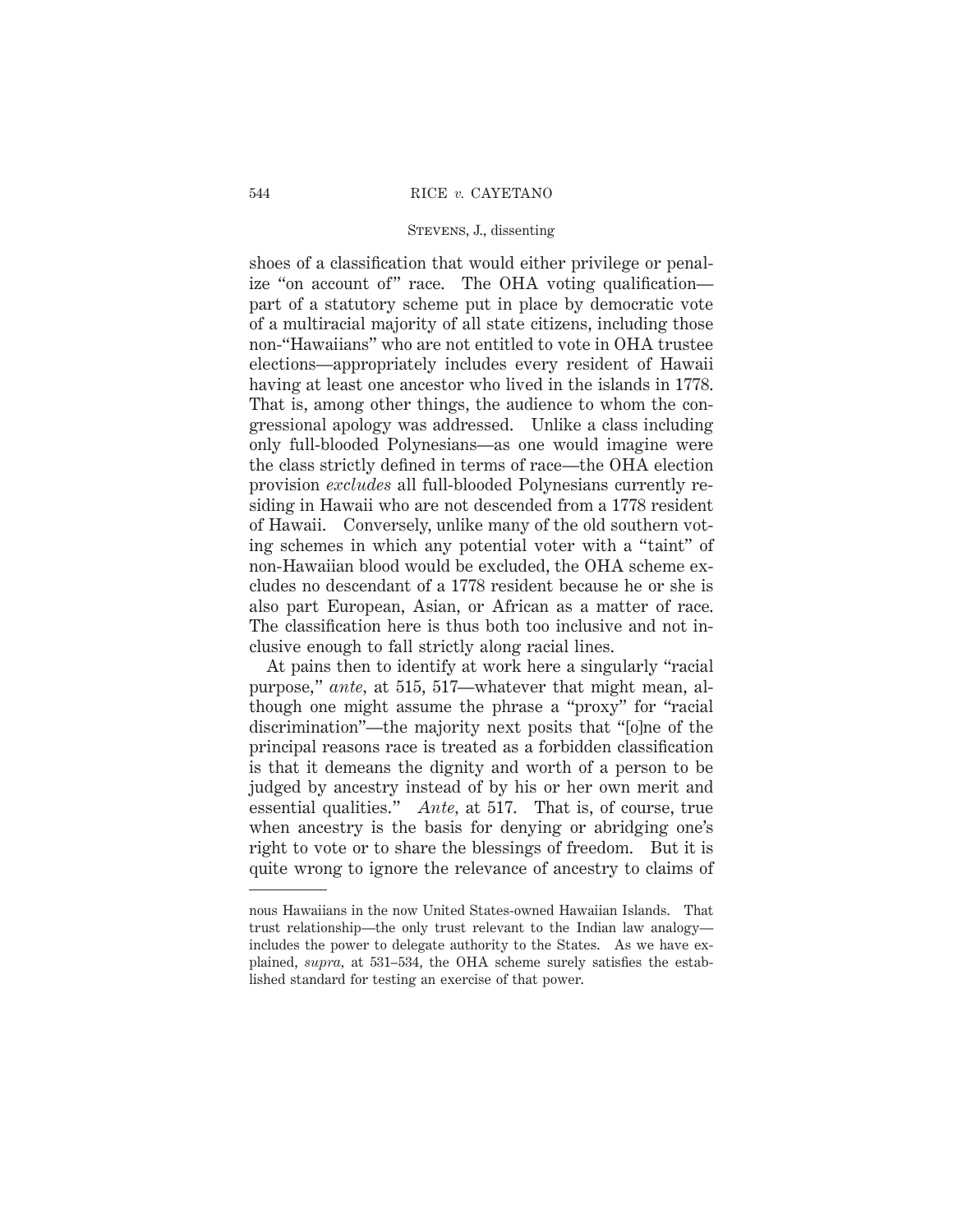an interest in trust property, or to a shared interest in a proud heritage. There would be nothing demeaning in a law that established a trust to manage Monticello and provided that the descendants of Thomas Jefferson should elect the trustees. Such a law would be equally benign, regardless of whether those descendants happened to be members of the same race.<sup>16</sup>

In this light, it is easy to understand why the classification here is not "demeaning" at all, *ante,* at 523, for it is simply not based on the "premise that citizens of a particular race are somehow more qualified than others to vote on certain matters," *ibid.* It is based on the permissible assumption in this context that families with "any" ancestor who lived in Hawaii in 1778, and whose ancestors thereafter continued to live in Hawaii, have a claim to compensation and selfdetermination that others do not. For the multiracial majority of the citizens of the State of Hawaii to recognize that deep reality is not to demean their own interests but to honor those of others.

It thus becomes clear why the majority is likewise wrong to conclude that the OHA voting scheme is likely to "become the instrument for generating the prejudice and hostility all too often directed against persons whose particular ancestry

<sup>&</sup>lt;sup>16</sup> Indeed, "[i]n one form or another, the right to pass on property—to one's family in particular—has been part of the Anglo-American legal system since feudal times." *Hodel* v. *Irving,* 481 U. S. 704, 716 (1987). Even the most minute fractional interests that can be identified after allotted lands are passed through several generations can receive legal recognition and protection. Thus, we held not long ago that inherited shares of parcels allotted to the Sioux in 1889 could not be taken without compensation even though their value was nominal and it was necessary to use a common denominator of 3,394,923,840,000 to identify the size of the smallest interest. *Id.,* at 713–717. Whether it is wise to provide recompense for all of the descendants of an injured class after several generations have come and gone is a matter of policy, but the fact that their interests were acquired by inheritance rather than by assignment surely has no constitutional significance.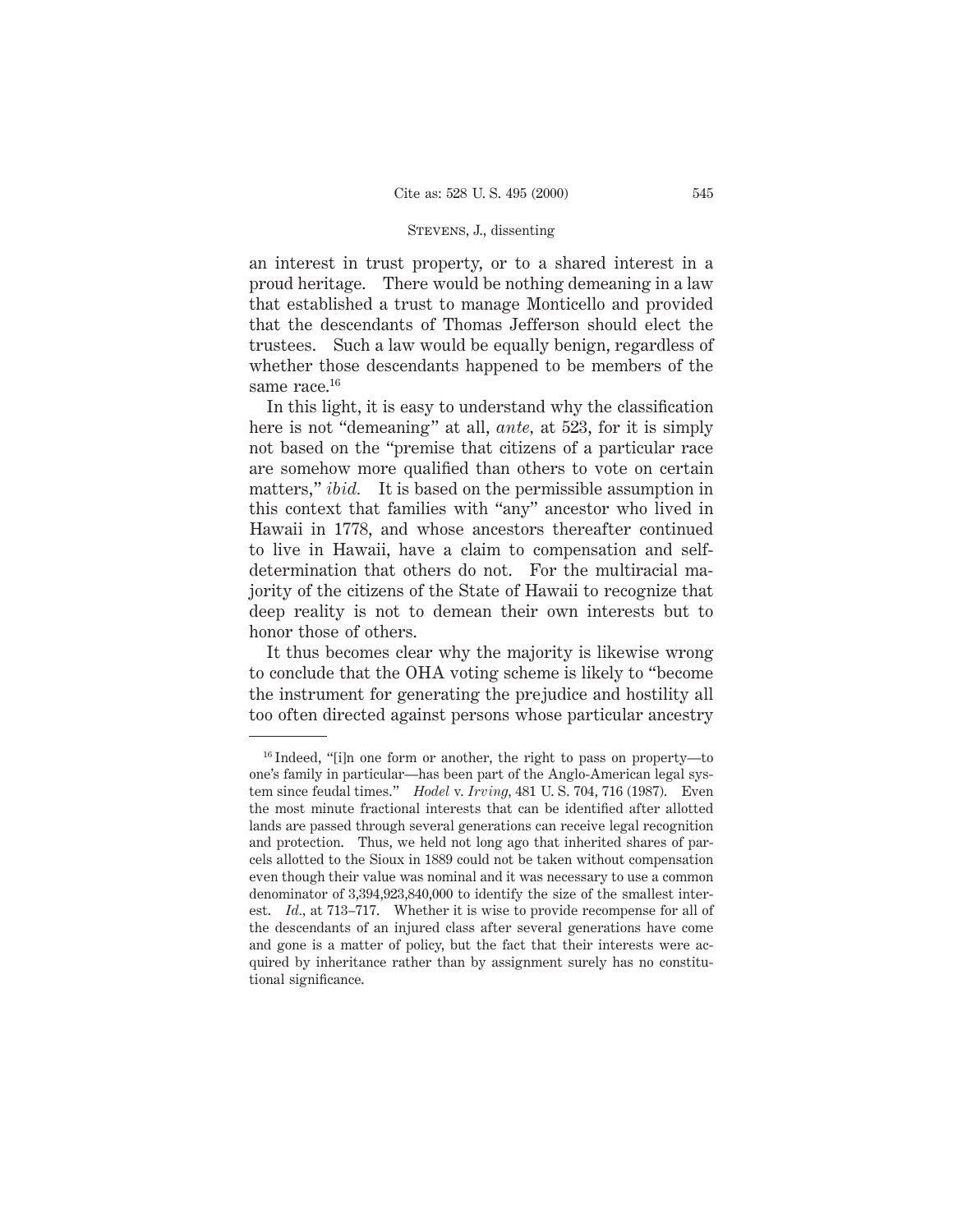is disclosed by their ethnic characteristics and cultural traditions." *Ante,* at 517. The political and cultural concerns that motivated the nonnative majority of Hawaiian voters to establish OHA reflected an interest in preserving through the self-determination of a particular people ancient traditions that they value. The fact that the voting qualification was established by the entire electorate in the State—the vast majority of which is not native Hawaiian—testifies to their judgment concerning the Court's fear of "prejudice and hostility" against the majority of state residents who are not "Hawaiian," such as petitioner. Our traditional understanding of democracy and voting preferences makes it difficult to conceive that the majority of the State's voting population would have enacted a measure that discriminates against, or in any way represents prejudice and hostility toward, that self-same majority. Indeed, the best insurance against that danger is that the electorate here retains the power to revise its laws.

### IV

The Court today ignores the overwhelming differences between the Fifteenth Amendment case law on which it relies and the unique history of the State of Hawaii. The former recalls an age of abject discrimination against an insular minority in the old South; the latter at long last yielded the "political consensus" the majority claims it seeks, *ante,* at 524—a consensus determined to recognize the special claim to self-determination of the indigenous peoples of Hawaii. This was the considered and correct view of the District Judge for the United States District Court for the District of Hawaii, as well as the three Circuit Judges on the Court of Appeals for the Ninth Circuit.17 As Judge Rymer explained:

<sup>&</sup>lt;sup>17</sup> Indeed, the record indicates that none of the 20-plus judges on the Ninth Circuit to whom the petition for rehearing en banc was circulated even requested a vote on the petition. App. to Pet. for Cert. 44a.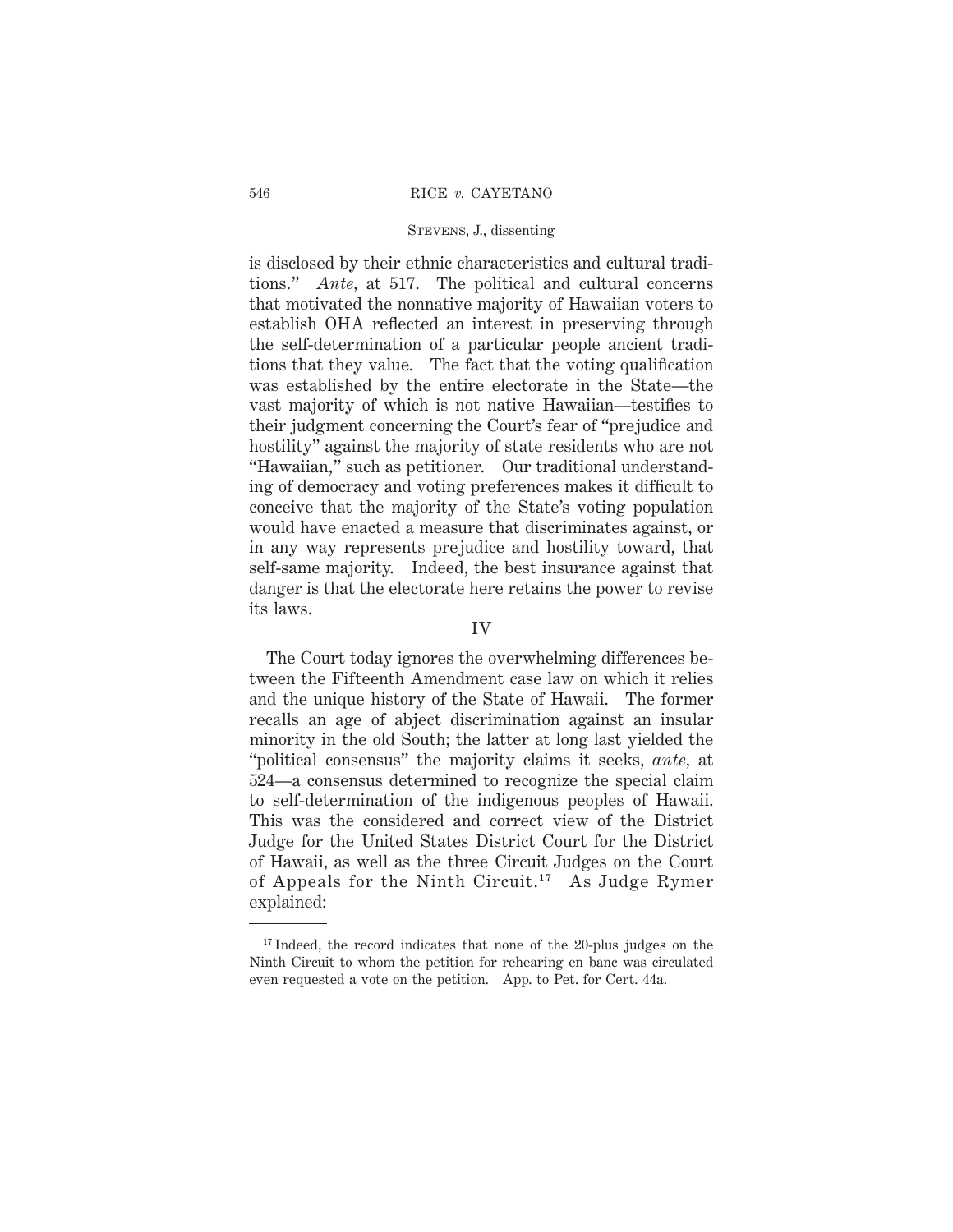## Ginsburg, J., dissenting

"The special election for trustees is not equivalent to a general election, and the vote is not for officials who will perform general governmental functions in either a representative or executive capacity. . . . Nor does the limitation in these circumstances suggest that voting eligibility was designed to exclude persons who would otherwise be interested in OHA's affairs. . . . Rather, it reflects the fact that the trustees' fiduciary responsibilities run only to native Hawaiians and Hawaiians and 'a board of trustees chosen from among those who are interested parties would be the best way to insure proper management and adherence to the needed fiduciary principles.' <sup>18</sup> The challenged part of Hawaii law was not contrived to keep non-Hawaiians from voting in general, or in any respect pertinent to their legal interests. Therefore, we cannot say that [petitioner's] right to vote has been denied or abridged in violation of the Fifteenth Amendment.

"18 1 Proceedings of the Constitutional Convention of Hawaii of 1978, Standing Comm. Rep. No. 59 at 644. The Committee reporting on Section 5, establishing OHA, further noted that trustees should be so elected because 'people to whom assets belong should have control over them. . . . The election of the board will enhance representative governance and decision-making accountability and, as a result, strengthen the fiduciary relationship between the board member, as trustee, and the native Hawaiian, as beneficiary.' *Id."*

146 F. 3d 1075, 1081–1082 (CA9 1998).

In my judgment, her reasoning is far more persuasive than the wooden approach adopted by the Court today.

Accordingly, I respectfully dissent.

JUSTICE GINSBURG, dissenting.

I dissent essentially for the reasons stated by Justice Stevens in Part II of his dissenting opinion. *Ante,* at 529– 538 (relying on established federal authority over Native